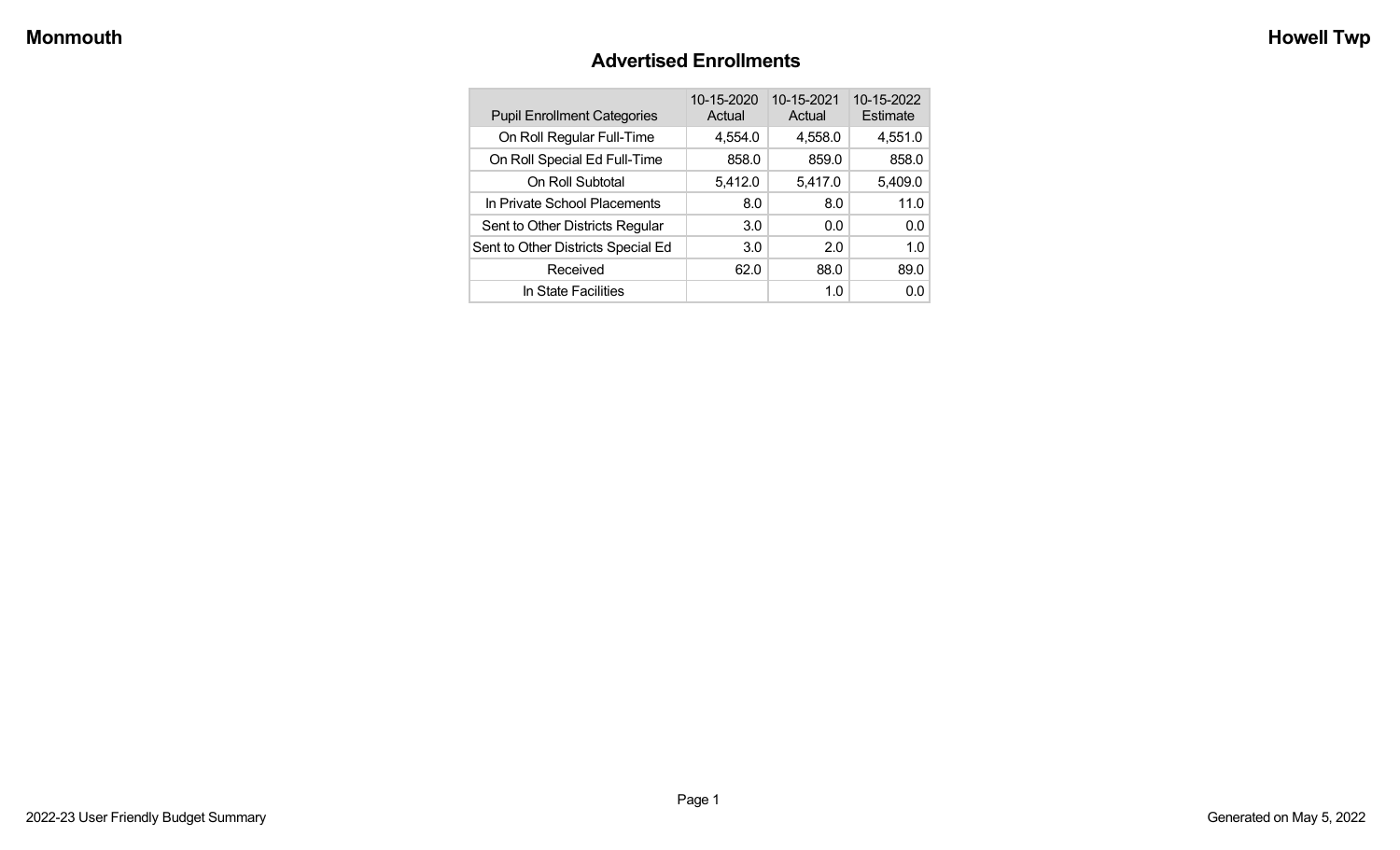#### **Advertised Revenues**

| <b>Budget Category</b>                            | Description                                                                | Account | 2020-21<br>Actual | 2021-22<br>Revised | 2022-23<br>Proposed |
|---------------------------------------------------|----------------------------------------------------------------------------|---------|-------------------|--------------------|---------------------|
|                                                   | Local Tax Levy                                                             | 10-1210 | 77,991,335        | 79,551,162         | 81,142,185          |
|                                                   | <b>Total Tuition</b>                                                       | 10-1300 | 941,019           | 752,934            | 777,468             |
|                                                   | <b>Unrestricted Miscellaneous Revenues</b>                                 | 10-1XXX | 1,606,114         | 1,147,250          | 1,309,164           |
| <b>General Fund Revenues from Local Sources</b>   | Interest Earned on Maintenance Reserve                                     | 10-1XXX | $\mathbf{0}$      | 1,650              | 1,650               |
|                                                   | Interest Earned on Capital Reserve Funds                                   | 10-1XXX | $\Omega$          | 1,100              | 1,100               |
|                                                   | <b>Other Restricted Miscellaneous Revenues</b>                             | 10-1XXX | 49,206            | $\Omega$           | $\Omega$            |
|                                                   | <b>Total Revenues from Local Sources</b>                                   |         | 80,587,674        | 81,454,096         | 83,231,567          |
|                                                   | <b>Categorical Transportation Aid</b>                                      | 10-3121 | 903,761           | 903,761            | 903,761             |
|                                                   | <b>Extraordinary Aid</b>                                                   | 10-3131 | 935,022           | 600,000            | 900,000             |
|                                                   | <b>Categorical Special Education Aid</b>                                   | 10-3132 | 3,740,074         | 3,740,074          | 3,740,074           |
| <b>General Fund Revenues from State Sources</b>   | <b>Equalization Aid</b>                                                    | 10-3176 | 23,025,016        | 20,002,364         | 17,180,918          |
|                                                   | <b>Categorical Security Aid</b>                                            | 10-3177 | 517,479           | 517,479            | 517,479             |
|                                                   | <b>Other State Aids</b>                                                    | 10-3XXX | 66,120            | $\Omega$           |                     |
|                                                   | <b>Total Revenues from State Sources</b>                                   |         | 29, 187, 472      | 25,763,678         | 23,242,232          |
| <b>General Fund Revenues from Federal Sources</b> | <b>Medicaid Reimbursement</b>                                              | 10-4200 | 117,223           | 76,140             | 60,786              |
|                                                   | <b>Total Revenues from Federal Sources</b>                                 |         | 117,223           | 76,140             | 60,786              |
|                                                   | <b>Budgeted Fund Balance-Operating Budget</b>                              | 10-303  | 0                 | 3,000,000          | 3,000,000           |
|                                                   | Withdrawal from Capital Reserve for Excess Cost and Other Capital Projects | 10-309  | 0                 | 728,000            | 1,453,000           |
| <b>General Fund Revenues from Other Sources</b>   | Withdrawal from Maintenance Reserve                                        | 10-310  | 0                 | 2,683,921          | 3,166,018           |
|                                                   | <b>Adjustment for Prior Year Encumbrances</b>                              |         | 0                 | 12,485,789         | 0                   |
|                                                   | Actual Revenues (Over)/Under Expenditures                                  |         | $-8,234,544$      | $\Omega$           | $\Omega$            |
| <b>General Fund Revenues</b>                      | <b>Total Operating Budget</b>                                              |         | 101,657,825       | 126, 191, 624      | 114,153,603         |
|                                                   | <b>Student Activity Fund Revenue</b>                                       | 20-1760 | 251,765           | 35,909             | 35,909              |
| Special Revenue Fund Revenues from Local Sources  | Other Revenue from Local Sources                                           | 20-1XXX | 17,185            | 49,065             | 23,120              |
|                                                   | <b>Total Revenues from Local Sources</b>                                   | 20-1XXX | 268,950           | 84,974             | 59,029              |
|                                                   | <b>Other Restricted Entitlements</b>                                       | 20-32XX | 124,253           | 109,006            | 92,886              |
| Special Revenue Fund Revenues from State Sources  | <b>Total Revenues from State Sources</b>                                   |         | 124,253           | 109,006            | 92,886              |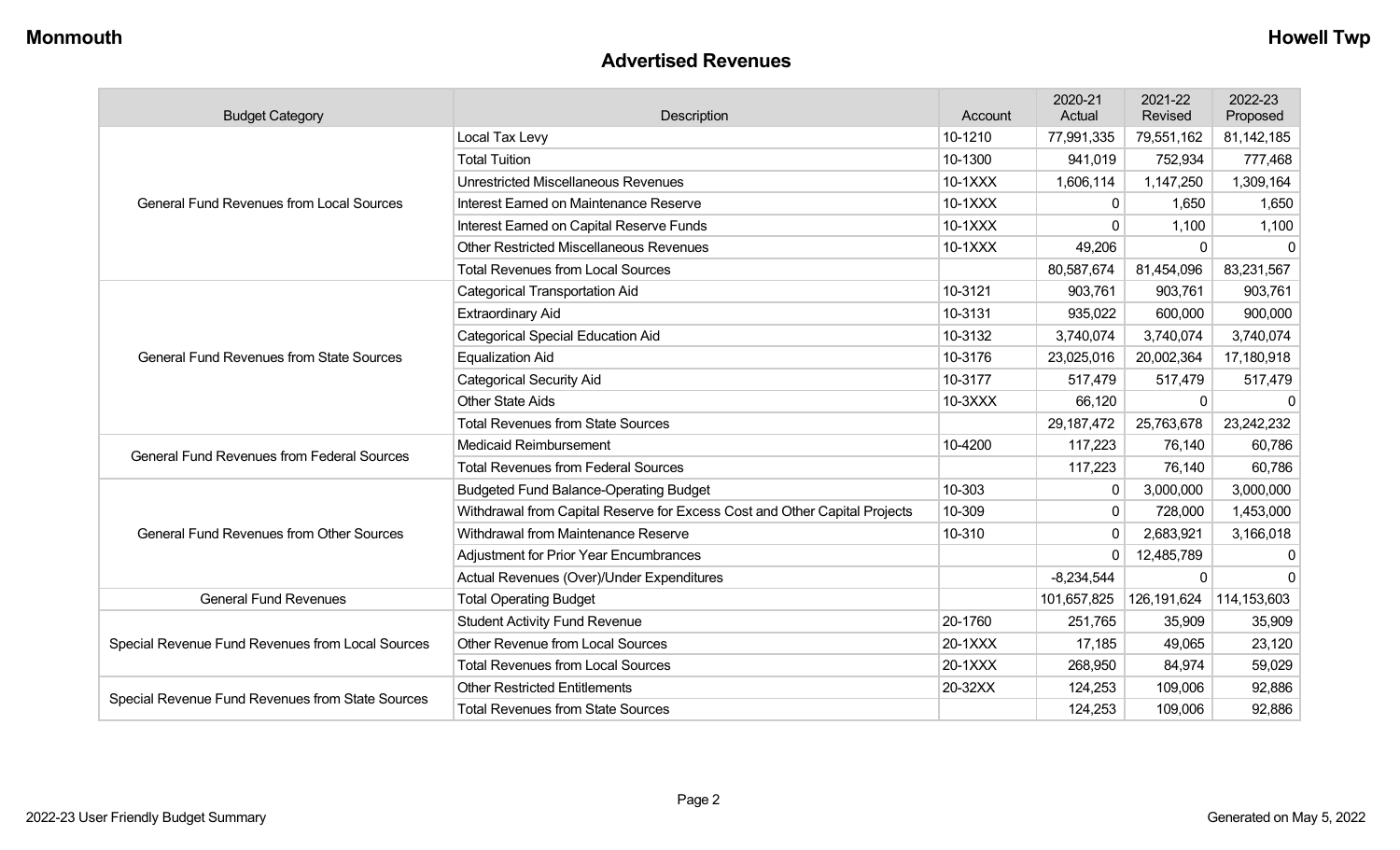#### **Advertised Revenues**

| <b>Budget Category</b>                             | Description                                    | Account      | 2020-21<br>Actual | 2021-22<br>Revised | 2022-23<br>Proposed |
|----------------------------------------------------|------------------------------------------------|--------------|-------------------|--------------------|---------------------|
|                                                    | Title I                                        | 20-4411-4416 | 432,606           | 260,106            | 221,090             |
|                                                    | Title II                                       | 20-4451-4455 | 69,198            | 6,497              | 5,522               |
|                                                    | Title III                                      | 20-4491-4494 | 55,101            | 45,261             | 38,472              |
|                                                    | Title IV                                       | 20-4471-4474 | 85,846            | 102,748            | 87,336              |
| Special Revenue Fund Revenues from Federal Sources | IDEA Part B (Handicapped)                      | 20-4420-4429 | 1,428,107         | 1,568,653          | 1,333,355           |
|                                                    | <b>CARES Act Education Stabilization Fund</b>  | 20-4530      | 13,085            |                    | 0                   |
|                                                    | <b>CARES-Digital Divide Grant</b>              | 20-4531      | 226,209           | 0                  | $\mathbf{0}$        |
|                                                    | Coronavirus Relief Fund (CRF)                  | 20-4532      | 265,847           |                    | $\mathbf 0$         |
|                                                    | <b>Total Revenues from Federal Sources</b>     |              | 2,575,999         | 1,983,265          | 1,685,775           |
| Special Revenue Fund Revenues                      | <b>Total Grants and Entitlements</b>           |              | 2,769,407         | 2,177,245          | 1,837,690           |
|                                                    | Local Tax Levy                                 | 40-1210      | 4,496,923         | 2,488,624          | 1,437,067           |
| Debt Service Fund Revenues from Local Sources      | <b>Total Revenues from Local Sources</b>       |              | 4,496,923         | 2,488,624          | 1,437,067           |
| Debt Service Fund Revenues from State Sources      | Debt Service Aid Type II                       | 40-3160      | 24,545            | 24,545             | 503,164             |
|                                                    | <b>Budgeted Fund Balance</b>                   | 40-303       |                   |                    | 174,535             |
| Debt Service Fund Revenues from Other Sources      | <b>Total Local Repayment of Debt</b>           |              | 4,521,468         | 2,513,169          | 2,114,766           |
|                                                    | Actual Revenues (Over)/Under Expenditures      |              | $-24,063$         |                    | $\Omega$            |
| Debt Service Fund Revenues                         | <b>Total Repayment of Debt</b>                 |              | 4,497,405         | 2,513,169          | 2,114,766           |
| All Fund Revenues                                  | <b>Total Revenues/Sources</b>                  |              | 108,924,637       | 130,882,038        | 118,106,059         |
| <b>Revenues Net of Transfers</b>                   | <b>Total Revenues/Sources Net of Transfers</b> |              | 108,924,637       | 130,882,038        | 118,106,059         |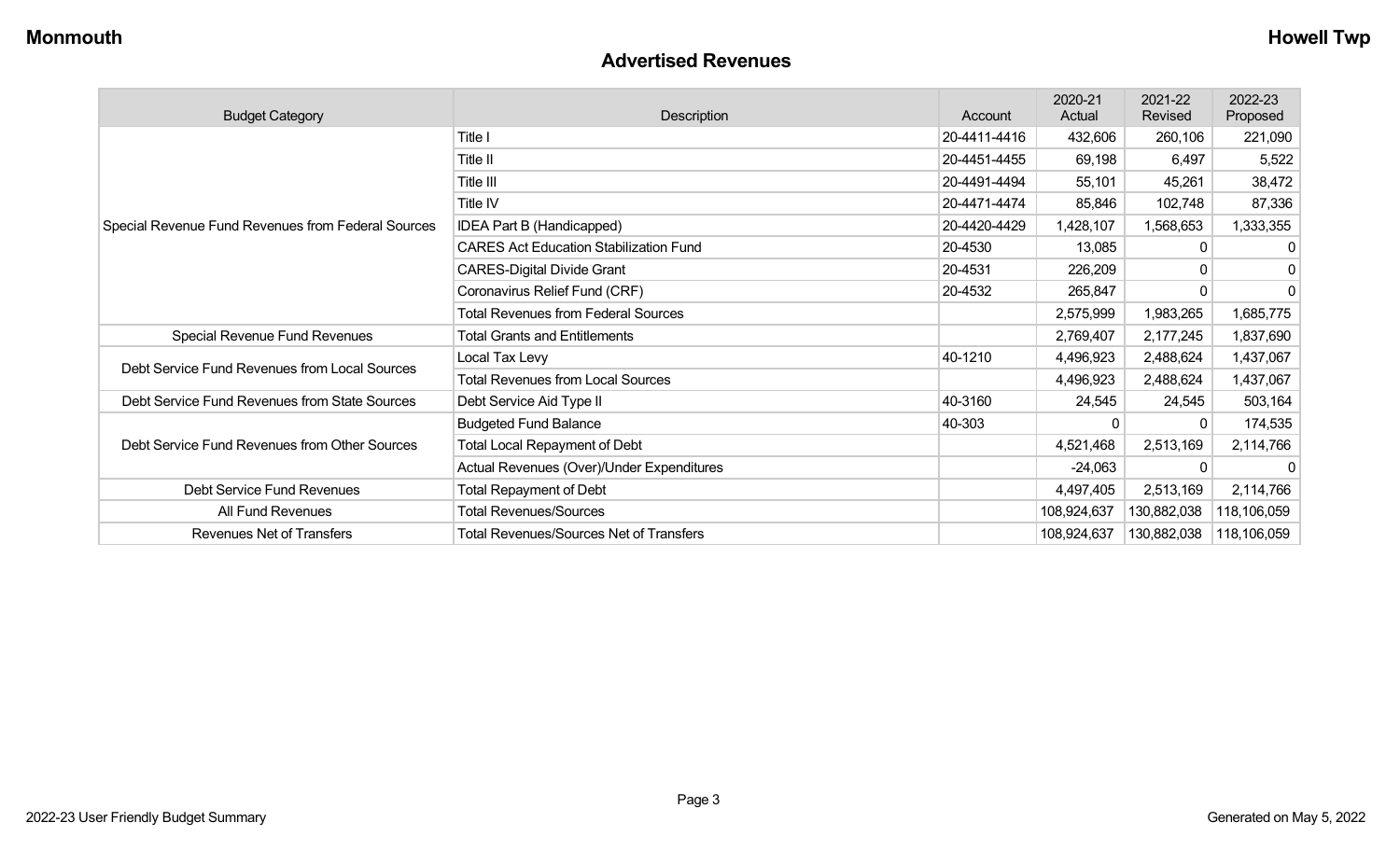## **Advertised Appropriations**

| <b>Budget Category</b><br>Description                |                                                                                    | Account        | 2020-21<br>Actual | 2021-22<br>Revised      | 2022-23<br>Proposed |
|------------------------------------------------------|------------------------------------------------------------------------------------|----------------|-------------------|-------------------------|---------------------|
|                                                      | <b>Regular Programs-Instruction</b>                                                | 11-1XX-100-XXX | 26,836,658        | 29,463,883              | 28,735,753          |
|                                                      | <b>Special Education-Instruction</b>                                               | 11-2XX-100-XXX | 13,388,840        | 13,912,474              | 14,465,357          |
|                                                      | <b>Basic Skills/Remedial-Instruction</b>                                           | 11-230-100-XXX | 2,042,994         | 2,532,995               | 2,395,773           |
| General Fund Current Expenses for Instruction        | <b>Bilingual Education-Instruction</b>                                             | 11-240-100-XXX | 465,146           | 487,151                 | 494,595             |
|                                                      | School-Sponsored Cocurricular or Extracurricular Activities-Instruction            | 11-401-100-XXX | 239,017           | 211,680                 | 228,510             |
|                                                      | School-Sponsored Athletics-Instruction                                             | 11-402-100-XXX | 95,800            | 272,883                 | 272,000             |
|                                                      | Other Alternative Education Program                                                | 11-425-XXX-XXX | 77,688            | $\mathbf{0}$            | $\mathbf 0$         |
|                                                      | Undistributed Expenditures-Instruction (Tuition)                                   | 11-000-100-XXX | 720,074           | 145,911                 | 72,214              |
|                                                      | Undistributed Expenditures-Attendance and Social Work                              | 11-000-211-XXX | 103,316           | 104,866                 | 406,380             |
|                                                      | Undistributed Expenditures-Health Services                                         | 11-000-213-XXX | 1,266,509         | 1,401,069               | 1,280,080           |
|                                                      | Undistributed Expenditures-Speech, OT, PT and Related Services                     | 11-000-216-XXX | 2,139,701         | 2,322,662               | 2,203,320           |
|                                                      | Undistributed Expenditures-Other Support Services, Students-Extraordinary Services | 11-000-217-XXX | 837,897           | 950,171                 | 557,225             |
|                                                      | Undistributed Expenditures-Guidance                                                | 11-000-218-XXX | 1,050,807         | 1,115,035               | 1,149,627           |
|                                                      | Undistributed Expenditures-Child Study Teams                                       | 11-000-219-XXX | 3,246,102         | 3,474,146               | 3,295,929           |
|                                                      | Undistributed Expenditures-Improvement of Instruction Services                     | 11-000-221-XXX | 1,313,583         | 1,301,350               | 1,402,805           |
| General Fund Current Expenses for Support Services   | Undistributed Expenditures-Education Media Services/Library                        | 11-000-222-XXX | 1,501,592         | 1,586,367               | 1,567,665           |
|                                                      | Undistributed Expenditures-Instructional Staff Training Services                   | 11-000-223-XXX | 55,973            | 242,599                 | 172,687             |
|                                                      | Undistributed Expenditures-Support Services-General Administration                 | 11-000-230-XXX | 1,655,655         | 1,704,092               | 1,556,063           |
|                                                      | Undistributed Expenditures-Support Services-School Administration                  | 11-000-240-XXX | 4,764,390         | 4,904,783               | 4,915,503           |
|                                                      | <b>Undistributed Expenditures-Central Services</b>                                 | 11-000-251-XXX | 1,081,114         | 1,007,194               | 1,616,502           |
|                                                      | Undistributed Expenditures-Administrative InformationTechnology                    | 11-000-252-XXX | 560,039           | 310,928                 | 324,794             |
|                                                      | Undistributed Expenditures-Operation and Maintenance of Plant Services             | 11-000-26X-XXX | 9,725,182         | 14, 133, 788            | 11,283,501          |
|                                                      | Undistributed Expenditures-Student Transportation Services                         | 11-000-270-XXX | 7,975,284         | 9,397,969               | 9,383,710           |
|                                                      | Personal Services-Employee Benefits                                                | 11-XXX-XXX-2XX | 20,056,105        | 32,518,538              | 24,333,043          |
|                                                      | <b>Total Undistributed Expenditures</b>                                            |                | 58,053,323        | 76,621,468              | 65,521,048          |
| General Fund Current Expenses for Increased Reserves | Interest Earned on Maintenance Reserve                                             | 10-606         | $\Omega$          | 1,650                   | 1,650               |
| <b>General Fund Current Expenses</b>                 | <b>Total General Current Expense</b>                                               |                | 101,199,466       | 123,504,184 112,114,686 |                     |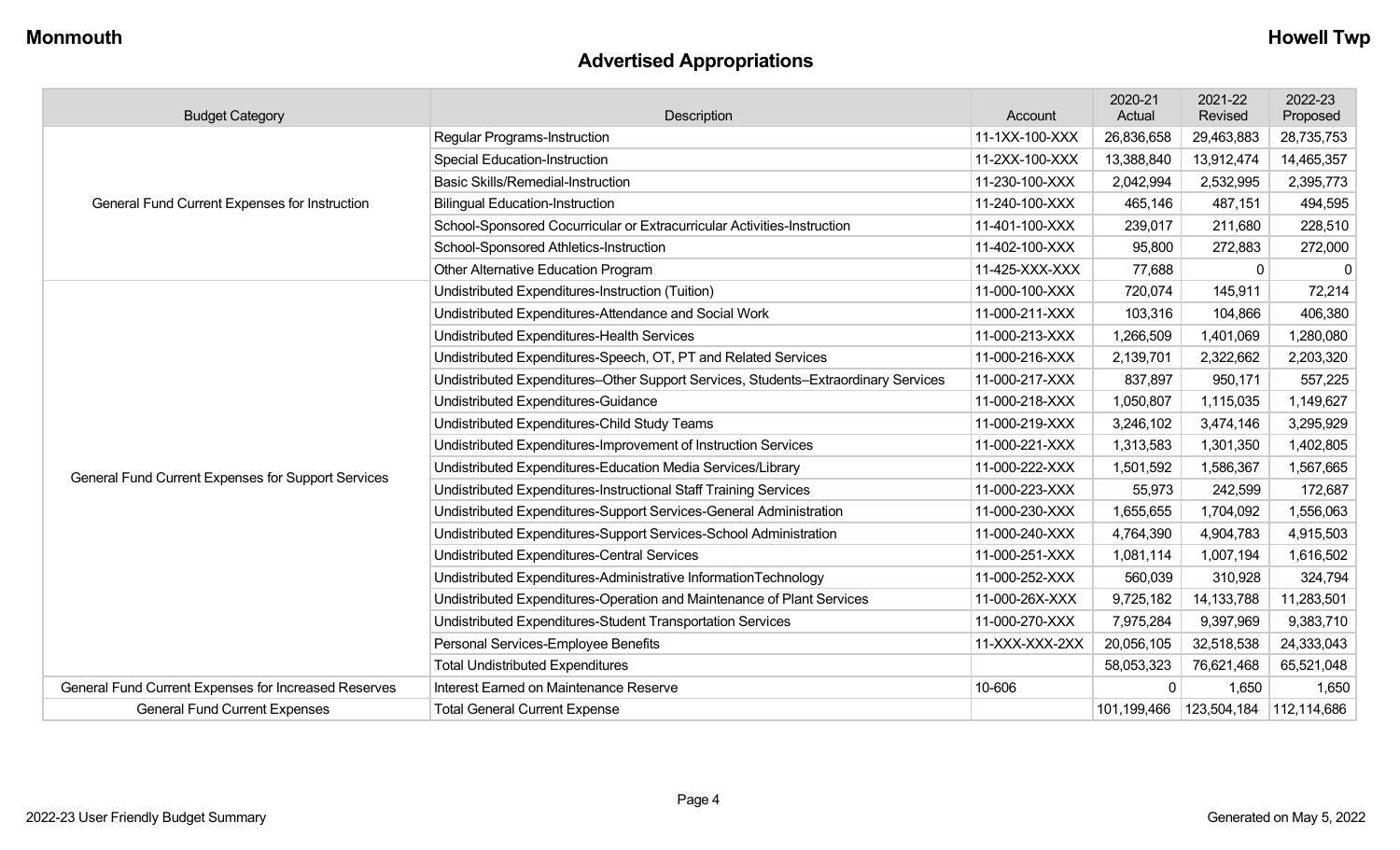## **Advertised Appropriations**

| <b>Budget Category</b>                                    | Description                                             | Account        | 2020-21<br>Actual | 2021-22<br>Revised | 2022-23<br>Proposed |
|-----------------------------------------------------------|---------------------------------------------------------|----------------|-------------------|--------------------|---------------------|
|                                                           | Equipment                                               | 12-XXX-XXX-730 | 2,322             | 993,165            | 20,000              |
|                                                           | <b>Facilities Acquisition and Construction Services</b> | 12-000-400-XXX | 276,574           | 1,353,760          | 1,590,481           |
| Capital Outlay                                            | Interest Deposit to Capital Reserve                     | 10-604         | 0                 | 1,100              | 1,100               |
|                                                           | <b>Total Capital Outlay</b>                             |                | 278,896           | 2,348,025          | 1,611,581           |
|                                                           | <b>Summer School-Instruction</b>                        | 13-422-100-XXX | 165,863           | 225,778            | 226,600             |
| Special School Expenses for Summer School                 | Summer School-Support Services                          | 13-422-200-XXX | 13,600            | 26,697             | 26,700              |
|                                                           | <b>Total Summer School</b>                              | 13-422-X00-XXX | 179,463           | 252,475            | 253,300             |
| <b>Special School Expenses</b>                            | <b>Total Special Schools</b>                            | 13-XXX-XXX-XXX | 179,463           | 252,475            | 253,300             |
| General Fund Expenses and Transfers                       | <b>Transfer of Funds to Charter Schools</b>             | 10-000-100-56X | $\overline{0}$    | 86,940             | 174,036             |
|                                                           | <b>General Fund Grand Total</b>                         |                | 101,657,825       | 126,191,624        | 114, 153, 603       |
| Special Revenue Fund Expenses for Grants and Entitlements | <b>Local Projects</b>                                   | 20-XXX-XXX-XXX | 17,185            | 49,065             | 23,120              |
|                                                           | Nonpublic Textbooks                                     | 20-XXX-XXX-XXX | 11,092            | 8,643              | 7,347               |
|                                                           | Nonpublic Auxiliary Services                            | 20-XXX-XXX-XXX | 36,352            | 32,586             | 27,928              |
| Special Revenue Fund Expenses for Other State Projects    | Nonpublic Handicapped Services                          | 20-XXX-XXX-XXX | 30,738            | 20,401             | 17,341              |
|                                                           | <b>Nonpublic Nursing Services</b>                       | 20-XXX-XXX-XXX | 19,182            | 16,128             | 13,709              |
|                                                           | Nonpublic Technology Initiative                         | 20-XXX-XXX-XXX | 0                 | 6,048              | 5,141               |
|                                                           | Nonpublic Security Aid                                  | 20-XXX-XXX-XXX | 26,889            | 25,200             | 21,420              |
| Special Revenue Fund Expenses for State Projects          | <b>Total State Projects</b>                             | 20-XXX-XXX-XXX | 124,253           | 109,006            | 92,886              |
|                                                           | Title I                                                 | 20-XXX-XXX-XXX | 432,606           | 260,106            | 221,090             |
|                                                           | Title II                                                | 20-XXX-XXX-XXX | 69,198            | 6,497              | 5,522               |
|                                                           | Title III                                               | 20-XXX-XXX-XXX | 55,101            | 45,261             | 38,472              |
|                                                           | Title IV                                                | 20-XXX-XXX-XXX | 85,846            | 102,748            | 87,336              |
| Special Revenue Fund Expenses for Federal Projects        | IDEA Part B (Handicapped)                               | 20-XXX-XXX-XXX | 1,428,107         | 1,568,653          | 1,333,355           |
|                                                           | <b>CARES Act Education Stabilization Fund</b>           | 20-477-XXX-XXX | 13,085            | $\mathbf{0}$       | 0                   |
|                                                           | Bridging the Digital Divide Program                     | 20-478-XXX-XXX | 226,209           | $\Omega$           | 0                   |
|                                                           | Coronavirus Relief Fund (CRF) Grant Program             | 20-479-XXX-XXX | 265,847           | $\Omega$           | $\mathbf 0$         |
|                                                           | <b>Total Federal Projects</b>                           | 20-XXX-XXX-XXX | 2,575,999         | 1,983,265          | 1,685,775           |
| <b>Special Revenue Fund Expenses</b>                      | <b>Total Special Revenue Funds</b>                      |                | 2,769,407         | 2,177,245          | 1,837,690           |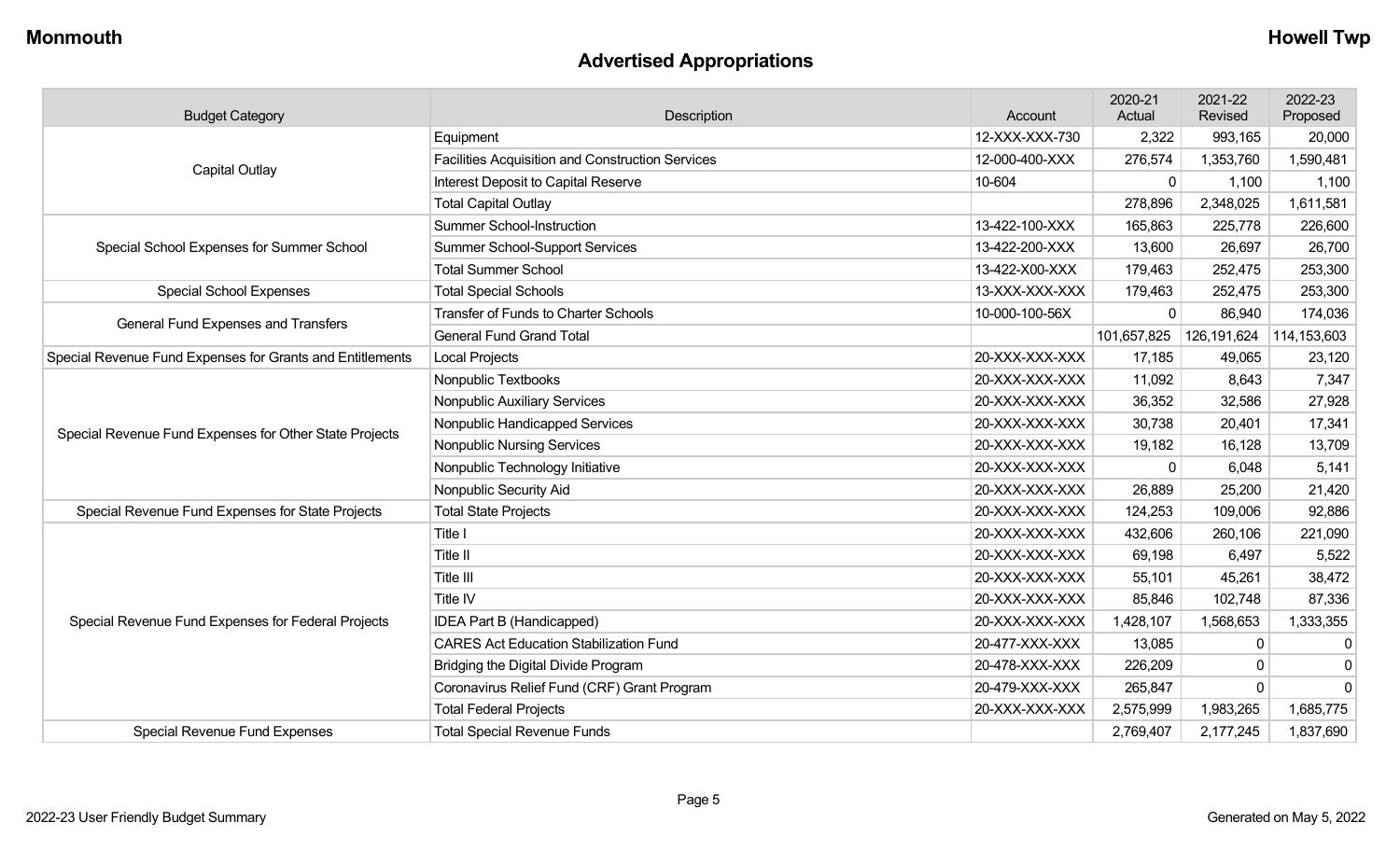# **Advertised Appropriations**

| <b>Budget Category</b>           | Description                                | Account        | 2020-21<br>Actual | 2021-22<br>Revised | 2022-23<br>Proposed |
|----------------------------------|--------------------------------------------|----------------|-------------------|--------------------|---------------------|
| Debt Service Fund Expenses       | <b>Total Regular Debt Service</b>          | 40-701-510-XXX | 4,497,405         | 2,513,169          | 2,114,766           |
|                                  | <b>Total Debt Service Funds</b>            |                | 4,497,405         | 2,513,169          | 2,114,766           |
| All Fund Expenses                | <b>Total Expenditures/Appropriations</b>   |                | 108,924,637       | 130,882,038        | 118,106,059         |
| <b>Expenses Net of Transfers</b> | <b>Total Expenditures Net of Transfers</b> |                | 108,924,637       | 130,882,038        | 118,106,059         |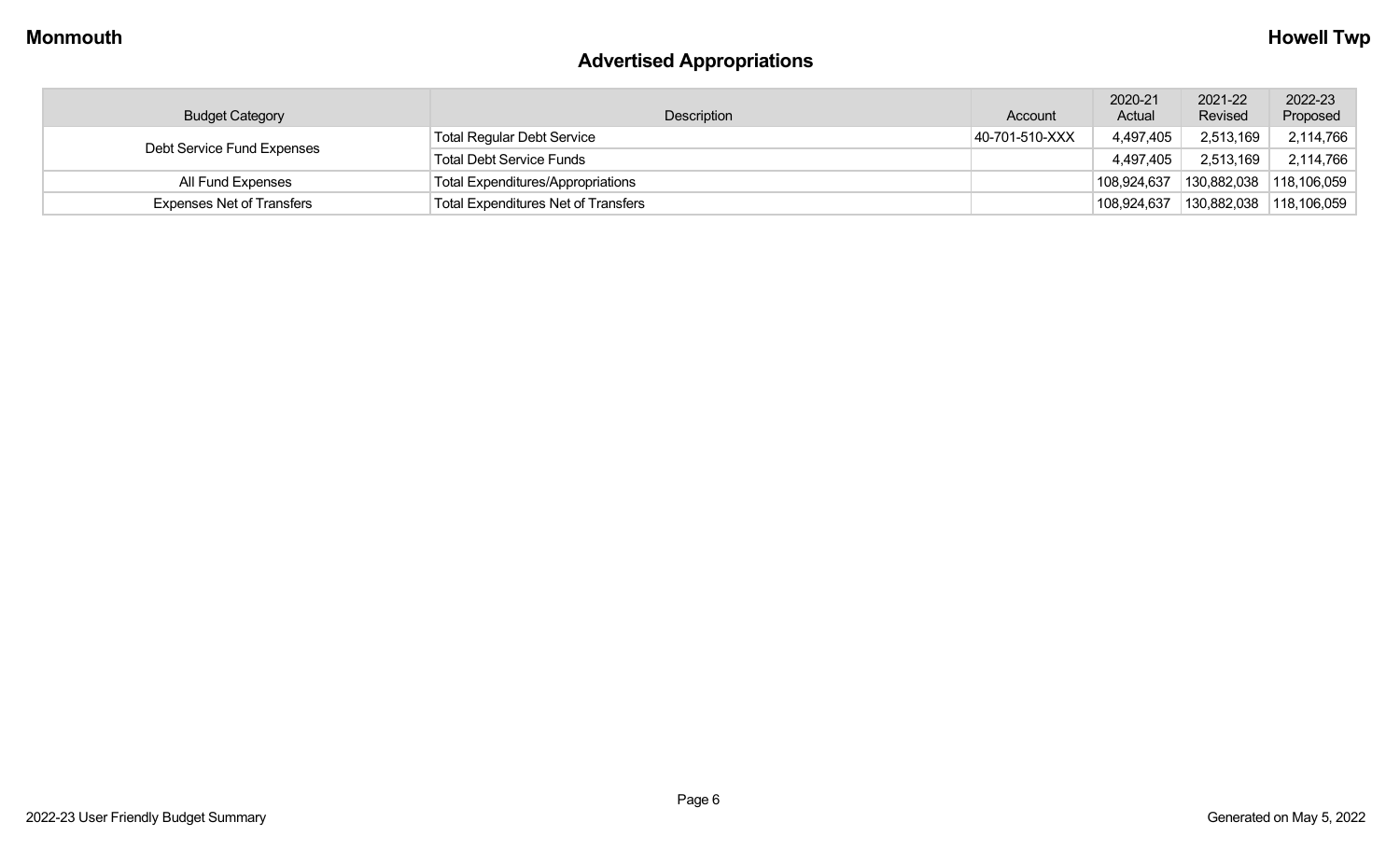## **Advertised Recapitulation of Balances**

| <b>Fund Balance Category</b>                   | <b>Budget Category</b>                                           | Audited<br><b>Balance</b><br>06/30/2020 | Audited<br><b>Balance</b><br>06/30/2021 | Estimated<br><b>Balance</b><br>06/30/2022 | Estimated<br><b>Balance</b><br>06/30/2023 |
|------------------------------------------------|------------------------------------------------------------------|-----------------------------------------|-----------------------------------------|-------------------------------------------|-------------------------------------------|
| Unrestricted                                   | <b>General Operating Budget</b>                                  | 2,156,340                               | 4,367,455                               | 4,367,455                                 | 4,367,455                                 |
|                                                | Repayment of Debt                                                | 150,472                                 | 174,535                                 | 174,535                                   | $\Omega$                                  |
|                                                | <b>Capital Reserve</b>                                           | 7,799,281                               | 12,873,507                              | 12,146,607                                | 10,694,707                                |
|                                                | <b>Adult Education Programs</b>                                  |                                         |                                         |                                           |                                           |
|                                                | Maintenance Reserve                                              | 10,385,730                              | 11,446,302                              | 8,764,031                                 | 5,599,663                                 |
|                                                | Legal Reserve                                                    | 6,000,000                               | 6,000,000                               | 3,000,000                                 | $\Omega$                                  |
| <b>Restricted for General Operating Budget</b> | Unemployment Fund                                                | 248,617                                 | 197,548                                 | 197,548                                   | 197,548                                   |
|                                                | <b>Tuition Reserve</b>                                           | 0                                       | 0                                       |                                           | $\overline{0}$                            |
|                                                | <b>Current Expense Emergency Reserve</b>                         | $\Omega$                                | 0                                       | $\Omega$                                  | $\overline{0}$                            |
|                                                | Impact Aid Reserve for General Expenses (Sections 8002 and 8003) | 0                                       | 0                                       | 0                                         | $\overline{0}$                            |
|                                                | Impact Aid Reserve for Capital Expenses (Sections 8007 and 8008) | $\Omega$                                | 0                                       |                                           | $\Omega$                                  |
|                                                | <b>Student Activity Fund</b>                                     | 721,948                                 | 921,743                                 | 921,743                                   | 921,743                                   |
| Restricted for Special Revenue Fund            | Scholarship Fund                                                 | 0                                       | 0                                       |                                           | $\overline{0}$                            |
| Restricted for Repayment of Debt               | Restricted for Repayment of Debt                                 | 0                                       | 0                                       |                                           | $\overline{0}$                            |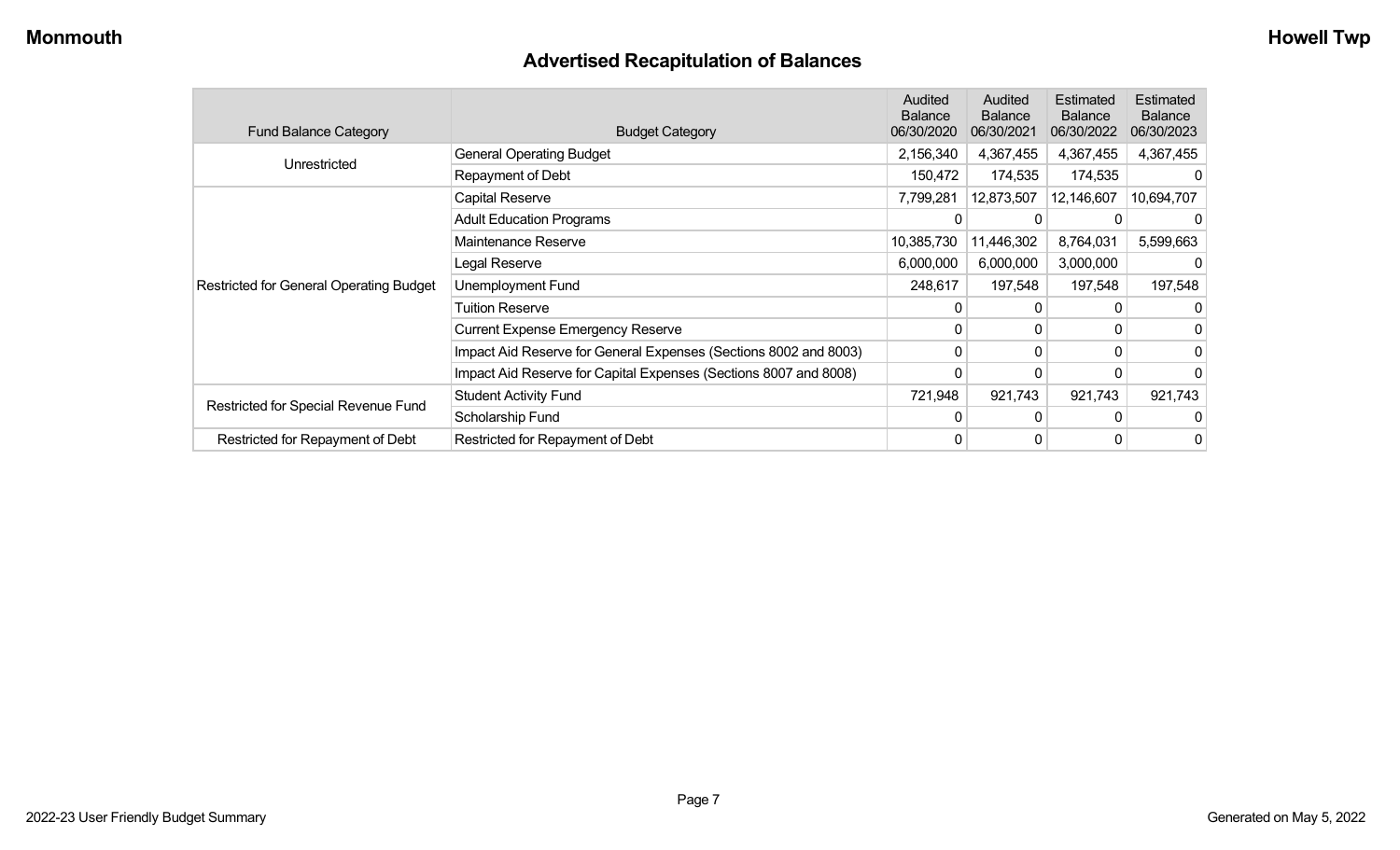#### **Advertised Per Pupil Cost Calculations**

| Per Pupil Cost Calculations                       | 2019-20<br><b>Actual Costs</b> | 2020-21<br><b>Actual Costs</b> | 2021-22<br><b>Original Budget</b> | 2021-22<br><b>Revised Budget</b> | 2022-23<br><b>Proposed Budget</b> |
|---------------------------------------------------|--------------------------------|--------------------------------|-----------------------------------|----------------------------------|-----------------------------------|
| <b>Total Budgetary Comparative Per Pupil Cost</b> | \$16,378                       | \$16,932                       | \$18,968                          | \$20,923                         | \$18,872                          |
| <b>Total Classroom Instruction</b>                | \$9,874                        | \$10,147                       | \$11,450                          | \$12,285                         | \$11,225                          |
| <b>Classroom-Salaries and Benefits</b>            | \$9,642                        | \$9,953                        | \$11,256                          | \$12,009                         | \$10,977                          |
| Classroom-General Supplies and Textbooks          | \$138                          | \$104                          | \$153                             | \$160                            | \$147                             |
| <b>Classroom-Purchased Services</b>               | \$93                           | \$89                           | \$40                              | \$115                            | \$101                             |
| <b>Total Support Services</b>                     | \$2,581                        | \$2,738                        | \$3,049                           | \$3,295                          | \$2,938                           |
| Support Services-Salaries and Benefits            | \$2,555                        | \$2,714                        | \$2,989                           | \$3,204                          | \$2,889                           |
| <b>Total Administrative Costs</b>                 | \$1,844                        | \$1,816                        | \$1,913                           | \$2,032                          | \$2,016                           |
| <b>Administration Salaries and Benefits</b>       | \$1,510                        | \$1,601                        | \$1,722                           | \$1,832                          | \$1,723                           |
| Total Operations and Maintenance of Plant         | \$1,861                        | \$2,022                        | \$2,252                           | \$2,967                          | \$2,377                           |
| Operations and Maintenance-Salaries and Benefits  | \$1,014                        | \$1,033                        | \$1,108                           | \$1,156                          | \$1,173                           |
| <b>Board Contribution to Food Services</b>        | \$0                            | \$0                            | \$0                               | \$0                              | \$0                               |
| <b>Total Extracurricular Costs</b>                | \$80                           | \$68                           | \$93                              | \$90                             | \$93                              |
| <b>Total Equipment Costs</b>                      | \$306                          | \$0                            | \$3                               | \$184                            | \$4                               |
| Legal Costs                                       | \$37                           | \$61                           | \$55                              | \$62                             | \$56                              |
| Employee Benefits as a percentage of salaries*    | 27.72%                         | 29.98%                         | 36.71%                            | 45.67%                           | 33.88%                            |

\*Does not include pension and social security paid by the State on-behalf of the district.

\*\*Federal and State funds in the blended resource school-based budgets.

The information presented in columns 1 through 3 as well as the related descriptions of the per pupil cost calculations are contained in the Taxpayers' Guide to Education Spending and can be found on the Department of Education's Internet website: http://www.state.nj.us/education/guide/. This publication is also available in the board office and public libraries. The same calculations were performed using the 2021-22 revised appropriations and the 2022-23 budgeted appropriations presented in this advertised budget. Total Budgetary Comparative Per Pupil Cost is defined as current expense exclusive of tuition expenditures, transportation, residential costs, and judgments against the school district. For all years it also includes the restricted entitlement aids. With the exception of Total Equipment Cost, each of the other per pupil cost calculations presented is a component of the total comparative per pupil cost, although all components are not shown.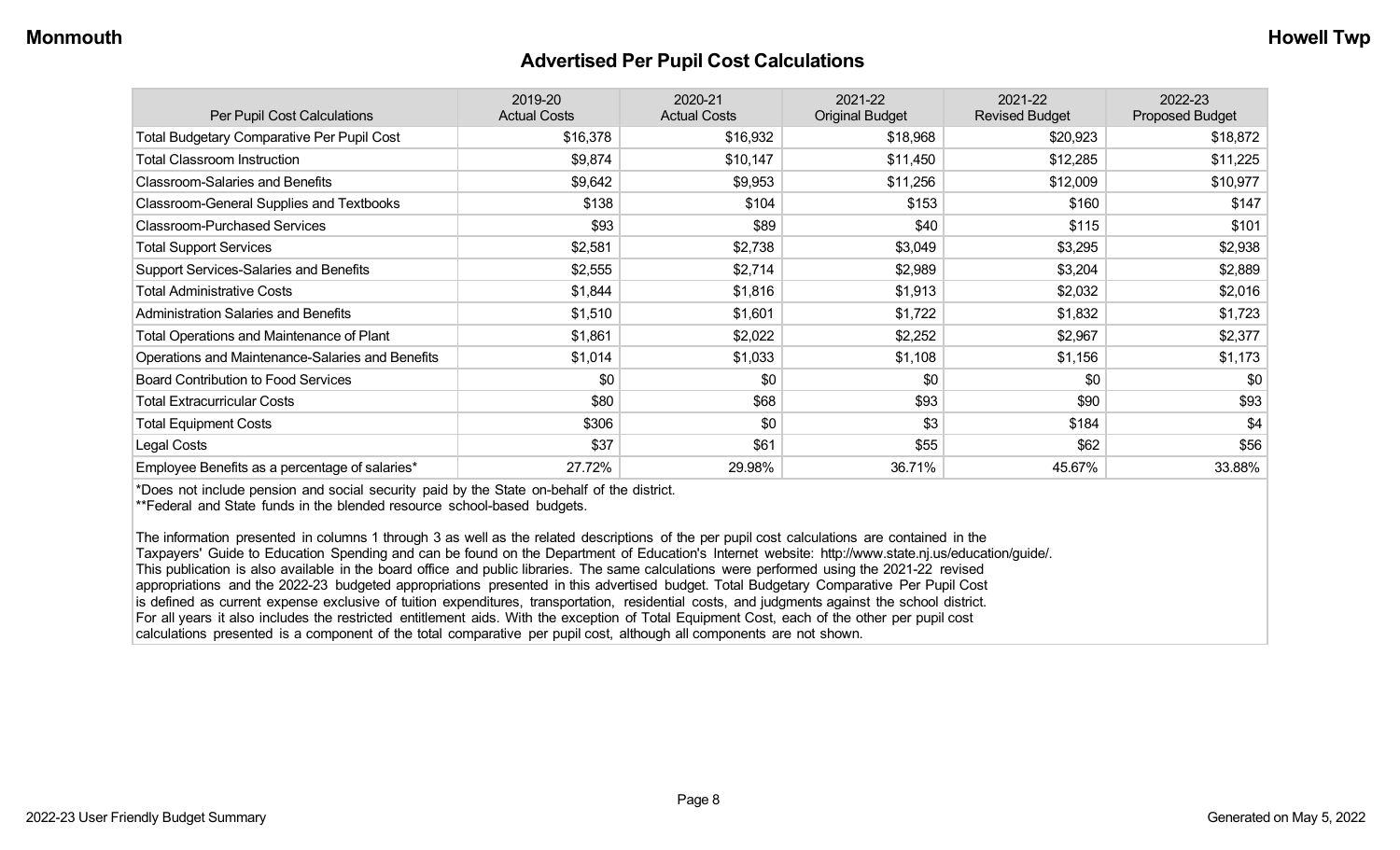#### **Shared Services**

|                                                |                                                                                                                          | Amount<br>Saved |
|------------------------------------------------|--------------------------------------------------------------------------------------------------------------------------|-----------------|
| <b>Shared Service Category Type</b>            | <b>Shared Service Category Description</b>                                                                               | (Optional)      |
| <b>Business Services</b>                       | Prepare IDEA Grant Application for Farmingdale                                                                           | $\mathbf{0}$    |
| <b>Curriculum Services</b>                     | Curriculum writing with K-8 schools in the sending region                                                                |                 |
| <b>Custodial and Maintenance Services</b>      | Services for Southard Community Center provided by PAL and Howell Township as part of the agreement to manage the center | 0               |
| <b>Food Services</b>                           | Provide Breakfast and Lunch to students at Farmingdale school                                                            | 0               |
|                                                | Trash pickup and disposal with Howell Township                                                                           | 0               |
|                                                | Purchase and storage of road salt with Howell Township                                                                   | 0               |
| Municipal/Public Works                         | Water and Sewer Services and equipment storagage with Howell Twp                                                         |                 |
|                                                | Leaf disposal and recycling with Howell Twp                                                                              | 0               |
|                                                | Property and Facility Sharing (Board Office, OEM, etc)                                                                   | 0               |
| Recycling                                      | Provided by the township                                                                                                 | 0               |
| Social Worker/Psychologist                     | Provide CST and case management services to Farmingdale                                                                  | 0               |
| Staffing - Other                               | Provide technology and infrastructure support to Farmingdale                                                             | 0               |
|                                                | Jointures with MOESC                                                                                                     | 0               |
|                                                | Provide bus transportation for the community events in the Township                                                      |                 |
| <b>Transportation Services, including Fuel</b> | Provide transportation to Farmingdale School                                                                             | 0               |
|                                                | Provide maintenance and repairs for Shore and Monmouth regional buses                                                    | 0               |
|                                                | Provide transportation for Freehold Boro                                                                                 | 0               |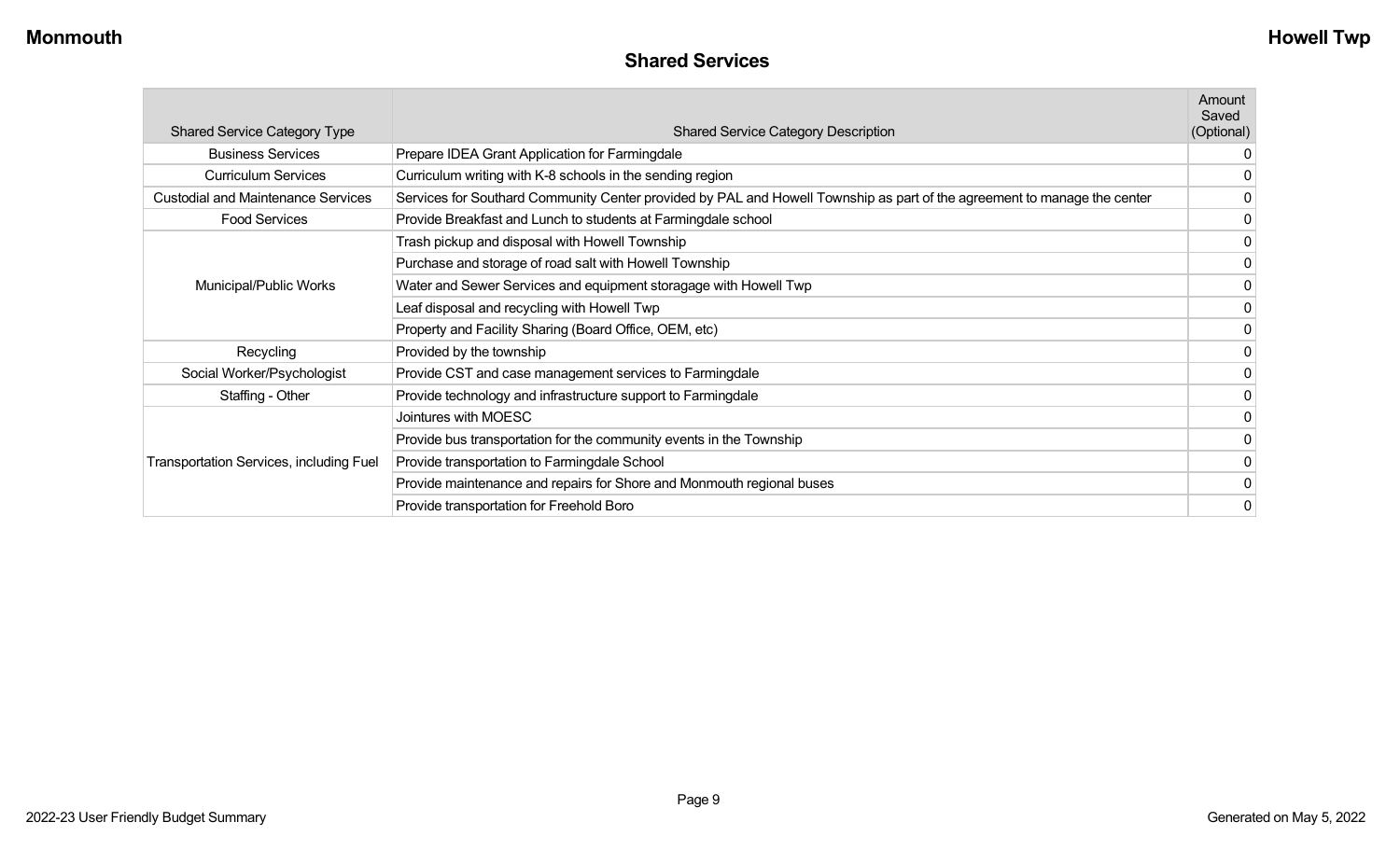#### **Estimated Tax Rates**

| Municipality | Category                                                                                                           | Amount        |
|--------------|--------------------------------------------------------------------------------------------------------------------|---------------|
|              | (A) General Fund School Levy                                                                                       | 80,346,674    |
|              | (D) Total School Levy                                                                                              | 82,309,520    |
|              | (B) Estimated Net Taxable Valuation (as of 10/01/21)                                                               | 7,546,137,900 |
|              | (H) Estimated Equalized Valuation (as of 10/01/21)                                                                 | 8,512,281,895 |
| Howell Twp   | (C) Estimated 2022-23 General Fund School Tax Rate, Without Repayment of Debt or Adjustments=100x(A)/(B)           | 1.0647        |
|              | (F) Estimated 2022-23 Total School Tax Rate, With Repayment of Debt and Adjustments=100x(D)/(B)                    | 1.0908        |
|              | (I) Estimated 2022-23 Equalized General Fund School Tax Rate, Without Repayment of Debt or Adjustments=100x(A)/(H) | 0.9439        |
|              | (L) Estimated 2022-23 Equalized Total School Tax Rate, With Repayment of Debt and Adjustments=100x(D)/(H)          | 0.9670        |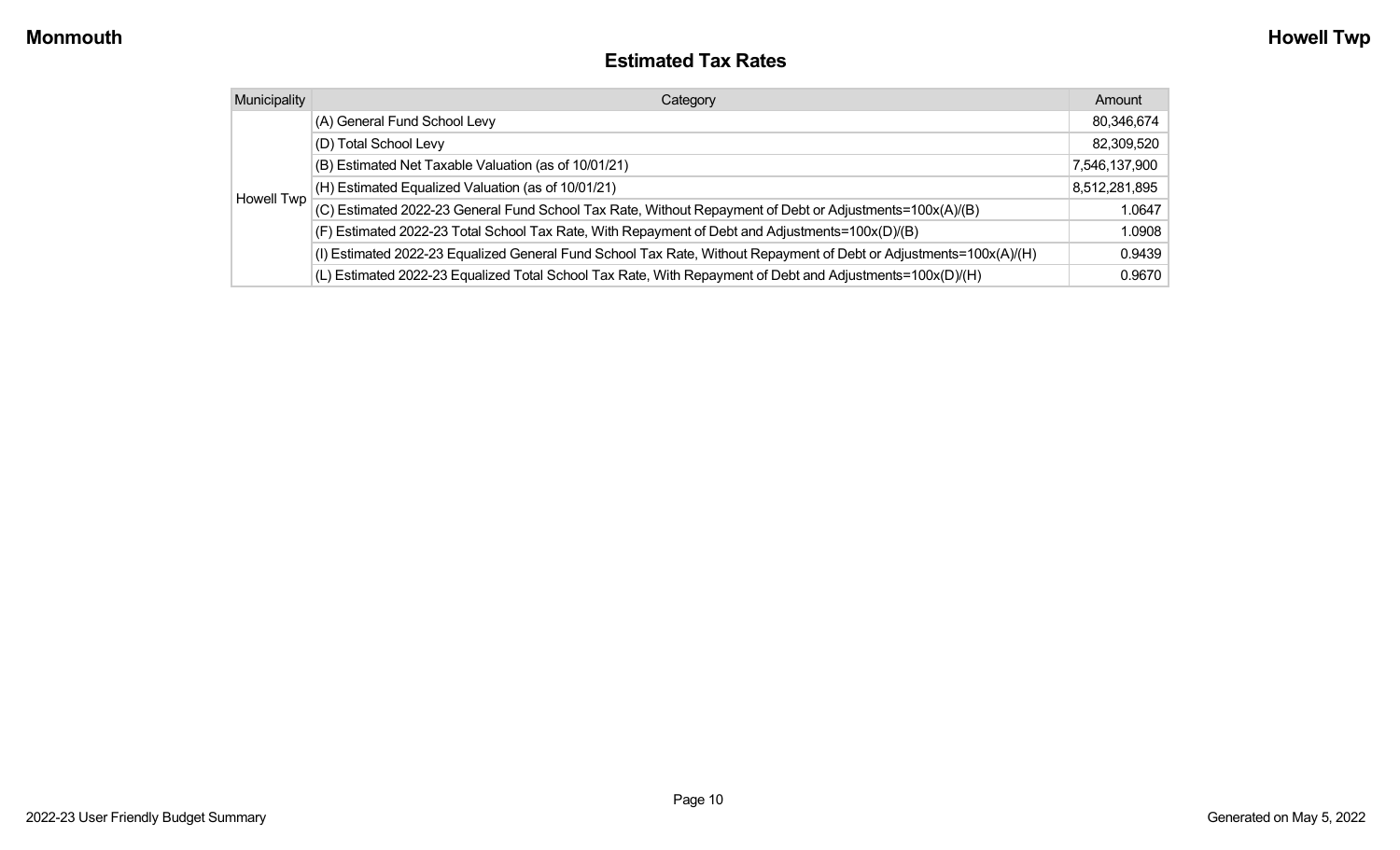| Name                | Category                                                                                  | Measure                                             |
|---------------------|-------------------------------------------------------------------------------------------|-----------------------------------------------------|
|                     | Job Title                                                                                 | Coordinator/Director/Manager/Supervisor             |
|                     | Job Title II                                                                              | Asst. Director B&G                                  |
|                     | <b>Base Annual Salary Amount</b>                                                          | \$87,771                                            |
|                     | Full-Time Equivalent (FTE)                                                                | 1.0                                                 |
|                     | Shared with Another District?                                                             | N                                                   |
|                     | <b>Shared County</b>                                                                      | None Reported                                       |
|                     | <b>Shared District</b>                                                                    | None Reported                                       |
|                     | Job Title Other District                                                                  | None Reported                                       |
|                     | Member of Collective Bargaining Unit (CBU)?                                               | N                                                   |
|                     | <b>Beginning Date of Contract</b>                                                         | 07/01/21                                            |
|                     | <b>End Date of Contract</b>                                                               | 06/30/22                                            |
|                     | Contracted Number of Annual Work Days                                                     | 240                                                 |
|                     | <b>Contracted Number of Annual Vacation Days</b>                                          | 22                                                  |
|                     | Contracted Number of Annual Sick Days                                                     | 12                                                  |
| <b>Bruce Harvey</b> | Contracted Number of Annual Personal Days                                                 | 3                                                   |
|                     | <b>Contracted Number of Annual Consulting Days</b>                                        | $\mathbf 0$                                         |
|                     | Number of Other Contracted Non-Working Days                                               | $\mathbf 0$                                         |
|                     | Description of Other Contracted Non-Working Days                                          | None Reported                                       |
|                     | <b>Total Allowances Amount</b>                                                            | \$0                                                 |
|                     | <b>Total Bonuses Amount</b>                                                               | \$0                                                 |
|                     | <b>Total Stipends Amount</b>                                                              | \$0                                                 |
|                     | District Contributions Above Teacher Contract for Insurance (Health, Dental, Life, Other) | \$0                                                 |
|                     | District Contributions Above Teacher Contract for Retirement Plans                        | \$0                                                 |
|                     | Total Contractual Post-Employment Benefit Amount                                          | \$20,046                                            |
|                     | Contractual Post-Employment Benefit Description of Payout of Sick days                    | After year 12, unused max 100 days at \$165 per day |
|                     | Contractual Post-Employment Benefit Description of Payout of Vacation days                | per diem, unused at time of separation              |
|                     | Contractual Post-Employment Benefit Description of Payout of Personal days                | rolled into sick days                               |
|                     | Contractual Post-Employment Benefit Description of Other Benefits 1                       | None Reported                                       |
|                     | Contractual Post-Employment Benefit Description of Other Benefits 2                       | None Reported                                       |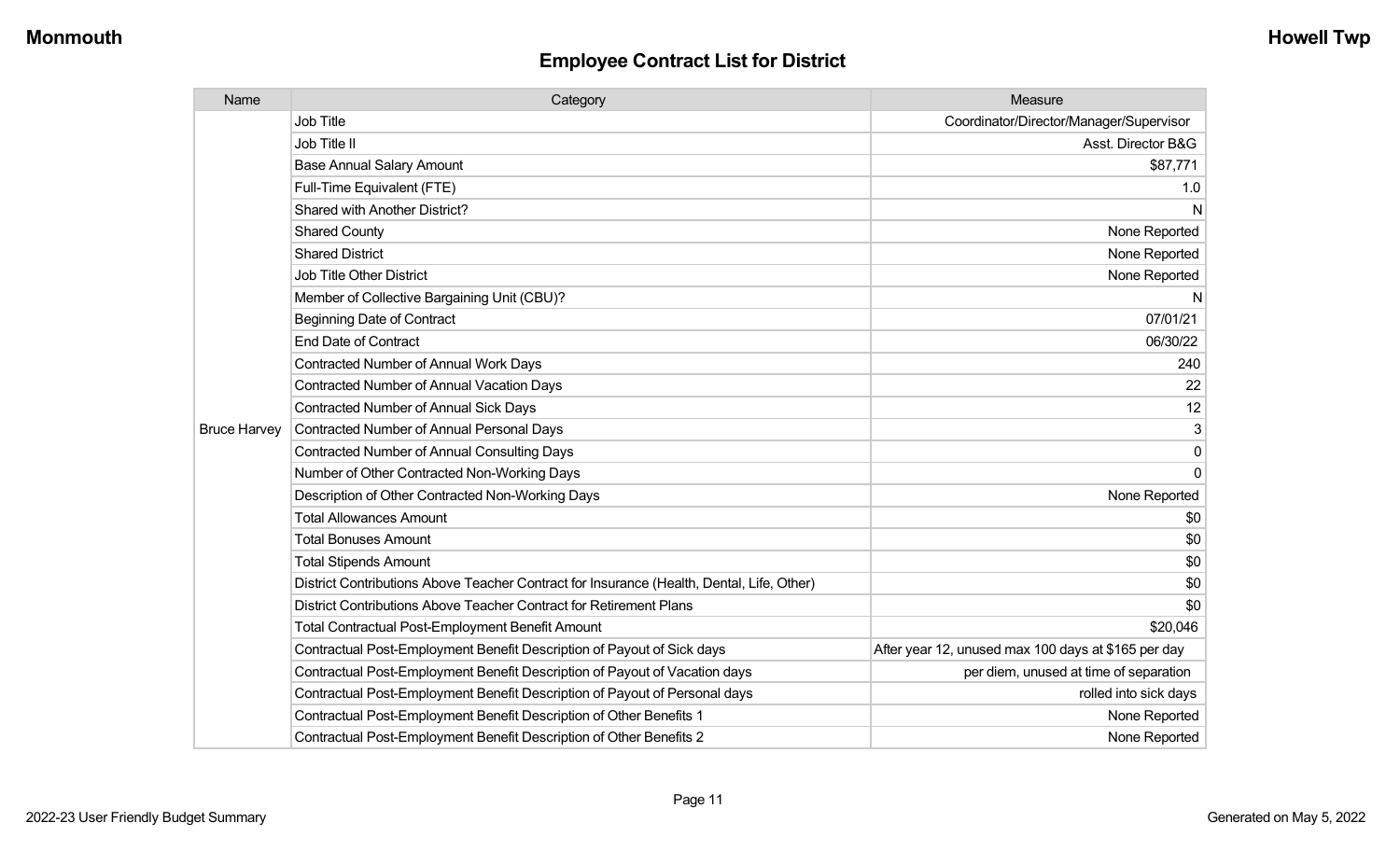| Name                 | Category                                                                                 | Measure                         |
|----------------------|------------------------------------------------------------------------------------------|---------------------------------|
|                      | Contractual Post-Employment Benefit Description of Other Benefits 3                      | None Reported                   |
|                      | <b>Total Other/In-Kind Remuneration Amount</b>                                           | \$0                             |
|                      | Description of Other/In-Kind Remuneration Annual Option to Buyback Sick Time in Cash     | None Reported                   |
|                      | Description of Other/In-Kind Remuneration Annual Option to Buyback Vacation Time in Cash | None Reported                   |
|                      | Description of Other/In-Kind Remuneration Annual Option to Buyback Personal Time in Cash | None Reported                   |
| <b>Bruce Harvey</b>  | Description of Other/In-Kind Remuneration Annual Option to Other Remuneration 1          | None Reported                   |
|                      | Description of Other/In-Kind Remuneration Annual Option to Other Remuneration 2          | None Reported                   |
|                      | Description of Other/In-Kind Remuneration Annual Option to Other Remuneration 3          | None Reported                   |
|                      | <b>Additional Comment 1</b>                                                              | None Reported                   |
|                      | <b>Additional Comment 2</b>                                                              | None Reported                   |
|                      | <b>Additional Comment 3</b>                                                              | None Reported                   |
|                      | Job Title                                                                                | <b>Assistant Superintendent</b> |
|                      | Job Title II                                                                             | None Reported                   |
|                      | <b>Base Annual Salary Amount</b>                                                         | \$178,745                       |
|                      | Full-Time Equivalent (FTE)                                                               | 1.0                             |
|                      | Shared with Another District?                                                            | N                               |
|                      | <b>Shared County</b>                                                                     | None Reported                   |
|                      | <b>Shared District</b>                                                                   | None Reported                   |
|                      | Job Title Other District                                                                 | None Reported                   |
|                      | Member of Collective Bargaining Unit (CBU)?                                              | N                               |
| <b>Bruce Preston</b> | <b>Beginning Date of Contract</b>                                                        | 07/01/21                        |
|                      | <b>End Date of Contract</b>                                                              | 06/30/22                        |
|                      | <b>Contracted Number of Annual Work Days</b>                                             | 260                             |
|                      | Contracted Number of Annual Vacation Days                                                | 22                              |
|                      | <b>Contracted Number of Annual Sick Days</b>                                             | 12                              |
|                      | <b>Contracted Number of Annual Personal Days</b>                                         | 3                               |
|                      | <b>Contracted Number of Annual Consulting Days</b>                                       | $\mathbf 0$                     |
|                      | Number of Other Contracted Non-Working Days                                              | $\Omega$                        |
|                      | Description of Other Contracted Non-Working Days                                         | None Reported                   |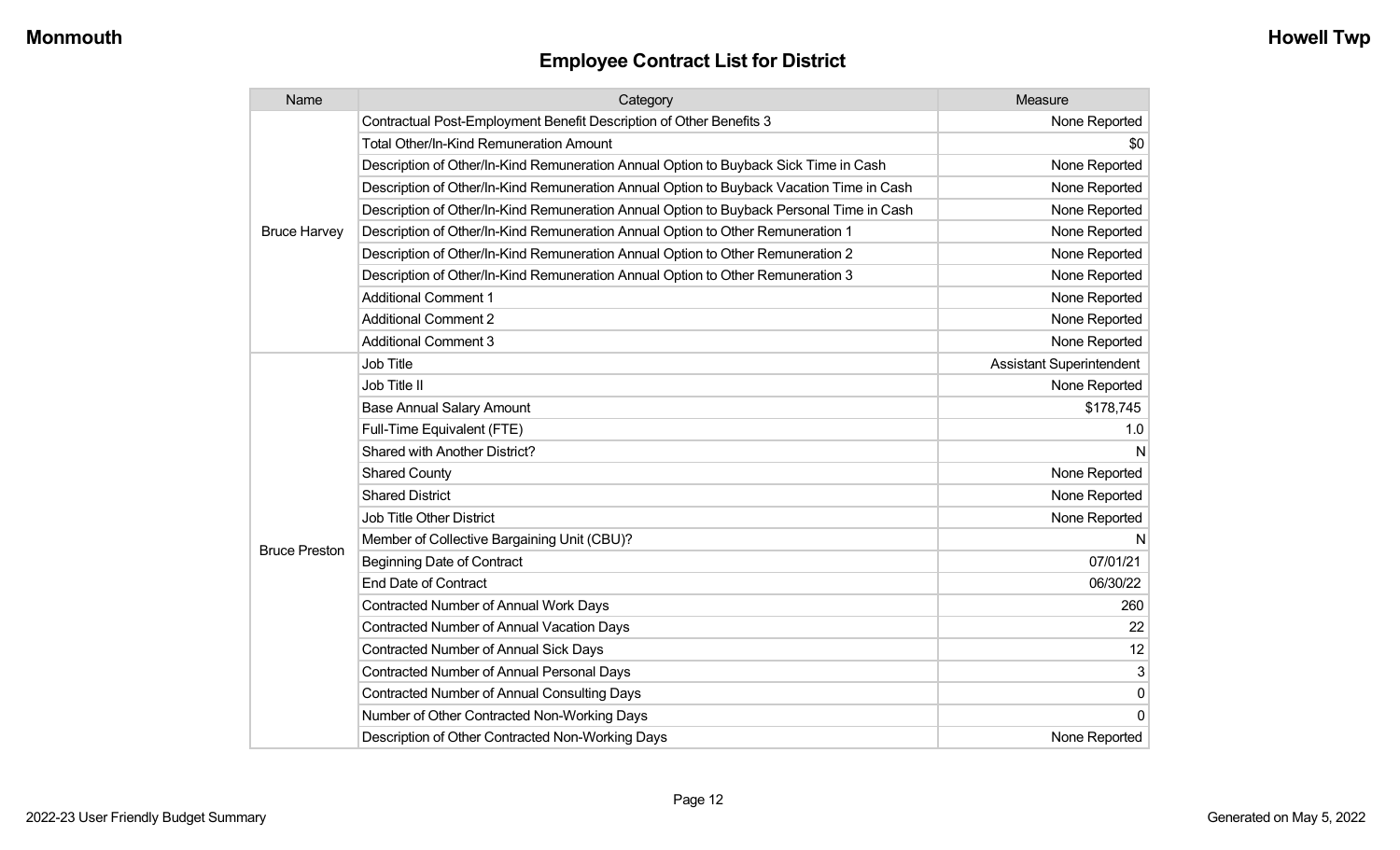| Name                 | Category                                                                                  | Measure                                 |
|----------------------|-------------------------------------------------------------------------------------------|-----------------------------------------|
|                      | <b>Total Allowances Amount</b>                                                            | \$3,000                                 |
|                      | <b>Total Bonuses Amount</b>                                                               | \$0                                     |
|                      | <b>Total Stipends Amount</b>                                                              | \$0                                     |
|                      | District Contributions Above Teacher Contract for Insurance (Health, Dental, Life, Other) | \$0                                     |
|                      | District Contributions Above Teacher Contract for Retirement Plans                        | \$0                                     |
|                      | <b>Total Contractual Post-Employment Benefit Amount</b>                                   | \$32,874                                |
|                      | Contractual Post-Employment Benefit Description of Payout of Sick days                    | Max at retirement                       |
|                      | Contractual Post-Employment Benefit Description of Payout of Vacation days                | per diem, unused at retirement          |
|                      | Contractual Post-Employment Benefit Description of Payout of Personal days                | rolled into sick                        |
|                      | Contractual Post-Employment Benefit Description of Other Benefits 1                       | None Reported                           |
| <b>Bruce Preston</b> | Contractual Post-Employment Benefit Description of Other Benefits 2                       | None Reported                           |
|                      | Contractual Post-Employment Benefit Description of Other Benefits 3                       | None Reported                           |
|                      | <b>Total Other/In-Kind Remuneration Amount</b>                                            | \$0                                     |
|                      | Description of Other/In-Kind Remuneration Annual Option to Buyback Sick Time in Cash      | None Reported                           |
|                      | Description of Other/In-Kind Remuneration Annual Option to Buyback Vacation Time in Cash  | None Reported                           |
|                      | Description of Other/In-Kind Remuneration Annual Option to Buyback Personal Time in Cash  | None Reported                           |
|                      | Description of Other/In-Kind Remuneration Annual Option to Other Remuneration 1           | None Reported                           |
|                      | Description of Other/In-Kind Remuneration Annual Option to Other Remuneration 2           | None Reported                           |
|                      | Description of Other/In-Kind Remuneration Annual Option to Other Remuneration 3           | None Reported                           |
|                      | <b>Additional Comment 1</b>                                                               | None Reported                           |
|                      | <b>Additional Comment 2</b>                                                               | None Reported                           |
|                      | <b>Additional Comment 3</b>                                                               | None Reported                           |
|                      | Job Title                                                                                 | <b>Assistant Business Administrator</b> |
| Caryn Anderson       | Job Title II                                                                              | None Reported                           |
|                      | <b>Base Annual Salary Amount</b>                                                          | \$94,676                                |
|                      | Full-Time Equivalent (FTE)                                                                | 1.0                                     |
|                      | Shared with Another District?                                                             | N                                       |
|                      | <b>Shared County</b>                                                                      | None Reported                           |
|                      | <b>Shared District</b>                                                                    | None Reported                           |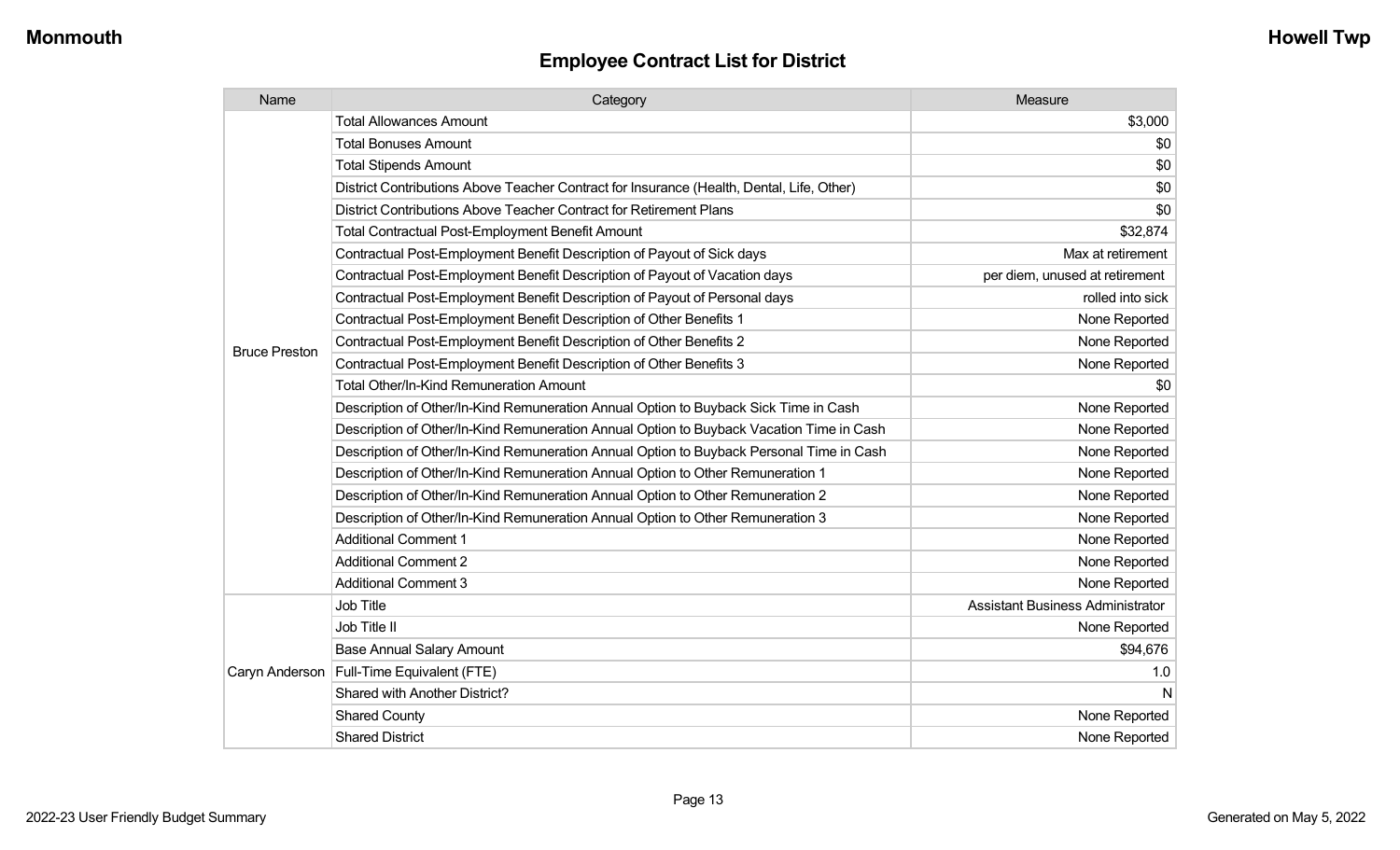| Name | Category                                                                                                   | Measure                                |
|------|------------------------------------------------------------------------------------------------------------|----------------------------------------|
|      | <b>Job Title Other District</b>                                                                            | None Reported                          |
|      | Member of Collective Bargaining Unit (CBU)?                                                                | N                                      |
|      | <b>Beginning Date of Contract</b>                                                                          | 07/01/21                               |
|      | <b>End Date of Contract</b>                                                                                | 06/30/22                               |
|      | <b>Contracted Number of Annual Work Days</b>                                                               | 240                                    |
|      | <b>Contracted Number of Annual Vacation Days</b>                                                           | 22                                     |
|      | <b>Contracted Number of Annual Sick Days</b>                                                               | 12                                     |
|      | <b>Contracted Number of Annual Personal Days</b>                                                           | 3                                      |
|      | Contracted Number of Annual Consulting Days                                                                | $\mathbf 0$                            |
|      | Number of Other Contracted Non-Working Days                                                                | $\mathbf{0}$                           |
|      | Description of Other Contracted Non-Working Days                                                           | None Reported                          |
|      | <b>Total Allowances Amount</b>                                                                             | \$1,000                                |
|      | <b>Total Bonuses Amount</b>                                                                                | \$0                                    |
|      | <b>Total Stipends Amount</b>                                                                               | \$0                                    |
|      | Caryn Anderson   District Contributions Above Teacher Contract for Insurance (Health, Dental, Life, Other) | \$0                                    |
|      | District Contributions Above Teacher Contract for Retirement Plans                                         | \$0                                    |
|      | <b>Total Contractual Post-Employment Benefit Amount</b>                                                    | \$23,679                               |
|      | Contractual Post-Employment Benefit Description of Payout of Sick days                                     | max unused at \$165/day                |
|      | Contractual Post-Employment Benefit Description of Payout of Vacation days                                 | per diem, unused at time of separation |
|      | Contractual Post-Employment Benefit Description of Payout of Personal days                                 | rolled into sick                       |
|      | Contractual Post-Employment Benefit Description of Other Benefits 1                                        | None Reported                          |
|      | Contractual Post-Employment Benefit Description of Other Benefits 2                                        | None Reported                          |
|      | Contractual Post-Employment Benefit Description of Other Benefits 3                                        | None Reported                          |
|      | <b>Total Other/In-Kind Remuneration Amount</b>                                                             | \$0                                    |
|      | Description of Other/In-Kind Remuneration Annual Option to Buyback Sick Time in Cash                       | None Reported                          |
|      | Description of Other/In-Kind Remuneration Annual Option to Buyback Vacation Time in Cash                   | None Reported                          |
|      | Description of Other/In-Kind Remuneration Annual Option to Buyback Personal Time in Cash                   | None Reported                          |
|      | Description of Other/In-Kind Remuneration Annual Option to Other Remuneration 1                            | None Reported                          |
|      | Description of Other/In-Kind Remuneration Annual Option to Other Remuneration 2                            | None Reported                          |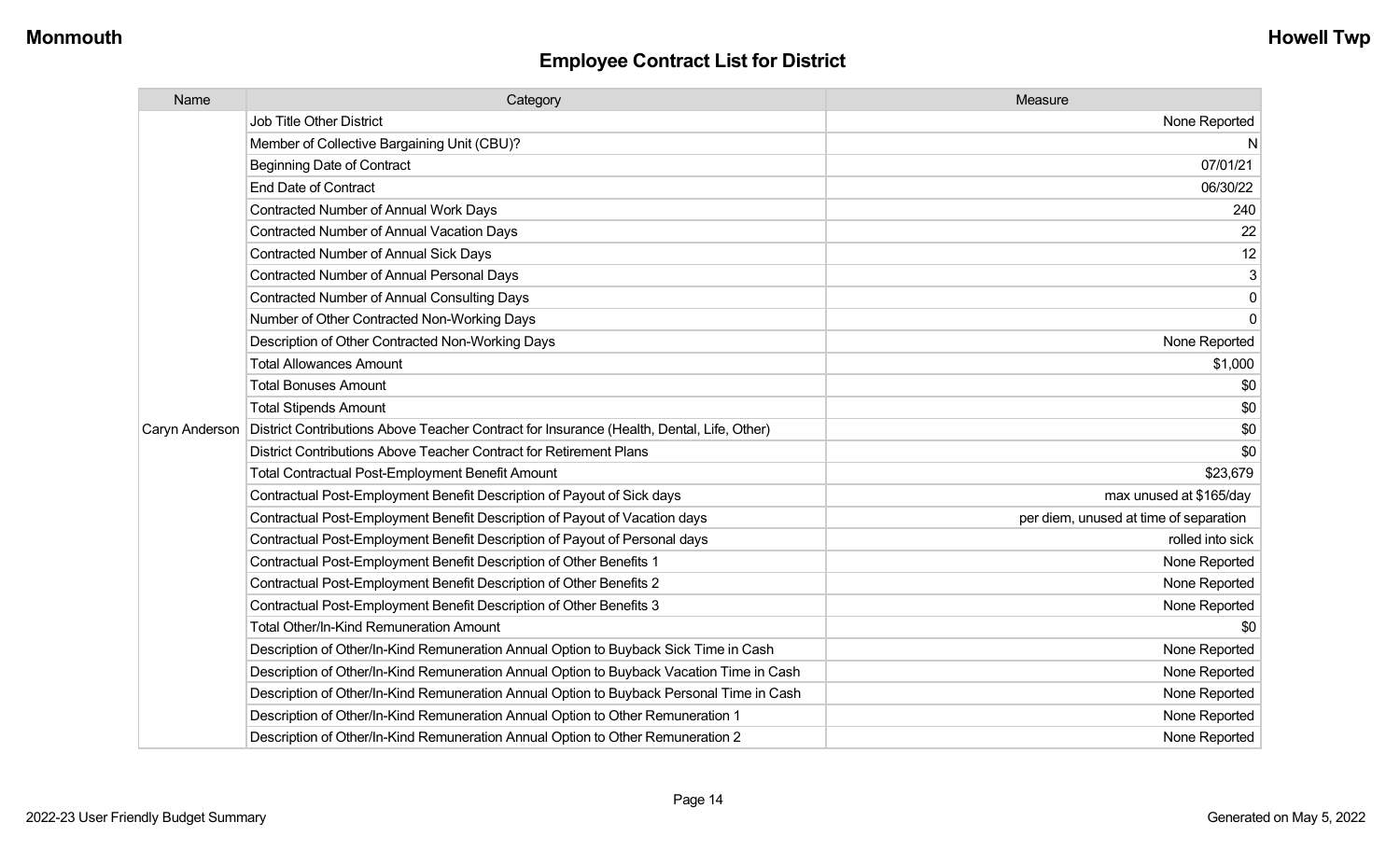| Name                | Category                                                                                  | Measure                                                             |
|---------------------|-------------------------------------------------------------------------------------------|---------------------------------------------------------------------|
| Caryn Anderson      | Description of Other/In-Kind Remuneration Annual Option to Other Remuneration 3           | None Reported                                                       |
|                     | <b>Additional Comment 1</b>                                                               | None Reported                                                       |
|                     | <b>Additional Comment 2</b>                                                               | None Reported                                                       |
|                     | <b>Additional Comment 3</b>                                                               | None Reported                                                       |
|                     | Job Title                                                                                 | Coordinator/Director/Manager/Supervisor                             |
|                     | Job Title II                                                                              | OIT                                                                 |
|                     | <b>Base Annual Salary Amount</b>                                                          | \$172,401                                                           |
|                     | Full-Time Equivalent (FTE)                                                                | 1.0                                                                 |
|                     | <b>Shared with Another District?</b>                                                      | N                                                                   |
|                     | <b>Shared County</b>                                                                      | None Reported                                                       |
|                     | <b>Shared District</b>                                                                    | None Reported                                                       |
|                     | <b>Job Title Other District</b>                                                           | None Reported                                                       |
|                     | Member of Collective Bargaining Unit (CBU)?                                               | N                                                                   |
|                     | <b>Beginning Date of Contract</b>                                                         | 07/01/21                                                            |
|                     | <b>End Date of Contract</b>                                                               | 06/30/22                                                            |
|                     | Contracted Number of Annual Work Days                                                     | 240                                                                 |
| <b>Claire Engle</b> | Contracted Number of Annual Vacation Days                                                 | 22                                                                  |
|                     | Contracted Number of Annual Sick Days                                                     | 12                                                                  |
|                     | <b>Contracted Number of Annual Personal Days</b>                                          | 3                                                                   |
|                     | <b>Contracted Number of Annual Consulting Days</b>                                        | $\Omega$                                                            |
|                     | Number of Other Contracted Non-Working Days                                               | $\Omega$                                                            |
|                     | Description of Other Contracted Non-Working Days                                          | None Reported                                                       |
|                     | <b>Total Allowances Amount</b>                                                            | \$0                                                                 |
|                     | <b>Total Bonuses Amount</b>                                                               | \$0                                                                 |
|                     | <b>Total Stipends Amount</b>                                                              | \$0                                                                 |
|                     | District Contributions Above Teacher Contract for Insurance (Health, Dental, Life, Other) | \$746                                                               |
|                     | District Contributions Above Teacher Contract for Retirement Plans                        | \$0                                                                 |
|                     | <b>Total Contractual Post-Employment Benefit Amount</b>                                   | \$32,240                                                            |
|                     | Contractual Post-Employment Benefit Description of Payout of Sick days                    | Max 100 unused days at \$165/day per diem at the time of separation |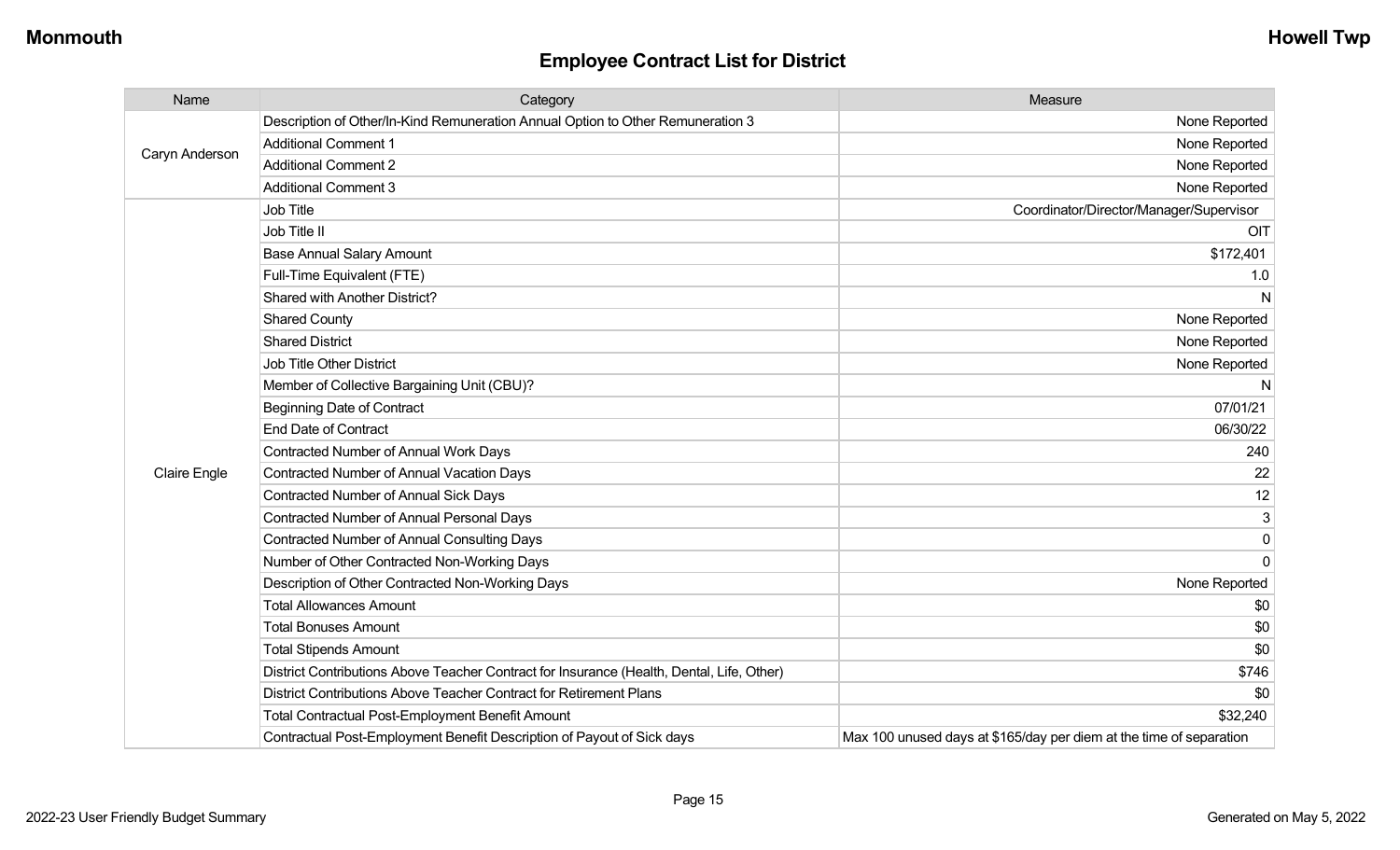| Name               | Category                                                                                 | Measure                                 |
|--------------------|------------------------------------------------------------------------------------------|-----------------------------------------|
|                    | Contractual Post-Employment Benefit Description of Payout of Vacation days               | per diem at the time of separation      |
|                    | Contractual Post-Employment Benefit Description of Payout of Personal days               | rolled into sick                        |
|                    | Contractual Post-Employment Benefit Description of Other Benefits 1                      | None Reported                           |
|                    | Contractual Post-Employment Benefit Description of Other Benefits 2                      | None Reported                           |
|                    | Contractual Post-Employment Benefit Description of Other Benefits 3                      | None Reported                           |
|                    | Total Other/In-Kind Remuneration Amount                                                  | \$0                                     |
|                    | Description of Other/In-Kind Remuneration Annual Option to Buyback Sick Time in Cash     | None Reported                           |
| Claire Engle       | Description of Other/In-Kind Remuneration Annual Option to Buyback Vacation Time in Cash | None Reported                           |
|                    | Description of Other/In-Kind Remuneration Annual Option to Buyback Personal Time in Cash | None Reported                           |
|                    | Description of Other/In-Kind Remuneration Annual Option to Other Remuneration 1          | None Reported                           |
|                    | Description of Other/In-Kind Remuneration Annual Option to Other Remuneration 2          | None Reported                           |
|                    | Description of Other/In-Kind Remuneration Annual Option to Other Remuneration 3          | None Reported                           |
|                    | <b>Additional Comment 1</b>                                                              | None Reported                           |
|                    | <b>Additional Comment 2</b>                                                              | None Reported                           |
|                    | <b>Additional Comment 3</b>                                                              | None Reported                           |
|                    | Job Title                                                                                | Coordinator/Director/Manager/Supervisor |
|                    | Job Title II                                                                             | <b>Pupil Services</b>                   |
|                    | <b>Base Annual Salary Amount</b>                                                         | \$167,504                               |
|                    | Full-Time Equivalent (FTE)                                                               | 1.0                                     |
|                    | <b>Shared with Another District?</b>                                                     | N                                       |
|                    | <b>Shared County</b>                                                                     | None Reported                           |
| Dorothea Fernandez | <b>Shared District</b>                                                                   | None Reported                           |
|                    | <b>Job Title Other District</b>                                                          | None Reported                           |
|                    | Member of Collective Bargaining Unit (CBU)?                                              | N                                       |
|                    | <b>Beginning Date of Contract</b>                                                        | 07/01/21                                |
|                    | <b>End Date of Contract</b>                                                              | 06/30/22                                |
|                    | <b>Contracted Number of Annual Work Days</b>                                             | 240                                     |
|                    | <b>Contracted Number of Annual Vacation Days</b>                                         | 22                                      |
|                    | Contracted Number of Annual Sick Days                                                    | 12                                      |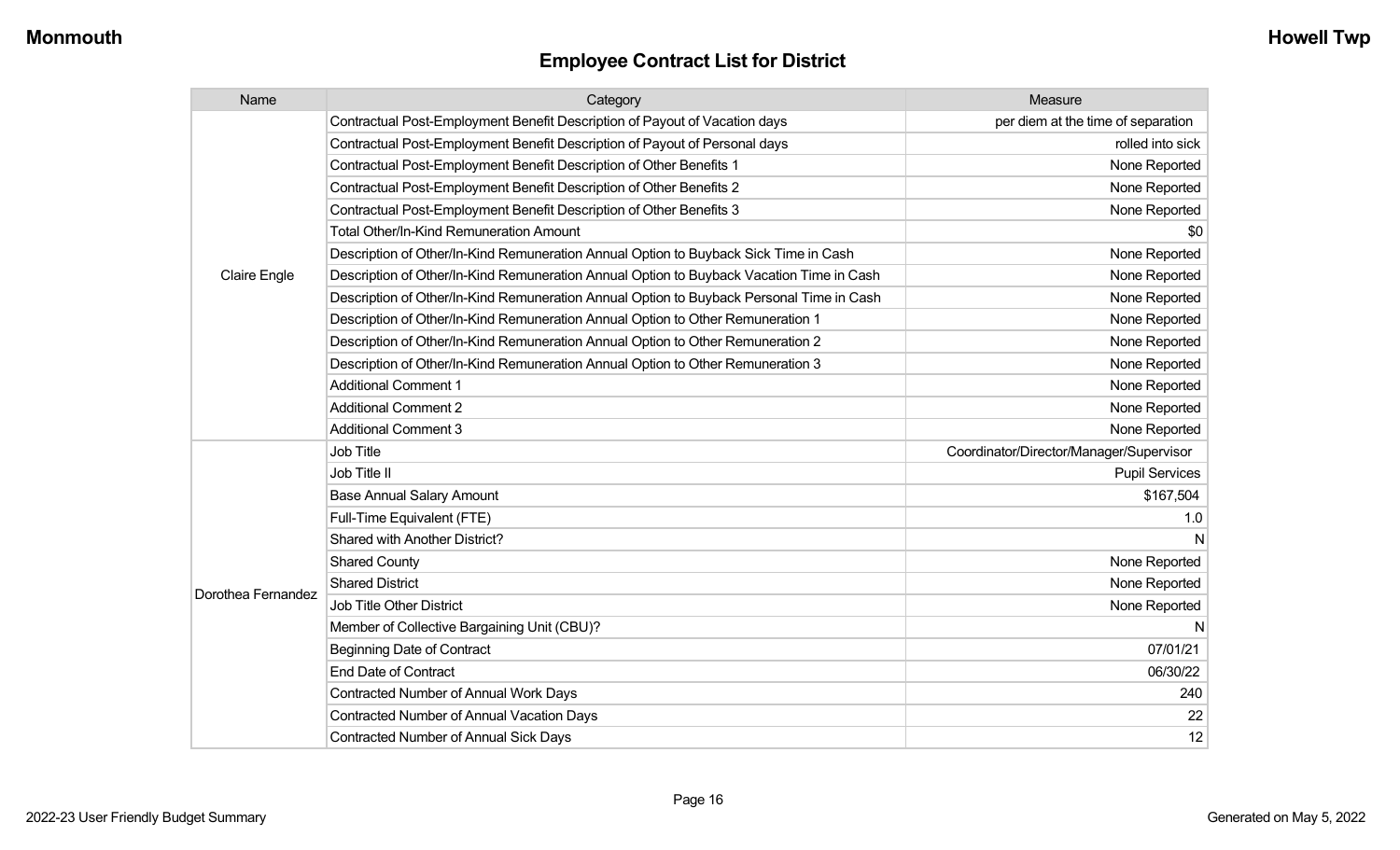| Name               | Category                                                                                  | Measure                                        |
|--------------------|-------------------------------------------------------------------------------------------|------------------------------------------------|
|                    | <b>Contracted Number of Annual Personal Days</b>                                          | 3                                              |
|                    | <b>Contracted Number of Annual Consulting Days</b>                                        | 0                                              |
|                    | Number of Other Contracted Non-Working Days                                               | 0                                              |
|                    | Description of Other Contracted Non-Working Days                                          | None Reported                                  |
|                    | <b>Total Allowances Amount</b>                                                            | \$0                                            |
|                    | <b>Total Bonuses Amount</b>                                                               | \$0                                            |
|                    | <b>Total Stipends Amount</b>                                                              | \$0                                            |
|                    | District Contributions Above Teacher Contract for Insurance (Health, Dental, Life, Other) | \$1,958                                        |
|                    | District Contributions Above Teacher Contract for Retirement Plans                        | \$0                                            |
|                    | <b>Total Contractual Post-Employment Benefit Amount</b>                                   | \$28,750                                       |
|                    | Contractual Post-Employment Benefit Description of Payout of Sick days                    | up to 100 unused days at 120/day at retirement |
|                    | Contractual Post-Employment Benefit Description of Payout of Vacation days                | usused upon retirement at per diem rate        |
| Dorothea Fernandez | Contractual Post-Employment Benefit Description of Payout of Personal days                | rolled into sick                               |
|                    | Contractual Post-Employment Benefit Description of Other Benefits 1                       | None Reported                                  |
|                    | Contractual Post-Employment Benefit Description of Other Benefits 2                       | None Reported                                  |
|                    | Contractual Post-Employment Benefit Description of Other Benefits 3                       | None Reported                                  |
|                    | <b>Total Other/In-Kind Remuneration Amount</b>                                            | \$0                                            |
|                    | Description of Other/In-Kind Remuneration Annual Option to Buyback Sick Time in Cash      | None Reported                                  |
|                    | Description of Other/In-Kind Remuneration Annual Option to Buyback Vacation Time in Cash  | None Reported                                  |
|                    | Description of Other/In-Kind Remuneration Annual Option to Buyback Personal Time in Cash  | None Reported                                  |
|                    | Description of Other/In-Kind Remuneration Annual Option to Other Remuneration 1           | None Reported                                  |
|                    | Description of Other/In-Kind Remuneration Annual Option to Other Remuneration 2           | None Reported                                  |
|                    | Description of Other/In-Kind Remuneration Annual Option to Other Remuneration 3           | None Reported                                  |
|                    | <b>Additional Comment 1</b>                                                               | None Reported                                  |
|                    | <b>Additional Comment 2</b>                                                               | None Reported                                  |
|                    | <b>Additional Comment 3</b>                                                               | None Reported                                  |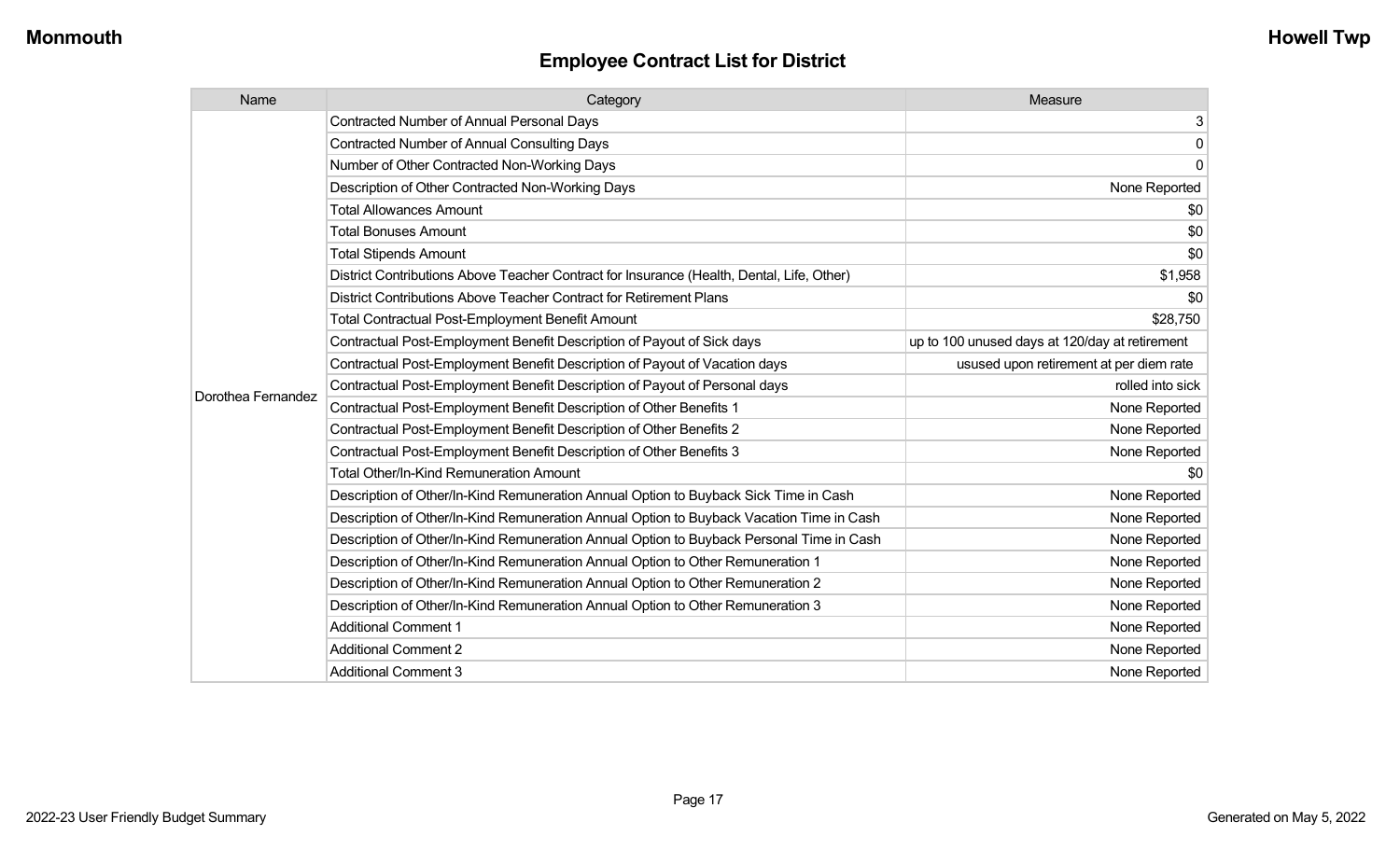| Name          | Category                                                                                  | Measure                                  |
|---------------|-------------------------------------------------------------------------------------------|------------------------------------------|
|               | <b>Job Title</b>                                                                          | Secretary                                |
|               | Job Title II                                                                              | None Reported                            |
|               | <b>Base Annual Salary Amount</b>                                                          | \$86,141                                 |
|               | Full-Time Equivalent (FTE)                                                                | 1.0                                      |
|               | Shared with Another District?                                                             | N                                        |
|               | <b>Shared County</b>                                                                      | None Reported                            |
|               | <b>Shared District</b>                                                                    | None Reported                            |
|               | <b>Job Title Other District</b>                                                           | None Reported                            |
|               | Member of Collective Bargaining Unit (CBU)?                                               | N                                        |
|               | <b>Beginning Date of Contract</b>                                                         | 07/01/21                                 |
|               | <b>End Date of Contract</b>                                                               | 06/30/22                                 |
|               | Contracted Number of Annual Work Days                                                     | 240                                      |
|               | Contracted Number of Annual Vacation Days                                                 | 22                                       |
|               | <b>Contracted Number of Annual Sick Days</b>                                              | 12                                       |
| Jean Nadolski | Contracted Number of Annual Personal Days                                                 | 3                                        |
|               | <b>Contracted Number of Annual Consulting Days</b>                                        | $\mathbf 0$                              |
|               | Number of Other Contracted Non-Working Days                                               | $\Omega$                                 |
|               | Description of Other Contracted Non-Working Days                                          | None Reported                            |
|               | <b>Total Allowances Amount</b>                                                            | \$0                                      |
|               | <b>Total Bonuses Amount</b>                                                               | \$0                                      |
|               | <b>Total Stipends Amount</b>                                                              | \$0                                      |
|               | District Contributions Above Teacher Contract for Insurance (Health, Dental, Life, Other) | \$0                                      |
|               | District Contributions Above Teacher Contract for Retirement Plans                        | \$0                                      |
|               | <b>Total Contractual Post-Employment Benefit Amount</b>                                   | \$19,178                                 |
|               | Contractual Post-Employment Benefit Description of Payout of Sick days                    | After 15 yr unused at time of separation |
|               | Contractual Post-Employment Benefit Description of Payout of Vacation days                | per diem unused at the time              |
|               | Contractual Post-Employment Benefit Description of Payout of Personal days                | rolled into sick days                    |
|               | Contractual Post-Employment Benefit Description of Other Benefits 1                       | None Reported                            |
|               | Contractual Post-Employment Benefit Description of Other Benefits 2                       | None Reported                            |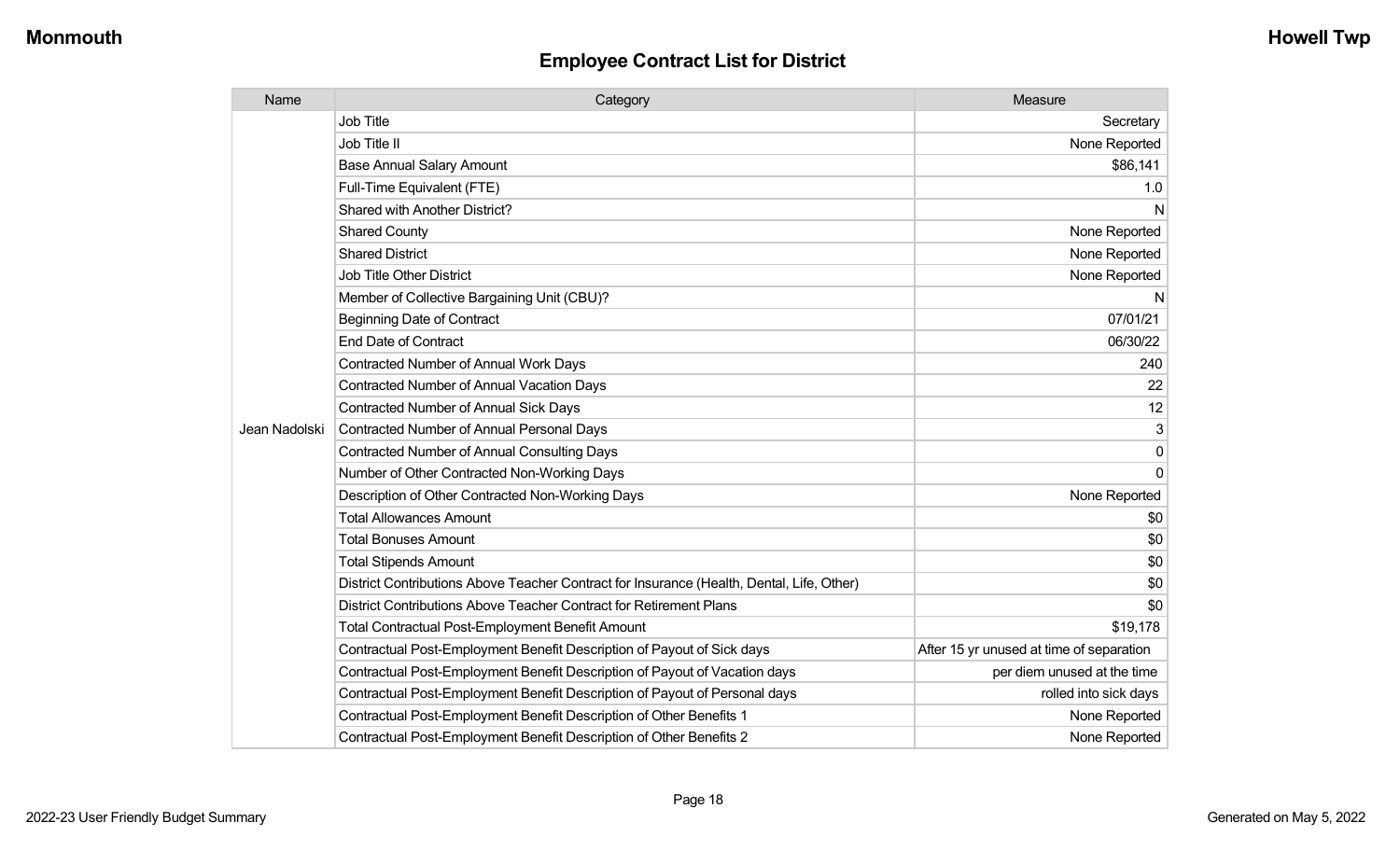| Name            | Category                                                                                 | Measure       |
|-----------------|------------------------------------------------------------------------------------------|---------------|
|                 | Contractual Post-Employment Benefit Description of Other Benefits 3                      | None Reported |
|                 | Total Other/In-Kind Remuneration Amount                                                  | \$0           |
|                 | Description of Other/In-Kind Remuneration Annual Option to Buyback Sick Time in Cash     | None Reported |
|                 | Description of Other/In-Kind Remuneration Annual Option to Buyback Vacation Time in Cash | None Reported |
|                 | Description of Other/In-Kind Remuneration Annual Option to Buyback Personal Time in Cash | None Reported |
| Jean Nadolski   | Description of Other/In-Kind Remuneration Annual Option to Other Remuneration 1          | None Reported |
|                 | Description of Other/In-Kind Remuneration Annual Option to Other Remuneration 2          | None Reported |
|                 | Description of Other/In-Kind Remuneration Annual Option to Other Remuneration 3          | None Reported |
|                 | <b>Additional Comment 1</b>                                                              | None Reported |
|                 | <b>Additional Comment 2</b>                                                              | None Reported |
|                 | <b>Additional Comment 3</b>                                                              | None Reported |
|                 | <b>Job Title</b>                                                                         | Secretary     |
|                 | Job Title II                                                                             | None Reported |
|                 | <b>Base Annual Salary Amount</b>                                                         | \$80,217      |
|                 | Full-Time Equivalent (FTE)                                                               | 1.0           |
|                 | <b>Shared with Another District?</b>                                                     | N             |
|                 | <b>Shared County</b>                                                                     | None Reported |
|                 | <b>Shared District</b>                                                                   | None Reported |
|                 | Job Title Other District                                                                 | None Reported |
|                 | Member of Collective Bargaining Unit (CBU)?                                              | N             |
| Jill Broxemeyer | <b>Beginning Date of Contract</b>                                                        | 07/01/21      |
|                 | <b>End Date of Contract</b>                                                              | 06/30/22      |
|                 | <b>Contracted Number of Annual Work Days</b>                                             | 240           |
|                 | Contracted Number of Annual Vacation Days                                                | 22            |
|                 | <b>Contracted Number of Annual Sick Days</b>                                             | 12            |
|                 | <b>Contracted Number of Annual Personal Days</b>                                         | 3             |
|                 | <b>Contracted Number of Annual Consulting Days</b>                                       | $\pmb{0}$     |
|                 | Number of Other Contracted Non-Working Days                                              | $\Omega$      |
|                 | Description of Other Contracted Non-Working Days                                         | None Reported |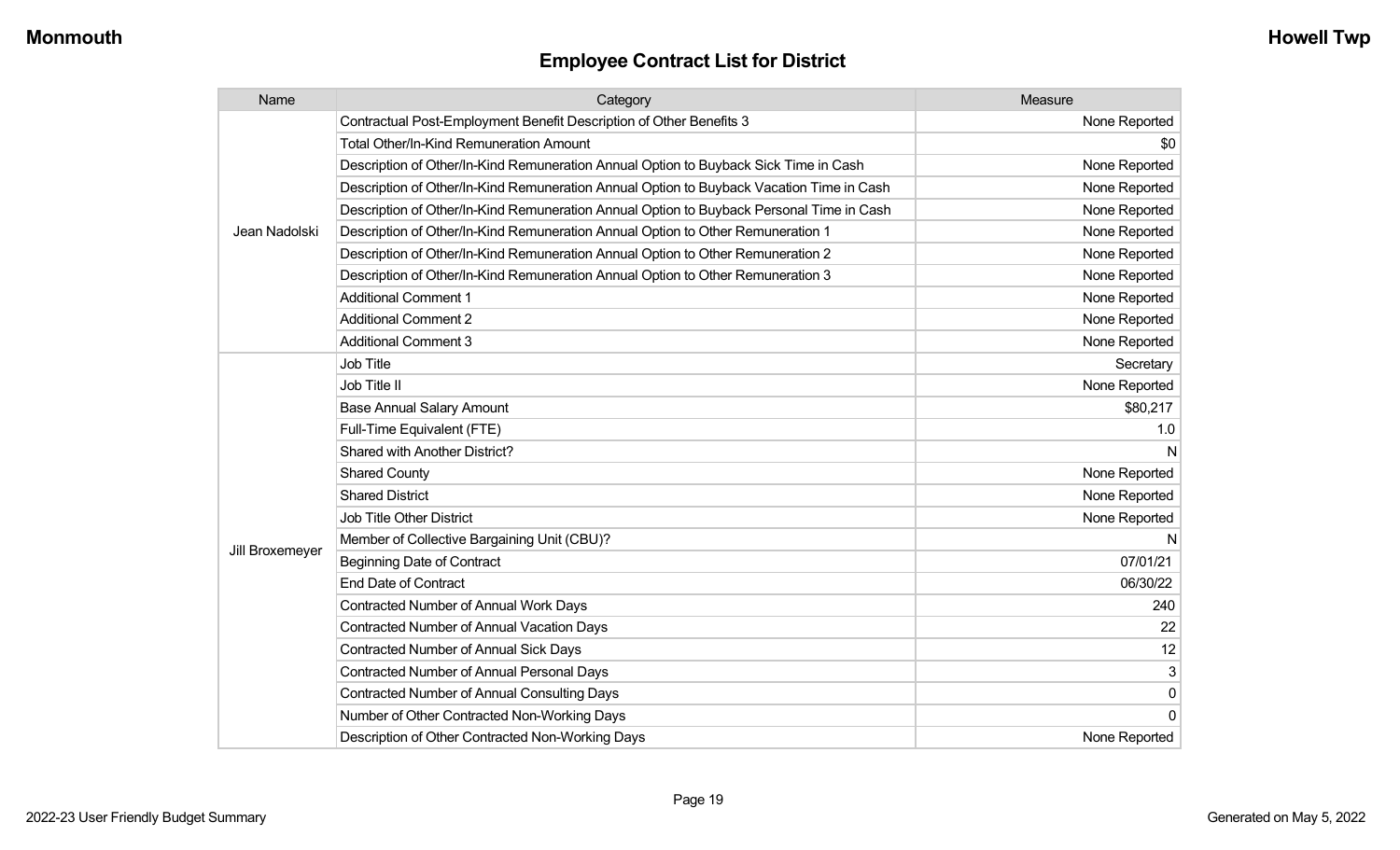| Name            | Category                                                                                  | Measure                                   |
|-----------------|-------------------------------------------------------------------------------------------|-------------------------------------------|
|                 | <b>Total Allowances Amount</b>                                                            | \$0                                       |
|                 | <b>Total Bonuses Amount</b>                                                               | \$0                                       |
|                 | <b>Total Stipends Amount</b>                                                              | \$0                                       |
|                 | District Contributions Above Teacher Contract for Insurance (Health, Dental, Life, Other) | \$0                                       |
|                 | District Contributions Above Teacher Contract for Retirement Plans                        | \$0                                       |
|                 | <b>Total Contractual Post-Employment Benefit Amount</b>                                   | \$18,685                                  |
|                 | Contractual Post-Employment Benefit Description of Payout of Sick days                    | Up to 100 unused at \$165/day             |
|                 | Contractual Post-Employment Benefit Description of Payout of Vacation days                | per diem unused at the time of separation |
|                 | Contractual Post-Employment Benefit Description of Payout of Personal days                | rolled into sick                          |
|                 | Contractual Post-Employment Benefit Description of Other Benefits 1                       | None Reported                             |
|                 | Contractual Post-Employment Benefit Description of Other Benefits 2                       | None Reported                             |
| Jill Broxemeyer | Contractual Post-Employment Benefit Description of Other Benefits 3                       | None Reported                             |
|                 | <b>Total Other/In-Kind Remuneration Amount</b>                                            | \$0                                       |
|                 | Description of Other/In-Kind Remuneration Annual Option to Buyback Sick Time in Cash      | None Reported                             |
|                 | Description of Other/In-Kind Remuneration Annual Option to Buyback Vacation Time in Cash  | None Reported                             |
|                 | Description of Other/In-Kind Remuneration Annual Option to Buyback Personal Time in Cash  | None Reported                             |
|                 | Description of Other/In-Kind Remuneration Annual Option to Other Remuneration 1           | None Reported                             |
|                 | Description of Other/In-Kind Remuneration Annual Option to Other Remuneration 2           | None Reported                             |
|                 | Description of Other/In-Kind Remuneration Annual Option to Other Remuneration 3           | None Reported                             |
|                 | <b>Additional Comment 1</b>                                                               | None Reported                             |
|                 | <b>Additional Comment 2</b>                                                               | None Reported                             |
|                 | <b>Additional Comment 3</b>                                                               | None Reported                             |
|                 | <b>Job Title</b>                                                                          | Coordinator/Director/Manager/Supervisor   |
| Jimmy Rappleyea | Job Title II                                                                              | Director B&G                              |
|                 | <b>Base Annual Salary Amount</b>                                                          | \$112,000                                 |
|                 | Full-Time Equivalent (FTE)                                                                | 1.0                                       |
|                 | Shared with Another District?                                                             | N                                         |
|                 | <b>Shared County</b>                                                                      | None Reported                             |
|                 | <b>Shared District</b>                                                                    | None Reported                             |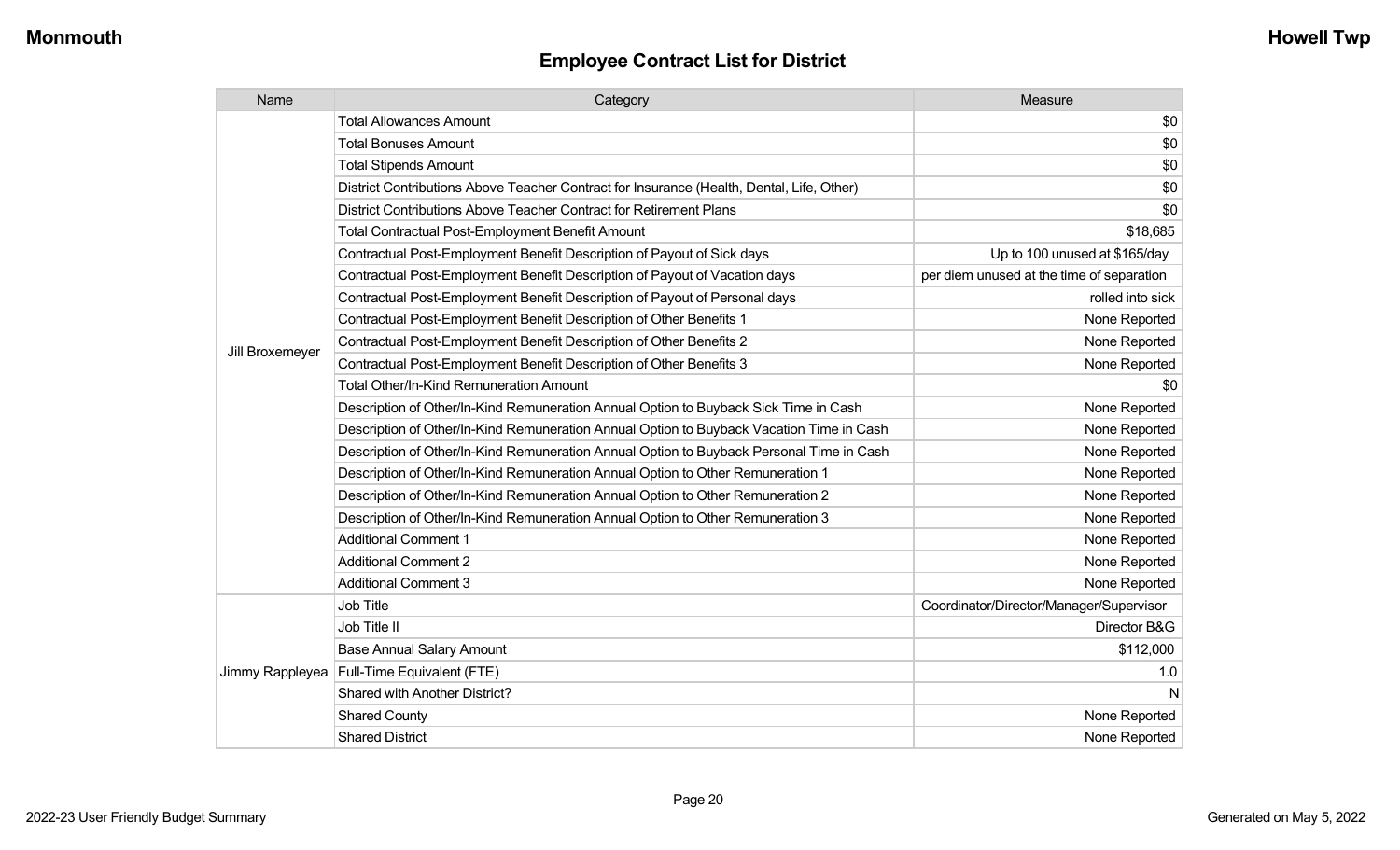| Name            | Category                                                                                  | Measure                                    |
|-----------------|-------------------------------------------------------------------------------------------|--------------------------------------------|
|                 | <b>Job Title Other District</b>                                                           | None Reported                              |
|                 | Member of Collective Bargaining Unit (CBU)?                                               | N                                          |
|                 | <b>Beginning Date of Contract</b>                                                         | 07/01/21                                   |
|                 | <b>End Date of Contract</b>                                                               | 06/30/22                                   |
|                 | <b>Contracted Number of Annual Work Days</b>                                              | 240                                        |
|                 | <b>Contracted Number of Annual Vacation Days</b>                                          | 22                                         |
|                 | Contracted Number of Annual Sick Days                                                     | 12                                         |
|                 | Contracted Number of Annual Personal Days                                                 | 3                                          |
|                 | <b>Contracted Number of Annual Consulting Days</b>                                        | $\mathsf{O}\xspace$                        |
|                 | Number of Other Contracted Non-Working Days                                               | $\mathbf 0$                                |
|                 | Description of Other Contracted Non-Working Days                                          | None Reported                              |
|                 | <b>Total Allowances Amount</b>                                                            | \$100                                      |
|                 | <b>Total Bonuses Amount</b>                                                               | \$0                                        |
|                 | <b>Total Stipends Amount</b>                                                              | \$0                                        |
| Jimmy Rappleyea | District Contributions Above Teacher Contract for Insurance (Health, Dental, Life, Other) | \$0                                        |
|                 | District Contributions Above Teacher Contract for Retirement Plans                        | \$0                                        |
|                 | <b>Total Contractual Post-Employment Benefit Amount</b>                                   | \$25,267                                   |
|                 | Contractual Post-Employment Benefit Description of Payout of Sick days                    | Max 100 unused at \$165/day                |
|                 | Contractual Post-Employment Benefit Description of Payout of Vacation days                | per diem, unused at the time of separation |
|                 | Contractual Post-Employment Benefit Description of Payout of Personal days                | rolled into sick                           |
|                 | Contractual Post-Employment Benefit Description of Other Benefits 1                       | None Reported                              |
|                 | Contractual Post-Employment Benefit Description of Other Benefits 2                       | None Reported                              |
|                 | Contractual Post-Employment Benefit Description of Other Benefits 3                       | None Reported                              |
|                 | Total Other/In-Kind Remuneration Amount                                                   | \$0                                        |
|                 | Description of Other/In-Kind Remuneration Annual Option to Buyback Sick Time in Cash      | None Reported                              |
|                 | Description of Other/In-Kind Remuneration Annual Option to Buyback Vacation Time in Cash  | None Reported                              |
|                 | Description of Other/In-Kind Remuneration Annual Option to Buyback Personal Time in Cash  | None Reported                              |
|                 | Description of Other/In-Kind Remuneration Annual Option to Other Remuneration 1           | None Reported                              |
|                 | Description of Other/In-Kind Remuneration Annual Option to Other Remuneration 2           | None Reported                              |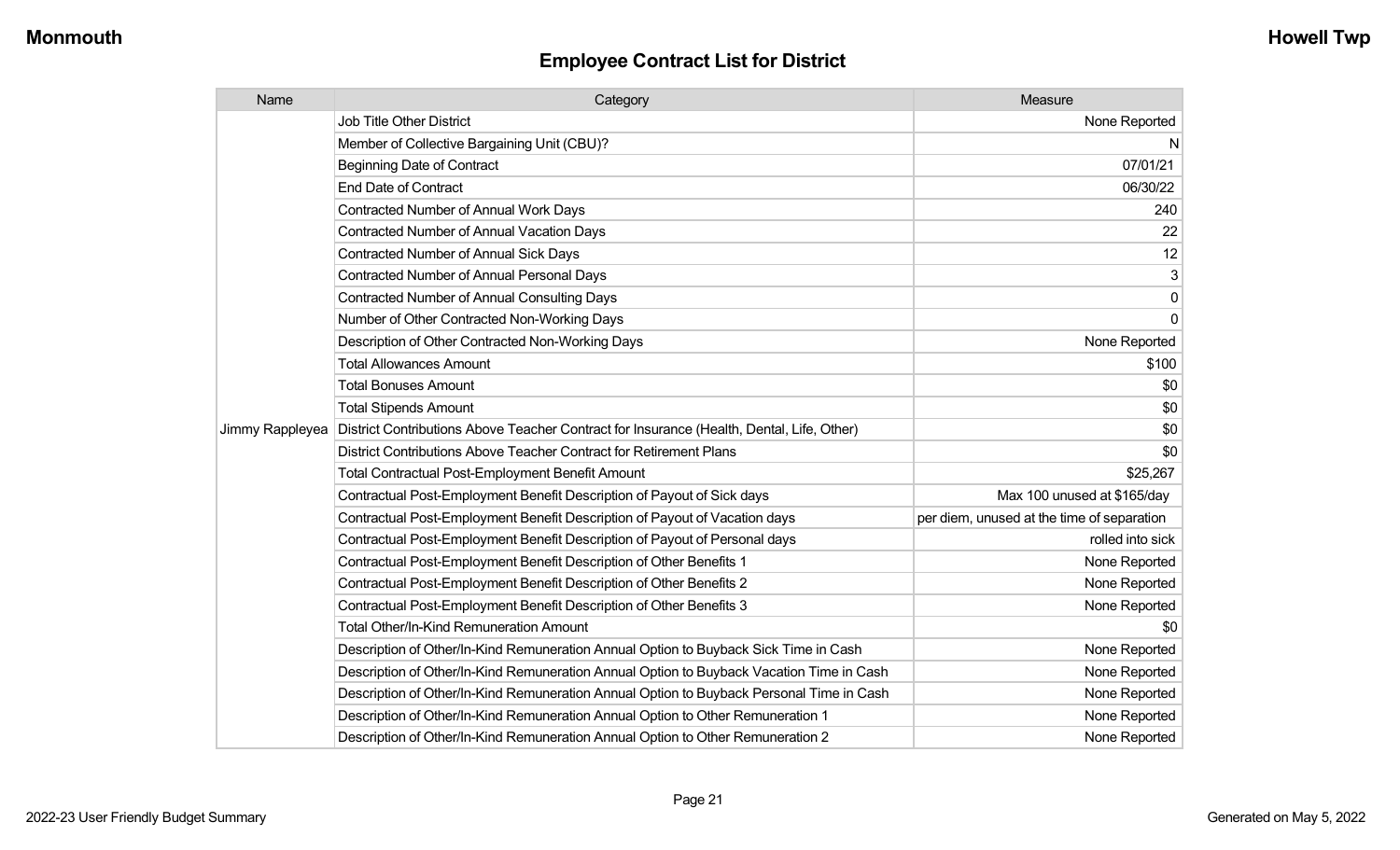| Name            | Category                                                                                  | Measure                      |
|-----------------|-------------------------------------------------------------------------------------------|------------------------------|
|                 | Description of Other/In-Kind Remuneration Annual Option to Other Remuneration 3           | None Reported                |
| Jimmy Rappleyea | <b>Additional Comment 1</b>                                                               | None Reported                |
|                 | <b>Additional Comment 2</b>                                                               | None Reported                |
|                 | <b>Additional Comment 3</b>                                                               | None Reported                |
|                 | Job Title                                                                                 | Superintendent               |
|                 | Job Title II                                                                              | None Reported                |
|                 | <b>Base Annual Salary Amount</b>                                                          | \$219,004                    |
|                 | Full-Time Equivalent (FTE)                                                                | 1.0                          |
|                 | <b>Shared with Another District?</b>                                                      | N                            |
|                 | <b>Shared County</b>                                                                      | None Reported                |
|                 | <b>Shared District</b>                                                                    | None Reported                |
|                 | <b>Job Title Other District</b>                                                           | None Reported                |
|                 | Member of Collective Bargaining Unit (CBU)?                                               | N                            |
|                 | <b>Beginning Date of Contract</b>                                                         | 07/01/21                     |
|                 | <b>End Date of Contract</b>                                                               | 06/30/25                     |
|                 | <b>Contracted Number of Annual Work Days</b>                                              | 260                          |
| Joseph Isola    | Contracted Number of Annual Vacation Days                                                 | 22                           |
|                 | Contracted Number of Annual Sick Days                                                     | 12                           |
|                 | <b>Contracted Number of Annual Personal Days</b>                                          | 3                            |
|                 | <b>Contracted Number of Annual Consulting Days</b>                                        | 0                            |
|                 | Number of Other Contracted Non-Working Days                                               | $\Omega$                     |
|                 | Description of Other Contracted Non-Working Days                                          | None Reported                |
|                 | <b>Total Allowances Amount</b>                                                            | \$3,159                      |
|                 | <b>Total Bonuses Amount</b>                                                               | \$13,000                     |
|                 | <b>Total Stipends Amount</b>                                                              | \$0                          |
|                 | District Contributions Above Teacher Contract for Insurance (Health, Dental, Life, Other) | \$0                          |
|                 | District Contributions Above Teacher Contract for Retirement Plans                        | \$0                          |
|                 | <b>Total Contractual Post-Employment Benefit Amount</b>                                   | \$35,216                     |
|                 | Contractual Post-Employment Benefit Description of Payout of Sick days                    | maximum unused at retirement |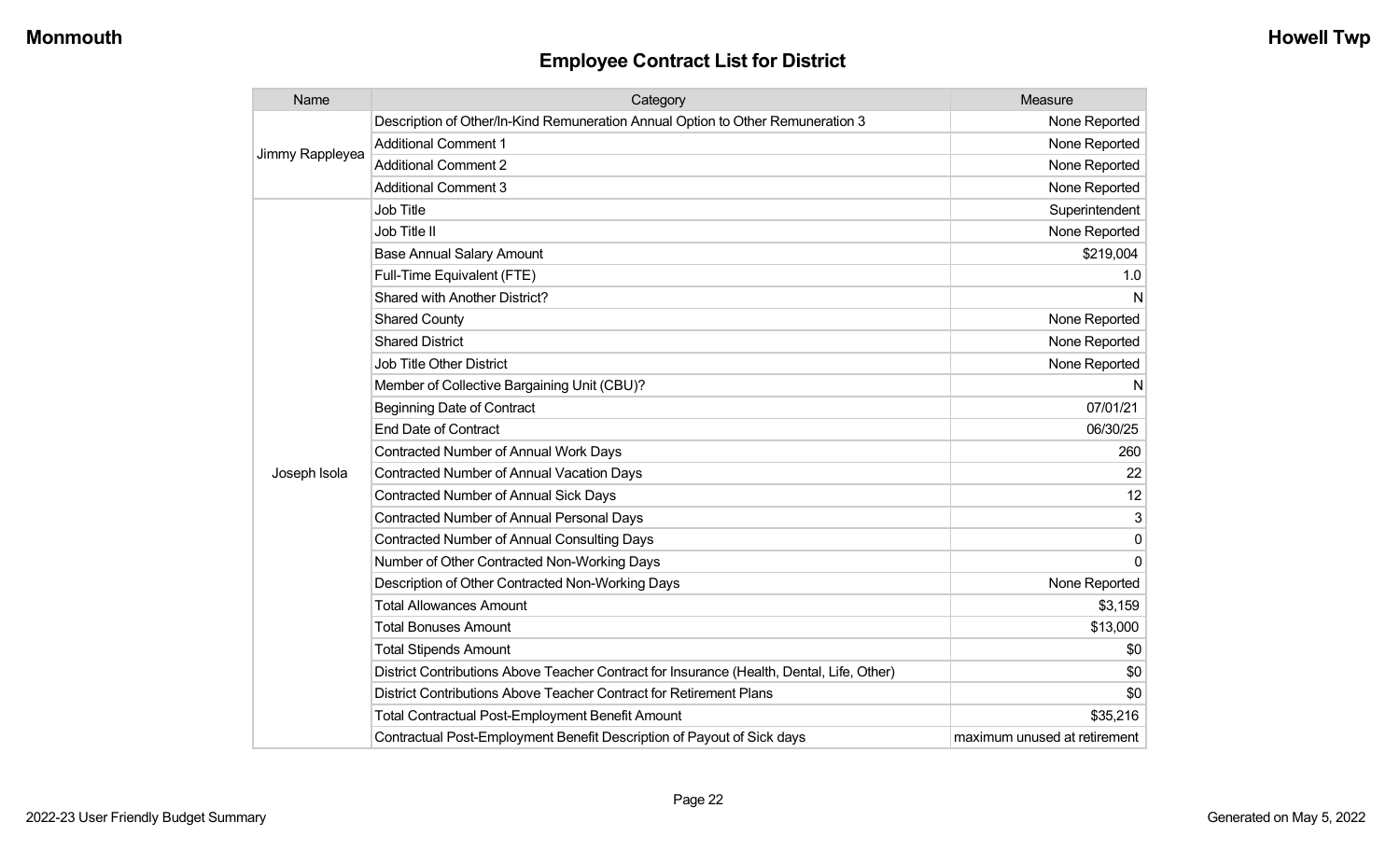| Name         | Category                                                                                 | Measure                        |
|--------------|------------------------------------------------------------------------------------------|--------------------------------|
|              | Contractual Post-Employment Benefit Description of Payout of Vacation days               | per diem at time of separation |
|              | Contractual Post-Employment Benefit Description of Payout of Personal days               | rolled into sick               |
|              | Contractual Post-Employment Benefit Description of Other Benefits 1                      | None Reported                  |
|              | Contractual Post-Employment Benefit Description of Other Benefits 2                      | None Reported                  |
|              | Contractual Post-Employment Benefit Description of Other Benefits 3                      | None Reported                  |
|              | <b>Total Other/In-Kind Remuneration Amount</b>                                           | \$0                            |
|              | Description of Other/In-Kind Remuneration Annual Option to Buyback Sick Time in Cash     | None Reported                  |
| Joseph Isola | Description of Other/In-Kind Remuneration Annual Option to Buyback Vacation Time in Cash | None Reported                  |
|              | Description of Other/In-Kind Remuneration Annual Option to Buyback Personal Time in Cash | None Reported                  |
|              | Description of Other/In-Kind Remuneration Annual Option to Other Remuneration 1          | None Reported                  |
|              | Description of Other/In-Kind Remuneration Annual Option to Other Remuneration 2          | None Reported                  |
|              | Description of Other/In-Kind Remuneration Annual Option to Other Remuneration 3          | None Reported                  |
|              | <b>Additional Comment 1</b>                                                              | None Reported                  |
|              | <b>Additional Comment 2</b>                                                              | None Reported                  |
|              | <b>Additional Comment 3</b>                                                              | None Reported                  |
|              | Job Title                                                                                | Secretary                      |
|              | Job Title II                                                                             | None Reported                  |
|              | <b>Base Annual Salary Amount</b>                                                         | \$80,815                       |
|              | Full-Time Equivalent (FTE)                                                               | 1.0                            |
|              | Shared with Another District?                                                            | N                              |
|              | <b>Shared County</b>                                                                     | None Reported                  |
|              | <b>Shared District</b>                                                                   | None Reported                  |
| Kaitlyn Gray | Job Title Other District                                                                 | None Reported                  |
|              | Member of Collective Bargaining Unit (CBU)?                                              | N                              |
|              | <b>Beginning Date of Contract</b>                                                        | 07/01/21                       |
|              | <b>End Date of Contract</b>                                                              | 06/30/22                       |
|              | <b>Contracted Number of Annual Work Days</b>                                             | 240                            |
|              | <b>Contracted Number of Annual Vacation Days</b>                                         | 22                             |
|              | <b>Contracted Number of Annual Sick Days</b>                                             | 12                             |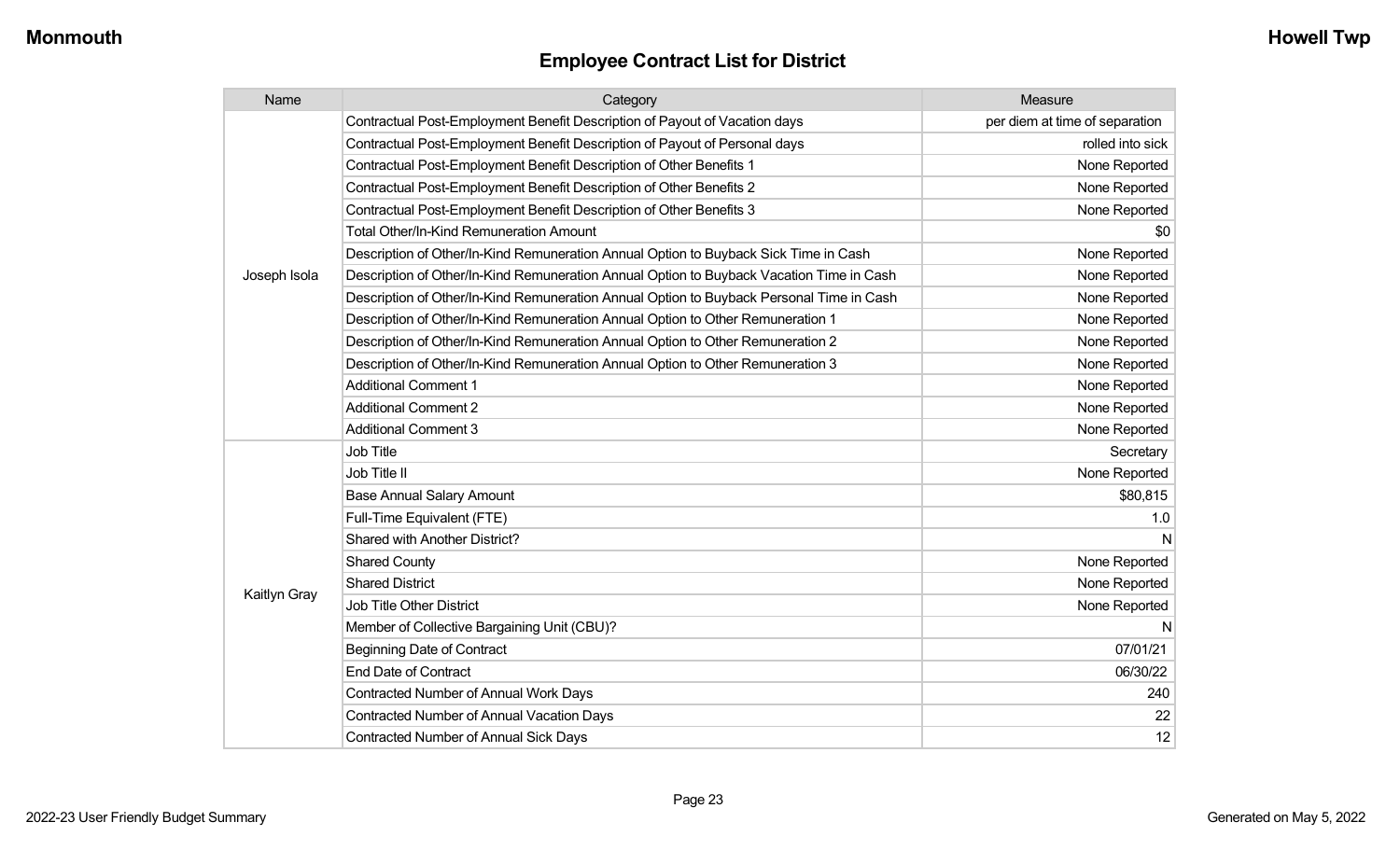| Name         | Category                                                                                  | Measure                                |
|--------------|-------------------------------------------------------------------------------------------|----------------------------------------|
|              | <b>Contracted Number of Annual Personal Days</b>                                          | 3                                      |
|              | <b>Contracted Number of Annual Consulting Days</b>                                        | $\mathbf 0$                            |
|              | Number of Other Contracted Non-Working Days                                               | $\mathbf 0$                            |
|              | Description of Other Contracted Non-Working Days                                          | None Reported                          |
|              | <b>Total Allowances Amount</b>                                                            | \$0                                    |
|              | <b>Total Bonuses Amount</b>                                                               | \$0                                    |
|              | <b>Total Stipends Amount</b>                                                              | \$0                                    |
|              | District Contributions Above Teacher Contract for Insurance (Health, Dental, Life, Other) | \$0                                    |
|              | District Contributions Above Teacher Contract for Retirement Plans                        | \$0                                    |
|              | <b>Total Contractual Post-Employment Benefit Amount</b>                                   | \$18,735                               |
|              | Contractual Post-Employment Benefit Description of Payout of Sick days                    | After 12 yr. unused max 100 at 120/day |
|              | Contractual Post-Employment Benefit Description of Payout of Vacation days                | per diem at time of separation         |
|              | Contractual Post-Employment Benefit Description of Payout of Personal days                | rolled into sick                       |
| Kaitlyn Gray | Contractual Post-Employment Benefit Description of Other Benefits 1                       | None Reported                          |
|              | Contractual Post-Employment Benefit Description of Other Benefits 2                       | None Reported                          |
|              | Contractual Post-Employment Benefit Description of Other Benefits 3                       | None Reported                          |
|              | <b>Total Other/In-Kind Remuneration Amount</b>                                            | \$0                                    |
|              | Description of Other/In-Kind Remuneration Annual Option to Buyback Sick Time in Cash      | None Reported                          |
|              | Description of Other/In-Kind Remuneration Annual Option to Buyback Vacation Time in Cash  | None Reported                          |
|              | Description of Other/In-Kind Remuneration Annual Option to Buyback Personal Time in Cash  | None Reported                          |
|              | Description of Other/In-Kind Remuneration Annual Option to Other Remuneration 1           | None Reported                          |
|              | Description of Other/In-Kind Remuneration Annual Option to Other Remuneration 2           | None Reported                          |
|              | Description of Other/In-Kind Remuneration Annual Option to Other Remuneration 3           | None Reported                          |
|              | <b>Additional Comment 1</b>                                                               | None Reported                          |
|              | <b>Additional Comment 2</b>                                                               | None Reported                          |
|              | <b>Additional Comment 3</b>                                                               | None Reported                          |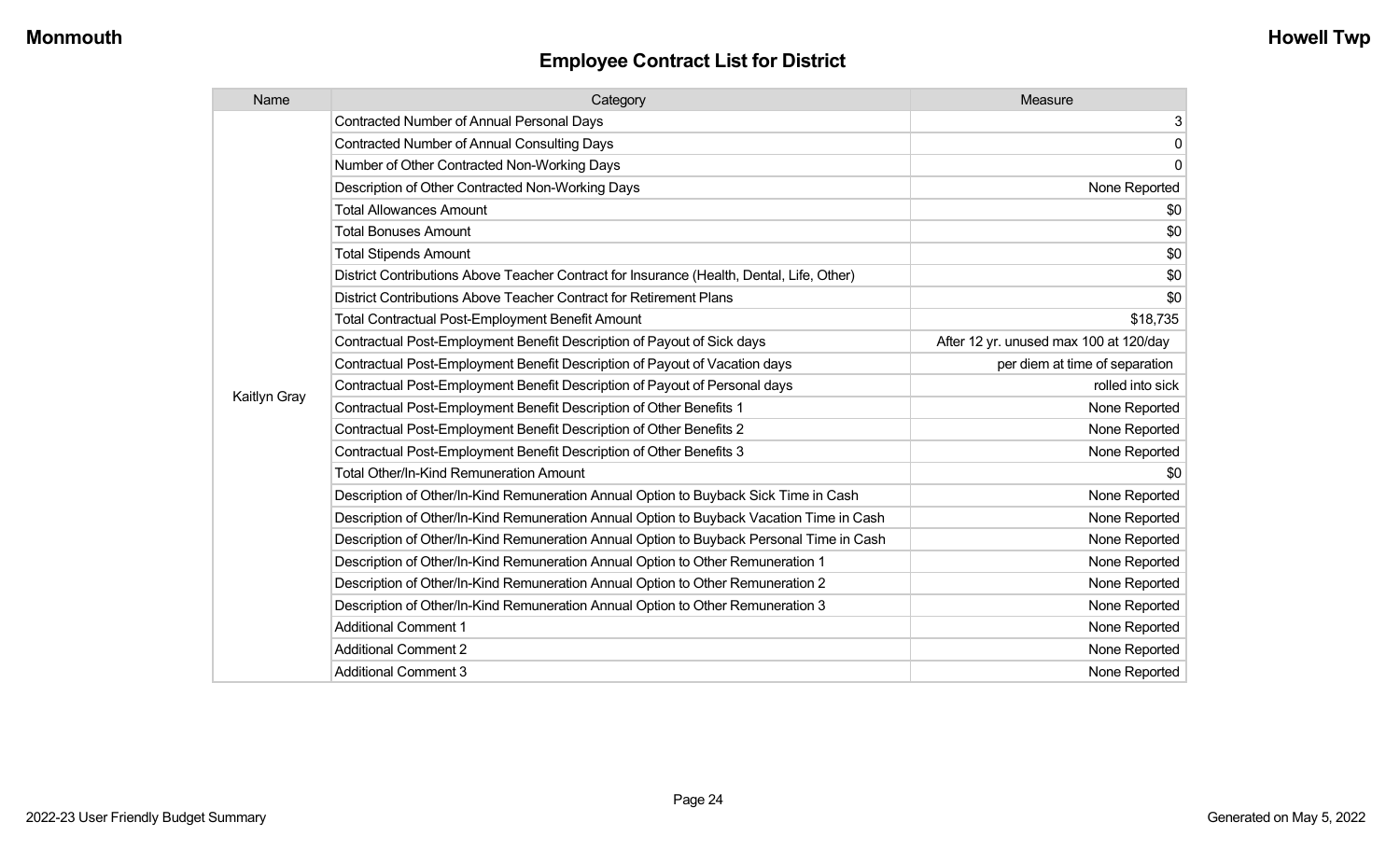| Name             | Category                                                                                  | Measure                                      |
|------------------|-------------------------------------------------------------------------------------------|----------------------------------------------|
|                  | Job Title                                                                                 | Secretary                                    |
|                  | Job Title II                                                                              | None Reported                                |
|                  | <b>Base Annual Salary Amount</b>                                                          | \$91,141                                     |
|                  | Full-Time Equivalent (FTE)                                                                | 1.0                                          |
|                  | Shared with Another District?                                                             | N                                            |
|                  | <b>Shared County</b>                                                                      | None Reported                                |
|                  | <b>Shared District</b>                                                                    | None Reported                                |
|                  | Job Title Other District                                                                  | None Reported                                |
|                  | Member of Collective Bargaining Unit (CBU)?                                               | N                                            |
|                  | <b>Beginning Date of Contract</b>                                                         | 07/01/21                                     |
|                  | <b>End Date of Contract</b>                                                               | 06/30/22                                     |
|                  | Contracted Number of Annual Work Days                                                     | 240                                          |
|                  | Contracted Number of Annual Vacation Days                                                 | 22                                           |
|                  | <b>Contracted Number of Annual Sick Days</b>                                              | 12                                           |
| Marie DiPasquale | <b>Contracted Number of Annual Personal Days</b>                                          | 3                                            |
|                  | <b>Contracted Number of Annual Consulting Days</b>                                        | $\mathbf 0$                                  |
|                  | Number of Other Contracted Non-Working Days                                               | $\Omega$                                     |
|                  | Description of Other Contracted Non-Working Days                                          | None Reported                                |
|                  | <b>Total Allowances Amount</b>                                                            | \$0                                          |
|                  | <b>Total Bonuses Amount</b>                                                               | \$0                                          |
|                  | <b>Total Stipends Amount</b>                                                              | \$0                                          |
|                  | District Contributions Above Teacher Contract for Insurance (Health, Dental, Life, Other) | \$0                                          |
|                  | District Contributions Above Teacher Contract for Retirement Plans                        | \$0                                          |
|                  | <b>Total Contractual Post-Employment Benefit Amount</b>                                   | \$19,595                                     |
|                  | Contractual Post-Employment Benefit Description of Payout of Sick days                    | After 15 yr, up to 100 days at \$120 per day |
|                  | Contractual Post-Employment Benefit Description of Payout of Vacation days                | unused at retirement per diem                |
|                  | Contractual Post-Employment Benefit Description of Payout of Personal days                | rolled into sick                             |
|                  | Contractual Post-Employment Benefit Description of Other Benefits 1                       | None Reported                                |
|                  | Contractual Post-Employment Benefit Description of Other Benefits 2                       | None Reported                                |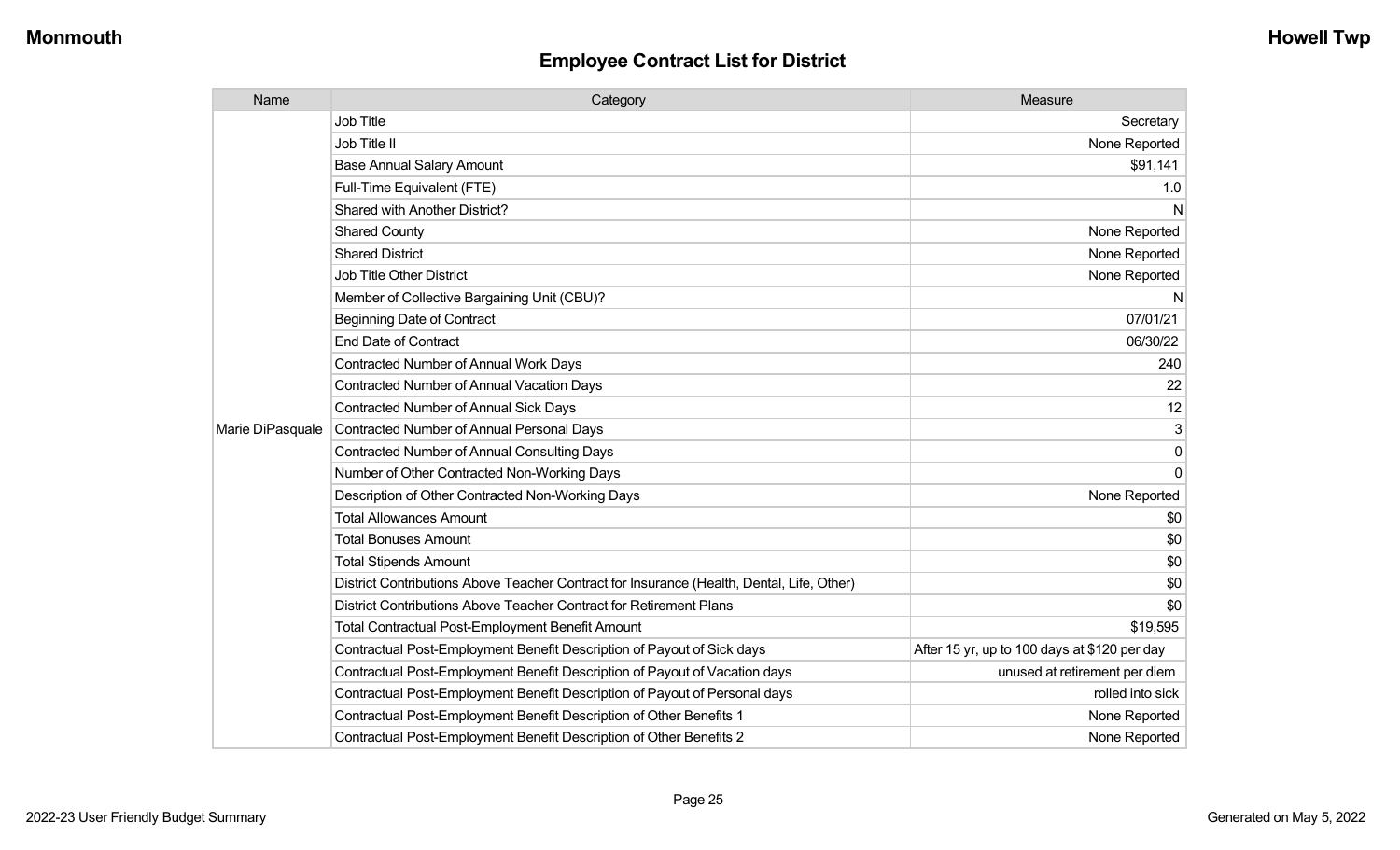| Name             | Category                                                                                 | Measure                   |
|------------------|------------------------------------------------------------------------------------------|---------------------------|
|                  | Contractual Post-Employment Benefit Description of Other Benefits 3                      | None Reported             |
|                  | Total Other/In-Kind Remuneration Amount                                                  | \$0                       |
|                  | Description of Other/In-Kind Remuneration Annual Option to Buyback Sick Time in Cash     | None Reported             |
|                  | Description of Other/In-Kind Remuneration Annual Option to Buyback Vacation Time in Cash | None Reported             |
|                  | Description of Other/In-Kind Remuneration Annual Option to Buyback Personal Time in Cash | None Reported             |
| Marie DiPasquale | Description of Other/In-Kind Remuneration Annual Option to Other Remuneration 1          | None Reported             |
|                  | Description of Other/In-Kind Remuneration Annual Option to Other Remuneration 2          | None Reported             |
|                  | Description of Other/In-Kind Remuneration Annual Option to Other Remuneration 3          | None Reported             |
|                  | <b>Additional Comment 1</b>                                                              | None Reported             |
|                  | <b>Additional Comment 2</b>                                                              | None Reported             |
|                  | <b>Additional Comment 3</b>                                                              | None Reported             |
|                  | <b>Job Title</b>                                                                         | Information Technology    |
|                  | Job Title II                                                                             | Asst Director OIT         |
|                  | <b>Base Annual Salary Amount</b>                                                         | \$129,026                 |
|                  | Full-Time Equivalent (FTE)                                                               | 1.0                       |
|                  | Shared with Another District?                                                            | N                         |
|                  | <b>Shared County</b>                                                                     | None Reported             |
|                  | <b>Shared District</b>                                                                   | None Reported             |
|                  | <b>Job Title Other District</b>                                                          | None Reported             |
| Mark Decola      | Member of Collective Bargaining Unit (CBU)?                                              | N                         |
|                  | <b>Beginning Date of Contract</b>                                                        | 07/01/21                  |
|                  | <b>End Date of Contract</b>                                                              | 06/30/22                  |
|                  | Contracted Number of Annual Work Days                                                    | 240                       |
|                  | <b>Contracted Number of Annual Vacation Days</b>                                         | 22                        |
|                  | Contracted Number of Annual Sick Days                                                    | 12                        |
|                  | Contracted Number of Annual Personal Days                                                | $\ensuremath{\mathsf{3}}$ |
|                  | <b>Contracted Number of Annual Consulting Days</b>                                       | $\pmb{0}$                 |
|                  | Number of Other Contracted Non-Working Days                                              | $\mathbf{0}$              |
|                  | Description of Other Contracted Non-Working Days                                         | None Reported             |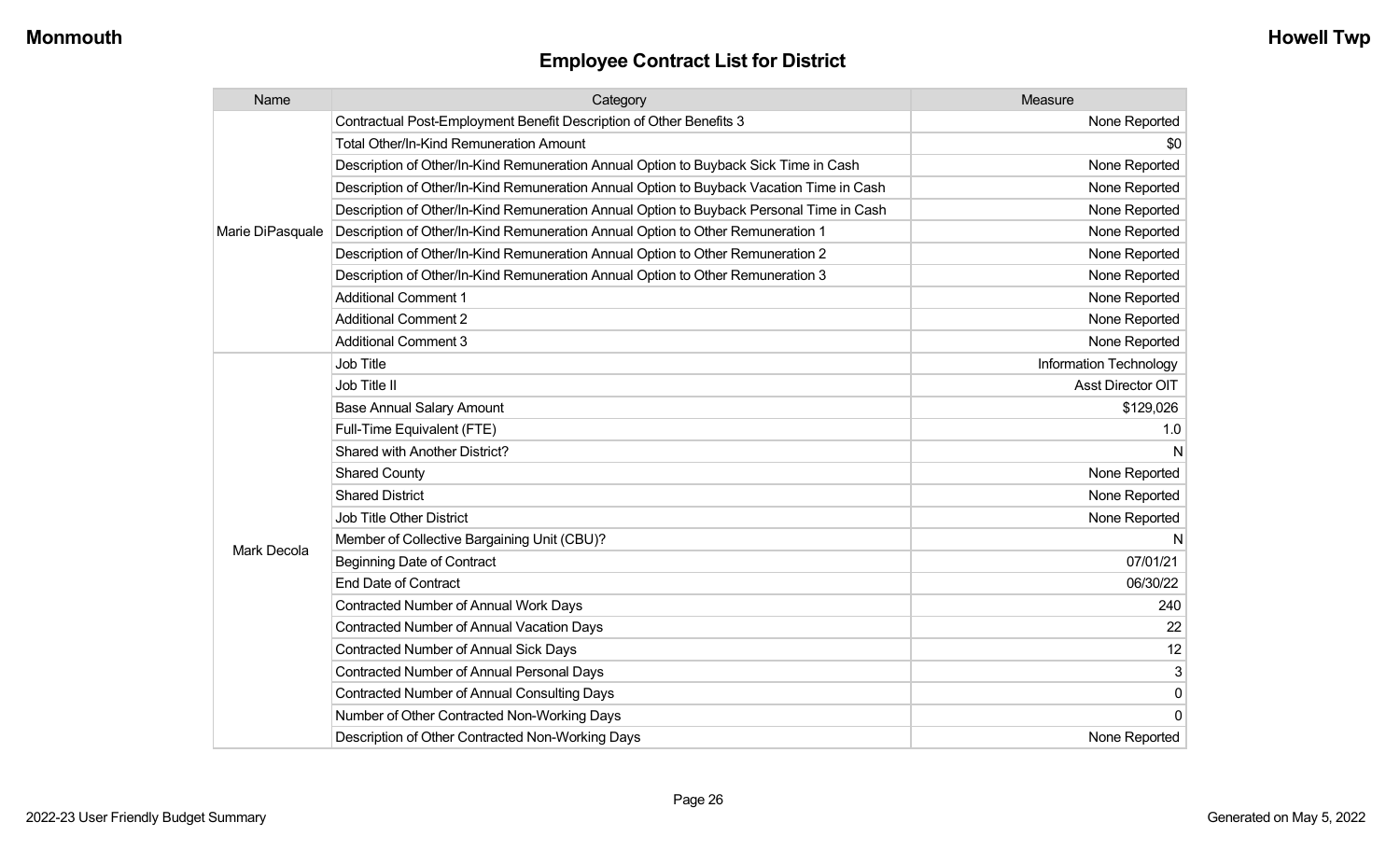| Name          | Category                                                                                  | Measure                                     |
|---------------|-------------------------------------------------------------------------------------------|---------------------------------------------|
|               | <b>Total Allowances Amount</b>                                                            | \$0                                         |
|               | <b>Total Bonuses Amount</b>                                                               | \$0                                         |
|               | <b>Total Stipends Amount</b>                                                              | \$0                                         |
|               | District Contributions Above Teacher Contract for Insurance (Health, Dental, Life, Other) | \$0                                         |
|               | District Contributions Above Teacher Contract for Retirement Plans                        | \$0                                         |
|               | <b>Total Contractual Post-Employment Benefit Amount</b>                                   | \$23,827                                    |
|               | Contractual Post-Employment Benefit Description of Payout of Sick days                    | After 15 years, up to 100 days at \$120/day |
|               | Contractual Post-Employment Benefit Description of Payout of Vacation days                | per diem unused at the time of operation    |
|               | Contractual Post-Employment Benefit Description of Payout of Personal days                | rolled into sick                            |
|               | Contractual Post-Employment Benefit Description of Other Benefits 1                       | None Reported                               |
| Mark Decola   | Contractual Post-Employment Benefit Description of Other Benefits 2                       | None Reported                               |
|               | Contractual Post-Employment Benefit Description of Other Benefits 3                       | None Reported                               |
|               | <b>Total Other/In-Kind Remuneration Amount</b>                                            | \$0                                         |
|               | Description of Other/In-Kind Remuneration Annual Option to Buyback Sick Time in Cash      | None Reported                               |
|               | Description of Other/In-Kind Remuneration Annual Option to Buyback Vacation Time in Cash  | None Reported                               |
|               | Description of Other/In-Kind Remuneration Annual Option to Buyback Personal Time in Cash  | None Reported                               |
|               | Description of Other/In-Kind Remuneration Annual Option to Other Remuneration 1           | None Reported                               |
|               | Description of Other/In-Kind Remuneration Annual Option to Other Remuneration 2           | None Reported                               |
|               | Description of Other/In-Kind Remuneration Annual Option to Other Remuneration 3           | None Reported                               |
|               | <b>Additional Comment 1</b>                                                               | None Reported                               |
|               | <b>Additional Comment 2</b>                                                               | None Reported                               |
|               | <b>Additional Comment 3</b>                                                               | None Reported                               |
|               | Job Title                                                                                 | Information Technology                      |
| Mark Machonis | Job Title II                                                                              | Manager OIT                                 |
|               | <b>Base Annual Salary Amount</b>                                                          | \$105,382                                   |
|               | Full-Time Equivalent (FTE)                                                                | 1.0                                         |
|               | Shared with Another District?                                                             | N                                           |
|               | <b>Shared County</b>                                                                      | None Reported                               |
|               | <b>Shared District</b>                                                                    | None Reported                               |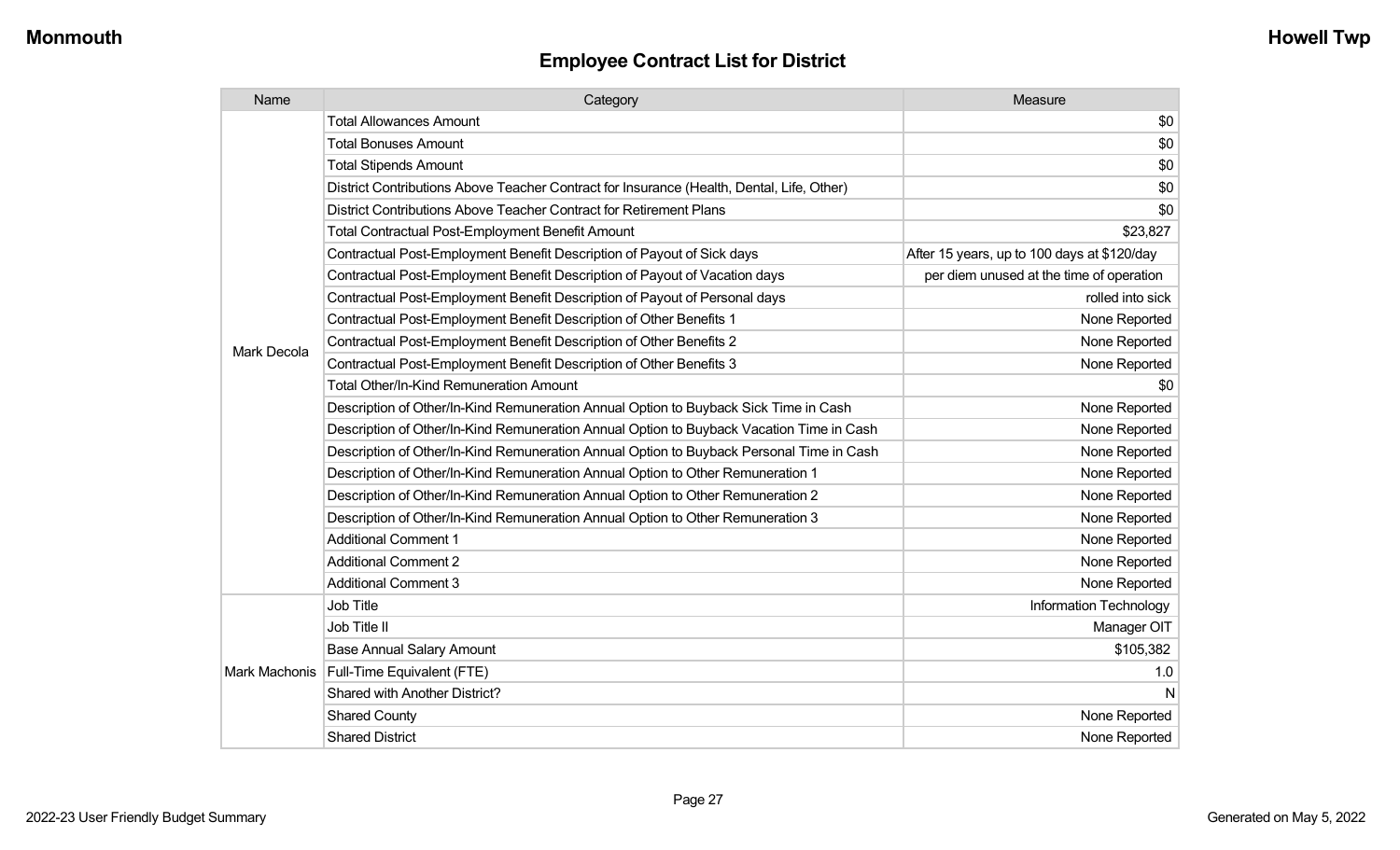| Name          | Category                                                                                  | Measure                                |
|---------------|-------------------------------------------------------------------------------------------|----------------------------------------|
|               | <b>Job Title Other District</b>                                                           | None Reported                          |
|               | Member of Collective Bargaining Unit (CBU)?                                               | N                                      |
|               | <b>Beginning Date of Contract</b>                                                         | 07/01/21                               |
|               | <b>End Date of Contract</b>                                                               | 06/30/22                               |
|               | Contracted Number of Annual Work Days                                                     | 240                                    |
|               | <b>Contracted Number of Annual Vacation Days</b>                                          | 22                                     |
|               | Contracted Number of Annual Sick Days                                                     | 12                                     |
|               | <b>Contracted Number of Annual Personal Days</b>                                          | 3                                      |
|               | Contracted Number of Annual Consulting Days                                               | $\mathsf{O}\xspace$                    |
|               | Number of Other Contracted Non-Working Days                                               | $\mathbf 0$                            |
|               | Description of Other Contracted Non-Working Days                                          | None Reported                          |
|               | <b>Total Allowances Amount</b>                                                            | \$0                                    |
|               | <b>Total Bonuses Amount</b>                                                               | \$0                                    |
|               | <b>Total Stipends Amount</b>                                                              | \$0                                    |
| Mark Machonis | District Contributions Above Teacher Contract for Insurance (Health, Dental, Life, Other) | \$0                                    |
|               | District Contributions Above Teacher Contract for Retirement Plans                        | \$0                                    |
|               | <b>Total Contractual Post-Employment Benefit Amount</b>                                   | \$21,660                               |
|               | Contractual Post-Employment Benefit Description of Payout of Sick days                    | After 15 yr unused, max \$120 per day  |
|               | Contractual Post-Employment Benefit Description of Payout of Vacation days                | per diem, unused at time of separation |
|               | Contractual Post-Employment Benefit Description of Payout of Personal days                | rolled into sick                       |
|               | Contractual Post-Employment Benefit Description of Other Benefits 1                       | None Reported                          |
|               | Contractual Post-Employment Benefit Description of Other Benefits 2                       | None Reported                          |
|               | Contractual Post-Employment Benefit Description of Other Benefits 3                       | None Reported                          |
|               | <b>Total Other/In-Kind Remuneration Amount</b>                                            | \$0                                    |
|               | Description of Other/In-Kind Remuneration Annual Option to Buyback Sick Time in Cash      | None Reported                          |
|               | Description of Other/In-Kind Remuneration Annual Option to Buyback Vacation Time in Cash  | None Reported                          |
|               | Description of Other/In-Kind Remuneration Annual Option to Buyback Personal Time in Cash  | None Reported                          |
|               | Description of Other/In-Kind Remuneration Annual Option to Other Remuneration 1           | None Reported                          |
|               | Description of Other/In-Kind Remuneration Annual Option to Other Remuneration 2           | None Reported                          |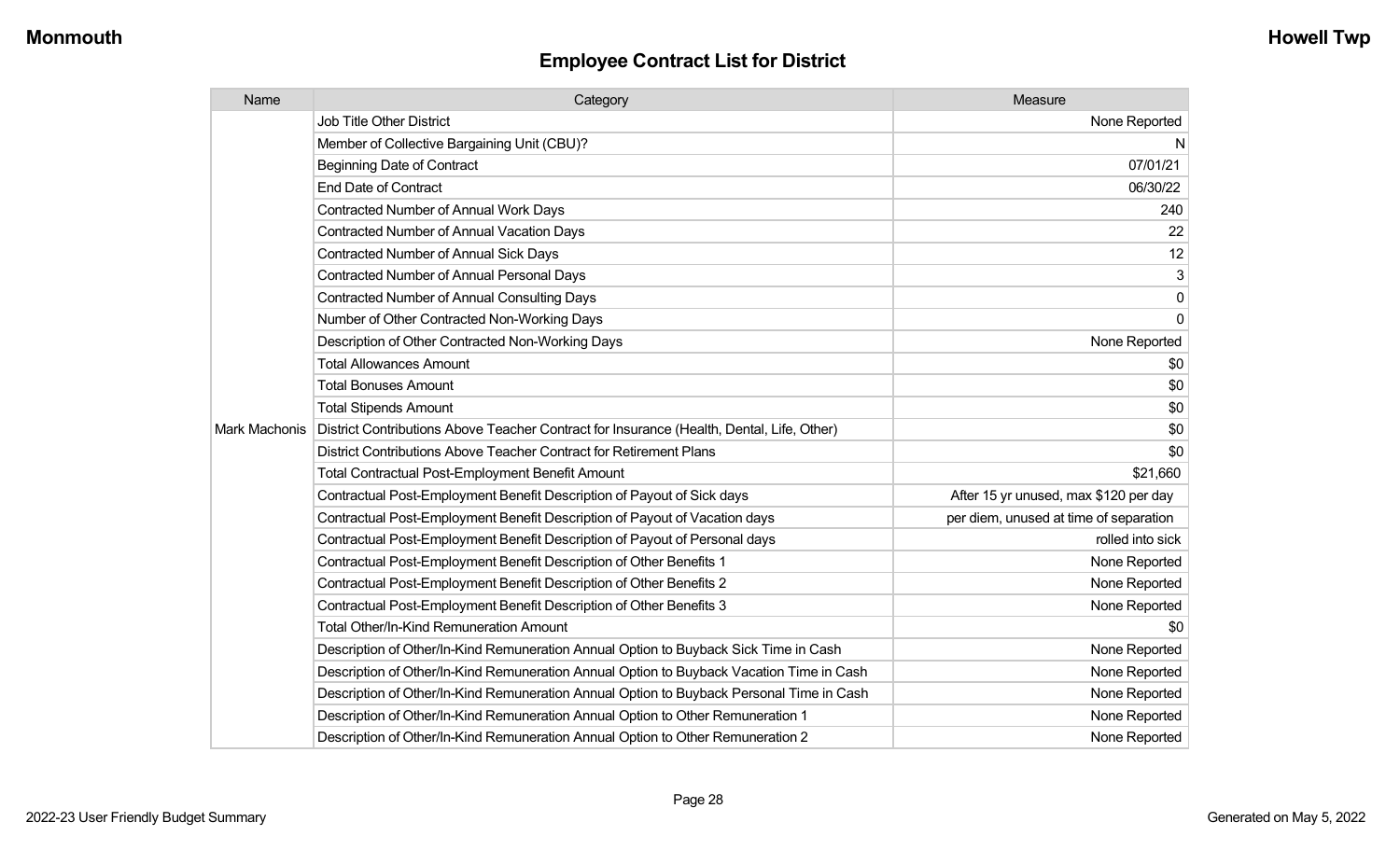| Name          | Category                                                                                  | Measure                                       |
|---------------|-------------------------------------------------------------------------------------------|-----------------------------------------------|
| Mark Machonis | Description of Other/In-Kind Remuneration Annual Option to Other Remuneration 3           | None Reported                                 |
|               | <b>Additional Comment 1</b>                                                               | None Reported                                 |
|               | <b>Additional Comment 2</b>                                                               | None Reported                                 |
|               | <b>Additional Comment 3</b>                                                               | None Reported                                 |
|               | Job Title                                                                                 | Secretary                                     |
|               | Job Title II                                                                              | None Reported                                 |
|               | <b>Base Annual Salary Amount</b>                                                          | \$83,641                                      |
|               | Full-Time Equivalent (FTE)                                                                | 1.0                                           |
|               | Shared with Another District?                                                             | N                                             |
|               | <b>Shared County</b>                                                                      | None Reported                                 |
|               | <b>Shared District</b>                                                                    | None Reported                                 |
|               | Job Title Other District                                                                  | None Reported                                 |
|               | Member of Collective Bargaining Unit (CBU)?                                               | N                                             |
|               | <b>Beginning Date of Contract</b>                                                         | 07/01/21                                      |
|               | <b>End Date of Contract</b>                                                               | 06/30/22                                      |
|               | <b>Contracted Number of Annual Work Days</b>                                              | 240                                           |
| Mary Kinzel   | <b>Contracted Number of Annual Vacation Days</b>                                          | 22                                            |
|               | Contracted Number of Annual Sick Days                                                     | 12                                            |
|               | <b>Contracted Number of Annual Personal Days</b>                                          | 3                                             |
|               | <b>Contracted Number of Annual Consulting Days</b>                                        | 0                                             |
|               | Number of Other Contracted Non-Working Days                                               | $\overline{0}$                                |
|               | Description of Other Contracted Non-Working Days                                          | None Reported                                 |
|               | <b>Total Allowances Amount</b>                                                            | \$0                                           |
|               | <b>Total Bonuses Amount</b>                                                               | \$0                                           |
|               | <b>Total Stipends Amount</b>                                                              | \$0                                           |
|               | District Contributions Above Teacher Contract for Insurance (Health, Dental, Life, Other) | \$0                                           |
|               | District Contributions Above Teacher Contract for Retirement Plans                        | \$0                                           |
|               | <b>Total Contractual Post-Employment Benefit Amount</b>                                   | \$18,970                                      |
|               | Contractual Post-Employment Benefit Description of Payout of Sick days                    | After 15 yr, unused max 100 days at \$120/day |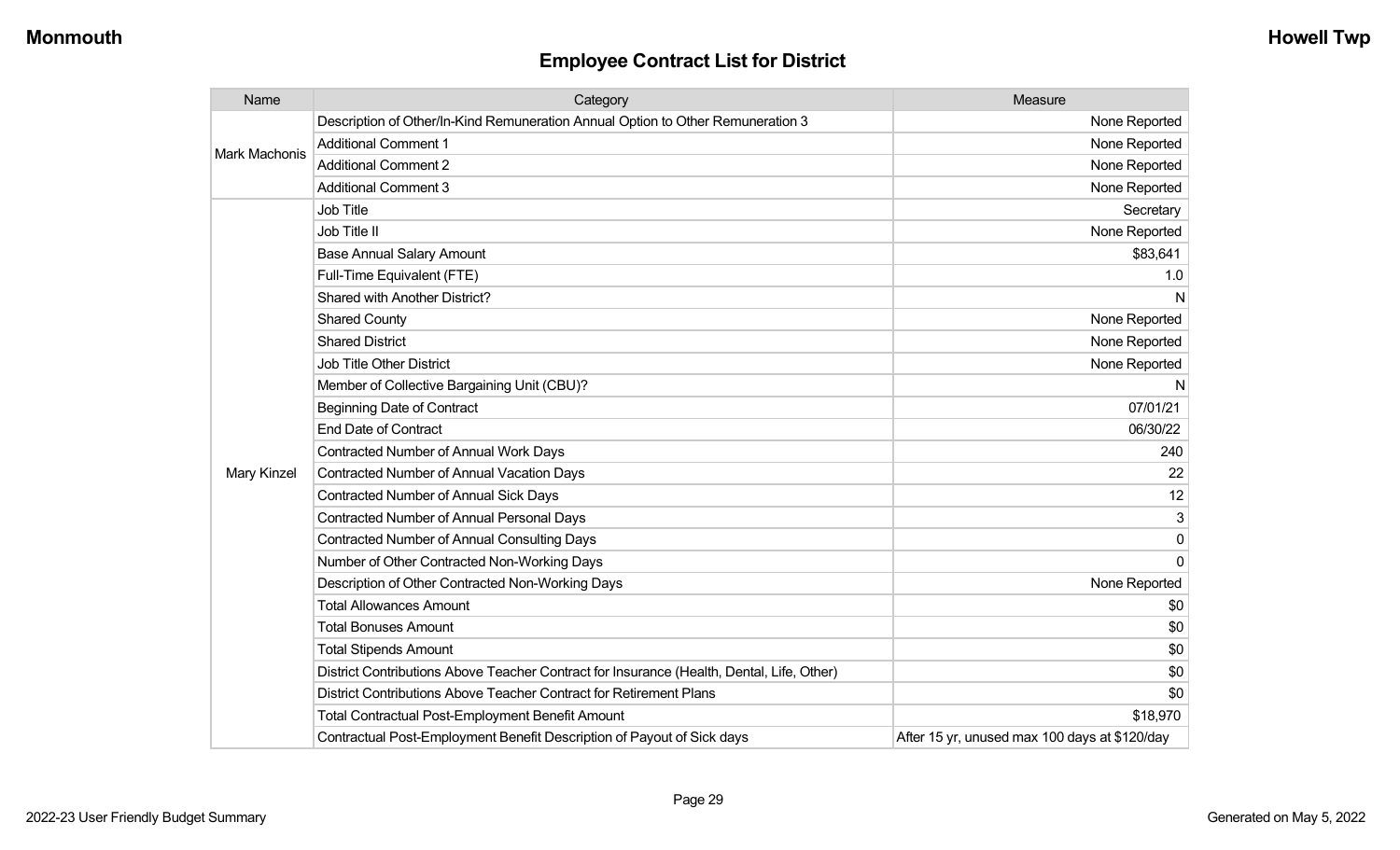| Name         | Category                                                                                 | Measure                               |
|--------------|------------------------------------------------------------------------------------------|---------------------------------------|
|              | Contractual Post-Employment Benefit Description of Payout of Vacation days               | per diem unused at time of separation |
|              | Contractual Post-Employment Benefit Description of Payout of Personal days               | rolled into sick                      |
|              | Contractual Post-Employment Benefit Description of Other Benefits 1                      | None Reported                         |
|              | Contractual Post-Employment Benefit Description of Other Benefits 2                      | None Reported                         |
|              | Contractual Post-Employment Benefit Description of Other Benefits 3                      | None Reported                         |
|              | <b>Total Other/In-Kind Remuneration Amount</b>                                           | \$0                                   |
|              | Description of Other/In-Kind Remuneration Annual Option to Buyback Sick Time in Cash     | None Reported                         |
| Mary Kinzel  | Description of Other/In-Kind Remuneration Annual Option to Buyback Vacation Time in Cash | None Reported                         |
|              | Description of Other/In-Kind Remuneration Annual Option to Buyback Personal Time in Cash | None Reported                         |
|              | Description of Other/In-Kind Remuneration Annual Option to Other Remuneration 1          | None Reported                         |
|              | Description of Other/In-Kind Remuneration Annual Option to Other Remuneration 2          | None Reported                         |
|              | Description of Other/In-Kind Remuneration Annual Option to Other Remuneration 3          | None Reported                         |
|              | <b>Additional Comment 1</b>                                                              | None Reported                         |
|              | <b>Additional Comment 2</b>                                                              | None Reported                         |
|              | <b>Additional Comment 3</b>                                                              | None Reported                         |
|              | <b>Job Title</b>                                                                         | Secretary                             |
|              | Job Title II                                                                             | None Reported                         |
|              | <b>Base Annual Salary Amount</b>                                                         | \$90,141                              |
|              | Full-Time Equivalent (FTE)                                                               | 1.0                                   |
|              | Shared with Another District?                                                            | N                                     |
|              | <b>Shared County</b>                                                                     | None Reported                         |
|              | <b>Shared District</b>                                                                   | None Reported                         |
| Mirella Dell | <b>Job Title Other District</b>                                                          | None Reported                         |
|              | Member of Collective Bargaining Unit (CBU)?                                              | N.                                    |
|              | <b>Beginning Date of Contract</b>                                                        | 07/01/21                              |
|              | <b>End Date of Contract</b>                                                              | 06/30/22                              |
|              | <b>Contracted Number of Annual Work Days</b>                                             | 240                                   |
|              | <b>Contracted Number of Annual Vacation Days</b>                                         | 22                                    |
|              | <b>Contracted Number of Annual Sick Days</b>                                             | 12                                    |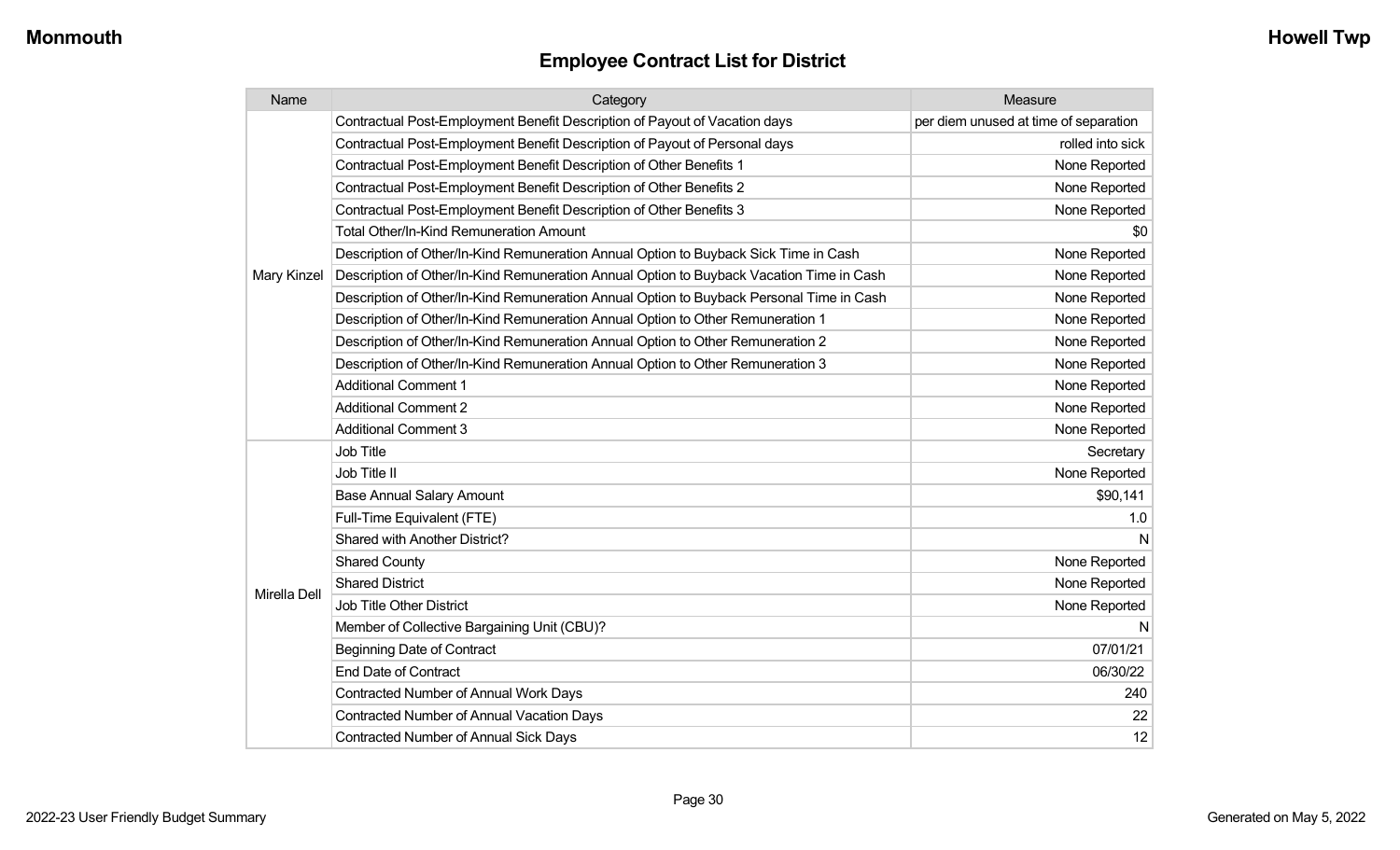| Name         | Category                                                                                  | Measure                            |
|--------------|-------------------------------------------------------------------------------------------|------------------------------------|
|              | <b>Contracted Number of Annual Personal Days</b>                                          | 3                                  |
|              | <b>Contracted Number of Annual Consulting Days</b>                                        | $\mathsf{O}\xspace$                |
|              | Number of Other Contracted Non-Working Days                                               | $\mathbf{0}$                       |
|              | Description of Other Contracted Non-Working Days                                          | None Reported                      |
|              | <b>Total Allowances Amount</b>                                                            | \$0                                |
|              | <b>Total Bonuses Amount</b>                                                               | \$0                                |
|              | <b>Total Stipends Amount</b>                                                              | \$0                                |
|              | District Contributions Above Teacher Contract for Insurance (Health, Dental, Life, Other) | \$0                                |
|              | District Contributions Above Teacher Contract for Retirement Plans                        | \$0                                |
|              | Total Contractual Post-Employment Benefit Amount                                          | \$19,512                           |
|              | Contractual Post-Employment Benefit Description of Payout of Sick days                    | Max 100 at 120/day                 |
|              | Contractual Post-Employment Benefit Description of Payout of Vacation days                | per diem at the time of separation |
| Mirella Dell | Contractual Post-Employment Benefit Description of Payout of Personal days                | rolled into sick                   |
|              | Contractual Post-Employment Benefit Description of Other Benefits 1                       | None Reported                      |
|              | Contractual Post-Employment Benefit Description of Other Benefits 2                       | None Reported                      |
|              | Contractual Post-Employment Benefit Description of Other Benefits 3                       | None Reported                      |
|              | <b>Total Other/In-Kind Remuneration Amount</b>                                            | \$0                                |
|              | Description of Other/In-Kind Remuneration Annual Option to Buyback Sick Time in Cash      | None Reported                      |
|              | Description of Other/In-Kind Remuneration Annual Option to Buyback Vacation Time in Cash  | None Reported                      |
|              | Description of Other/In-Kind Remuneration Annual Option to Buyback Personal Time in Cash  | None Reported                      |
|              | Description of Other/In-Kind Remuneration Annual Option to Other Remuneration 1           | None Reported                      |
|              | Description of Other/In-Kind Remuneration Annual Option to Other Remuneration 2           | None Reported                      |
|              | Description of Other/In-Kind Remuneration Annual Option to Other Remuneration 3           | None Reported                      |
|              | <b>Additional Comment 1</b>                                                               | None Reported                      |
|              | <b>Additional Comment 2</b>                                                               | None Reported                      |
|              | <b>Additional Comment 3</b>                                                               | None Reported                      |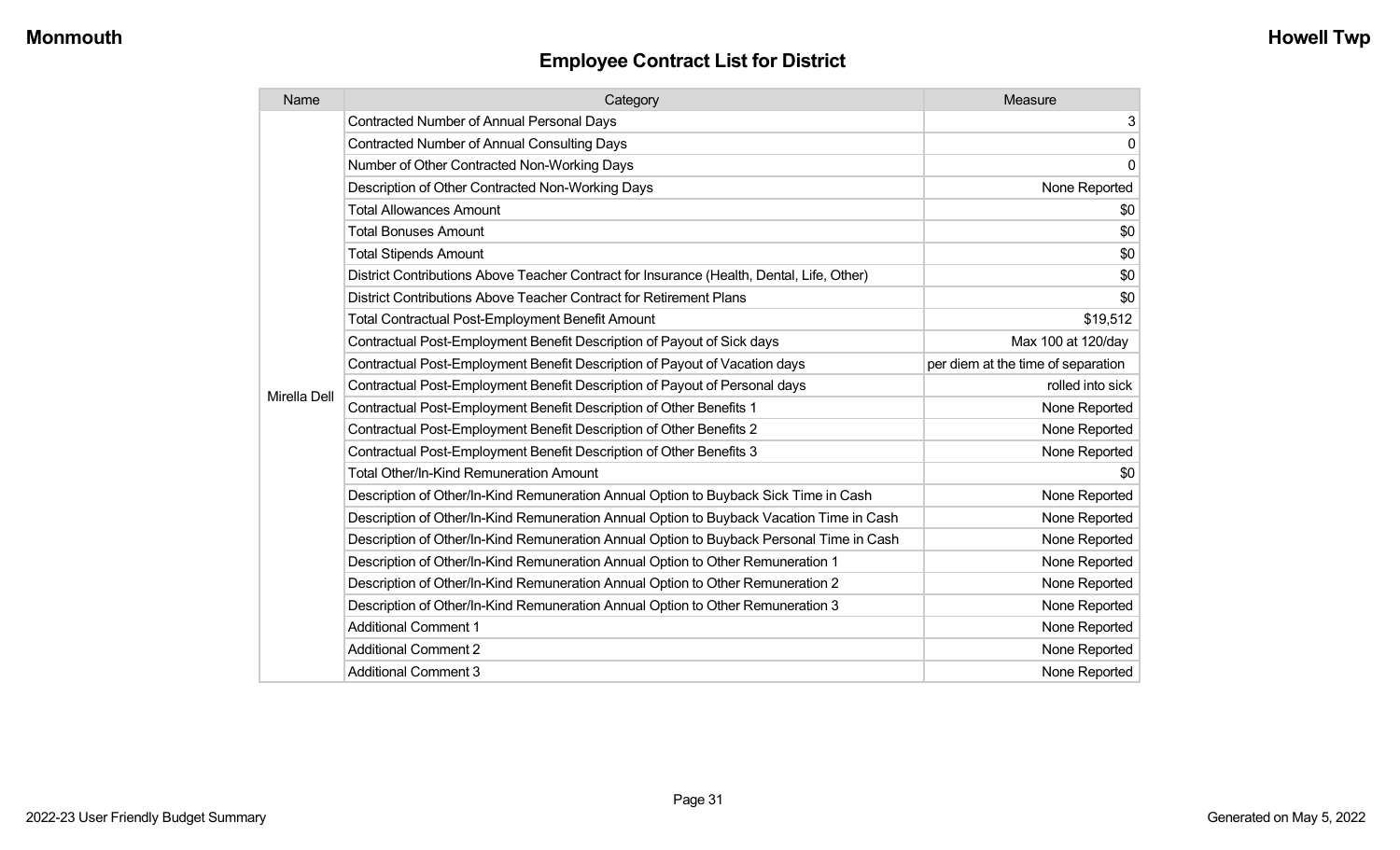| Name        | Category                                                                                  | Measure                       |
|-------------|-------------------------------------------------------------------------------------------|-------------------------------|
|             | Job Title                                                                                 | Secretary                     |
|             | Job Title II                                                                              | None Reported                 |
|             | <b>Base Annual Salary Amount</b>                                                          | \$83,067                      |
|             | Full-Time Equivalent (FTE)                                                                | 1.0                           |
|             | Shared with Another District?                                                             | N                             |
|             | <b>Shared County</b>                                                                      | None Reported                 |
|             | <b>Shared District</b>                                                                    | None Reported                 |
|             | Job Title Other District                                                                  | None Reported                 |
|             | Member of Collective Bargaining Unit (CBU)?                                               | N                             |
|             | <b>Beginning Date of Contract</b>                                                         | 07/01/21                      |
|             | <b>End Date of Contract</b>                                                               | 06/30/22                      |
|             | <b>Contracted Number of Annual Work Days</b>                                              | 240                           |
|             | Contracted Number of Annual Vacation Days                                                 | 22                            |
|             | <b>Contracted Number of Annual Sick Days</b>                                              | 12                            |
| Ramey Allen | <b>Contracted Number of Annual Personal Days</b>                                          | 3                             |
|             | <b>Contracted Number of Annual Consulting Days</b>                                        | 0                             |
|             | Number of Other Contracted Non-Working Days                                               | $\Omega$                      |
|             | Description of Other Contracted Non-Working Days                                          | None Reported                 |
|             | <b>Total Allowances Amount</b>                                                            | \$0                           |
|             | <b>Total Bonuses Amount</b>                                                               | \$0                           |
|             | <b>Total Stipends Amount</b>                                                              | \$0                           |
|             | District Contributions Above Teacher Contract for Insurance (Health, Dental, Life, Other) | \$0                           |
|             | District Contributions Above Teacher Contract for Retirement Plans                        | \$0                           |
|             | Total Contractual Post-Employment Benefit Amount                                          | \$21,922                      |
|             | Contractual Post-Employment Benefit Description of Payout of Sick days                    | Maximum unused at retirement  |
|             | Contractual Post-Employment Benefit Description of Payout of Vacation days                | per diem unused at retirement |
|             | Contractual Post-Employment Benefit Description of Payout of Personal days                | rolled into sick              |
|             | Contractual Post-Employment Benefit Description of Other Benefits 1                       | None Reported                 |
|             | Contractual Post-Employment Benefit Description of Other Benefits 2                       | None Reported                 |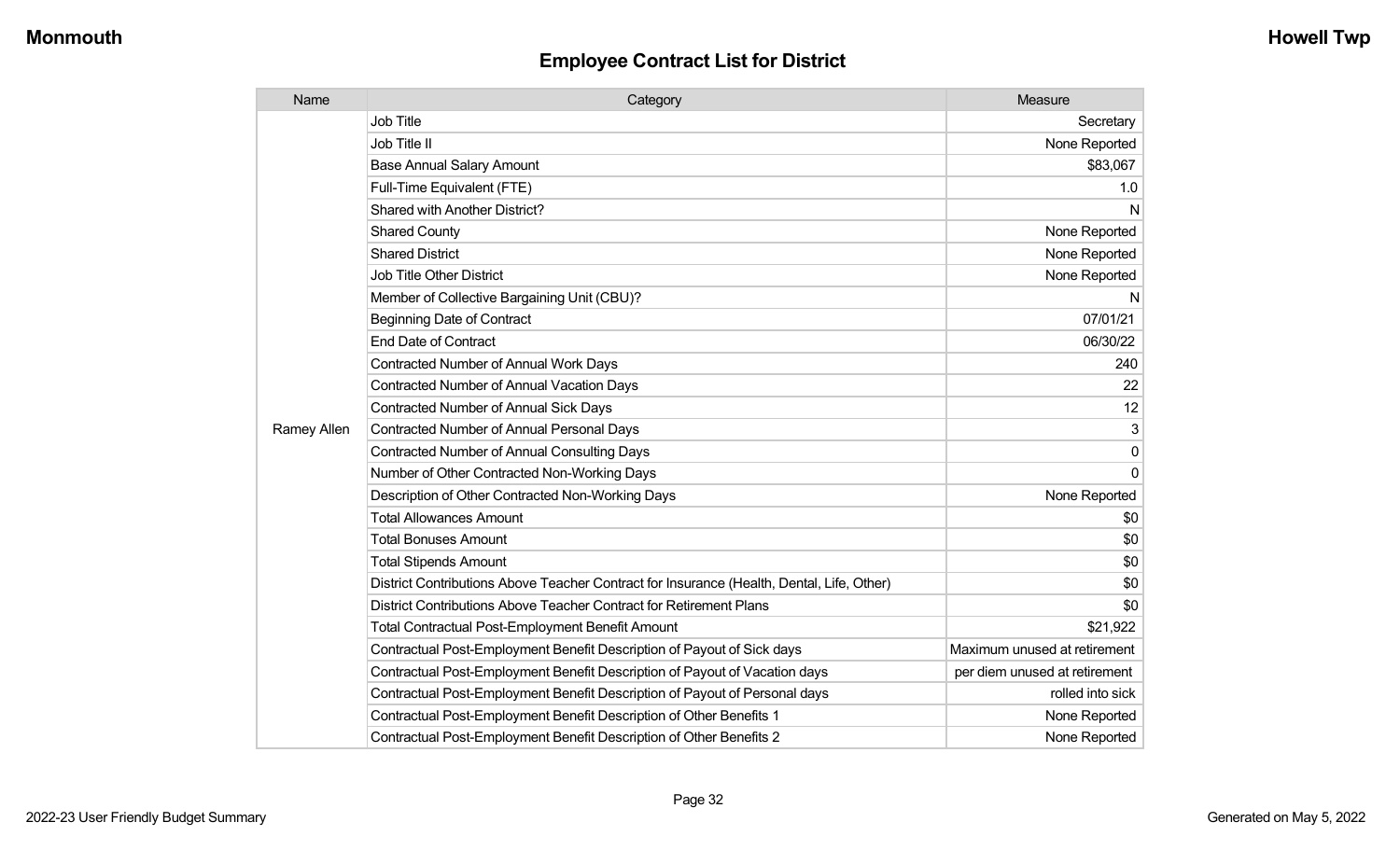| Name           | Category                                                                                 | Measure                       |
|----------------|------------------------------------------------------------------------------------------|-------------------------------|
|                | Contractual Post-Employment Benefit Description of Other Benefits 3                      | None Reported                 |
|                | Total Other/In-Kind Remuneration Amount                                                  | \$0                           |
|                | Description of Other/In-Kind Remuneration Annual Option to Buyback Sick Time in Cash     | None Reported                 |
|                | Description of Other/In-Kind Remuneration Annual Option to Buyback Vacation Time in Cash | None Reported                 |
|                | Description of Other/In-Kind Remuneration Annual Option to Buyback Personal Time in Cash | None Reported                 |
| Ramey Allen    | Description of Other/In-Kind Remuneration Annual Option to Other Remuneration 1          | None Reported                 |
|                | Description of Other/In-Kind Remuneration Annual Option to Other Remuneration 2          | None Reported                 |
|                | Description of Other/In-Kind Remuneration Annual Option to Other Remuneration 3          | None Reported                 |
|                | <b>Additional Comment 1</b>                                                              | None Reported                 |
|                | <b>Additional Comment 2</b>                                                              | None Reported                 |
|                | <b>Additional Comment 3</b>                                                              | None Reported                 |
|                | Job Title                                                                                | <b>Business Administrator</b> |
|                | Job Title II                                                                             | None Reported                 |
|                | <b>Base Annual Salary Amount</b>                                                         | \$184,744                     |
|                | Full-Time Equivalent (FTE)                                                               | 1.0                           |
|                | <b>Shared with Another District?</b>                                                     | N                             |
|                | <b>Shared County</b>                                                                     | None Reported                 |
|                | <b>Shared District</b>                                                                   | None Reported                 |
|                | Job Title Other District                                                                 | None Reported                 |
| Ronald Sanasac | Member of Collective Bargaining Unit (CBU)?                                              | N                             |
|                | <b>Beginning Date of Contract</b>                                                        | 07/01/21                      |
|                | <b>End Date of Contract</b>                                                              | 06/30/22                      |
|                | <b>Contracted Number of Annual Work Days</b>                                             | 260                           |
|                | Contracted Number of Annual Vacation Days                                                | 22                            |
|                | <b>Contracted Number of Annual Sick Days</b>                                             | 12                            |
|                | Contracted Number of Annual Personal Days                                                | $\mathbf{3}$                  |
|                | <b>Contracted Number of Annual Consulting Days</b>                                       | 0                             |
|                | Number of Other Contracted Non-Working Days                                              | $\mathbf{0}$                  |
|                | Description of Other Contracted Non-Working Days                                         | None Reported                 |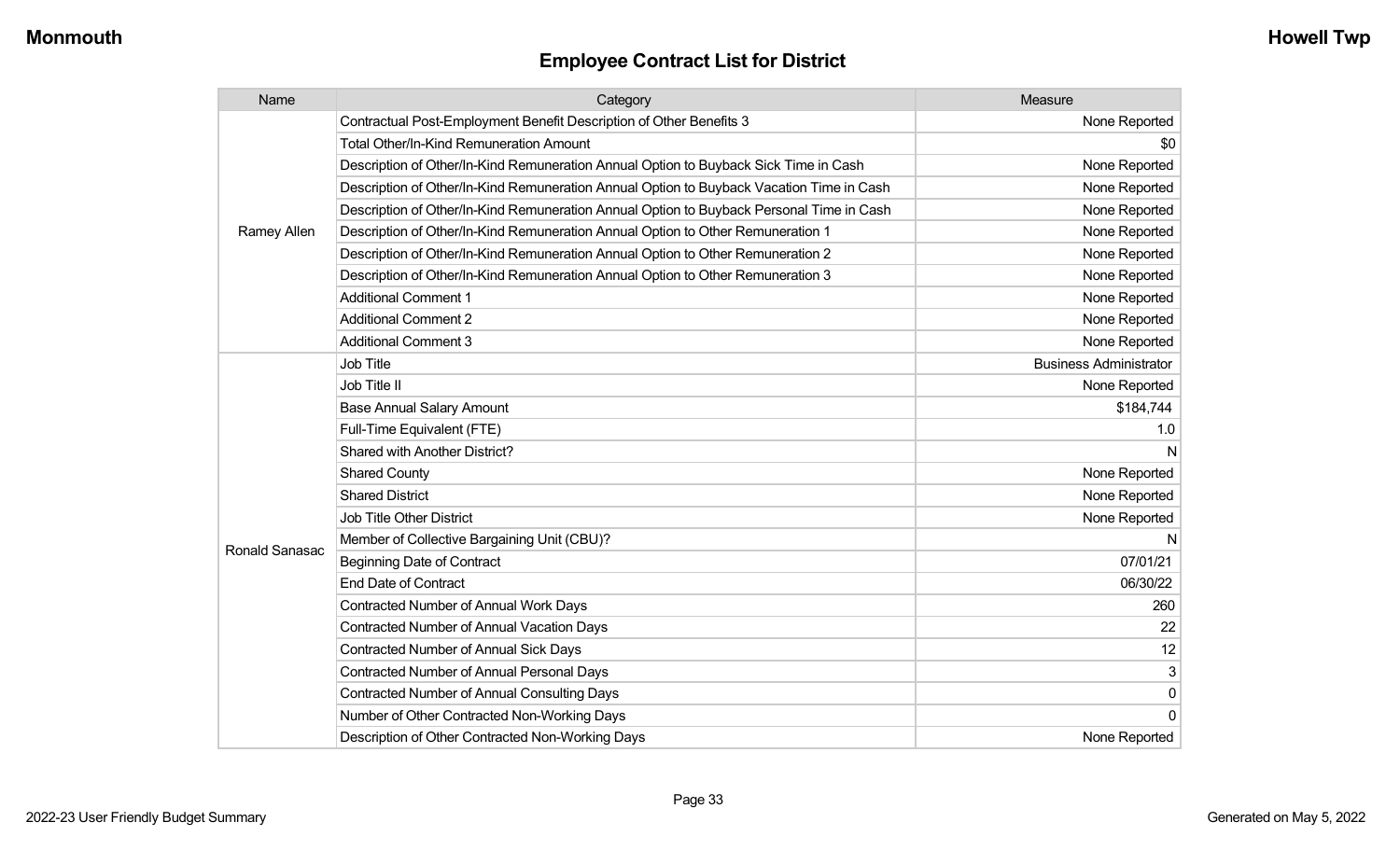| Name            | Category                                                                                  | Measure                                   |
|-----------------|-------------------------------------------------------------------------------------------|-------------------------------------------|
|                 | <b>Total Allowances Amount</b>                                                            | \$3,841                                   |
|                 | <b>Total Bonuses Amount</b>                                                               | \$0                                       |
|                 | <b>Total Stipends Amount</b>                                                              | \$0                                       |
|                 | District Contributions Above Teacher Contract for Insurance (Health, Dental, Life, Other) | \$0                                       |
|                 | District Contributions Above Teacher Contract for Retirement Plans                        | \$0                                       |
|                 | <b>Total Contractual Post-Employment Benefit Amount</b>                                   | \$32,053                                  |
|                 | Contractual Post-Employment Benefit Description of Payout of Sick days                    | maximum at retirement                     |
|                 | Contractual Post-Employment Benefit Description of Payout of Vacation days                | per diem unused at the time of separation |
|                 | Contractual Post-Employment Benefit Description of Payout of Personal days                | rolled into sick                          |
|                 | Contractual Post-Employment Benefit Description of Other Benefits 1                       | None Reported                             |
| Ronald Sanasac  | Contractual Post-Employment Benefit Description of Other Benefits 2                       | None Reported                             |
|                 | Contractual Post-Employment Benefit Description of Other Benefits 3                       | None Reported                             |
|                 | <b>Total Other/In-Kind Remuneration Amount</b>                                            | \$0                                       |
|                 | Description of Other/In-Kind Remuneration Annual Option to Buyback Sick Time in Cash      | None Reported                             |
|                 | Description of Other/In-Kind Remuneration Annual Option to Buyback Vacation Time in Cash  | None Reported                             |
|                 | Description of Other/In-Kind Remuneration Annual Option to Buyback Personal Time in Cash  | None Reported                             |
|                 | Description of Other/In-Kind Remuneration Annual Option to Other Remuneration 1           | None Reported                             |
|                 | Description of Other/In-Kind Remuneration Annual Option to Other Remuneration 2           | None Reported                             |
|                 | Description of Other/In-Kind Remuneration Annual Option to Other Remuneration 3           | None Reported                             |
|                 | <b>Additional Comment 1</b>                                                               | None Reported                             |
|                 | <b>Additional Comment 2</b>                                                               | None Reported                             |
|                 | <b>Additional Comment 3</b>                                                               | None Reported                             |
|                 | Job Title                                                                                 | Secretary                                 |
| Suzanne Cannata | Job Title II                                                                              | None Reported                             |
|                 | <b>Base Annual Salary Amount</b>                                                          | \$87,641                                  |
|                 | Full-Time Equivalent (FTE)                                                                | 1.0                                       |
|                 | Shared with Another District?                                                             | N                                         |
|                 | <b>Shared County</b>                                                                      | None Reported                             |
|                 | <b>Shared District</b>                                                                    | None Reported                             |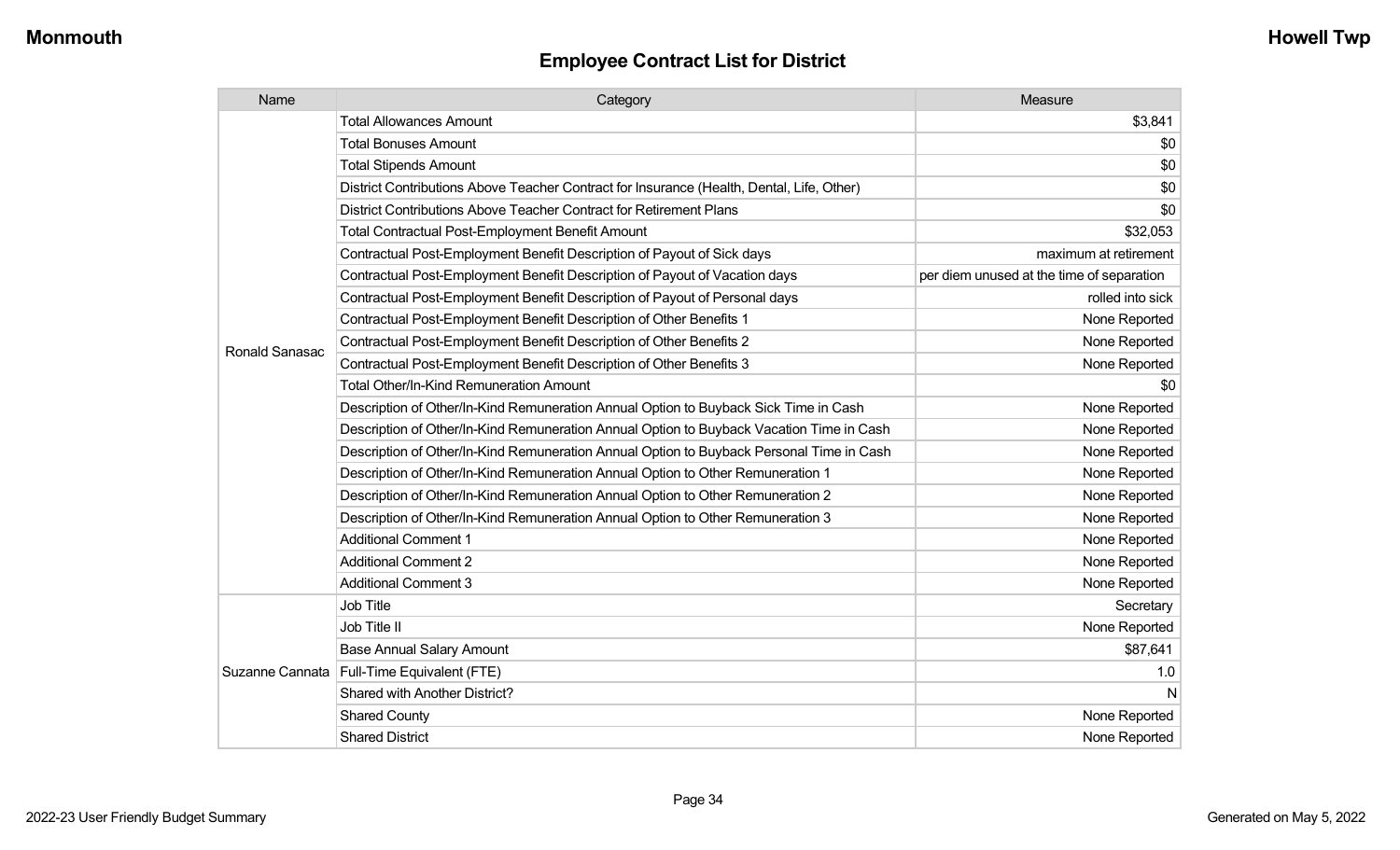| Name            | Category                                                                                  | Measure                               |
|-----------------|-------------------------------------------------------------------------------------------|---------------------------------------|
|                 | <b>Job Title Other District</b>                                                           | None Reported                         |
|                 | Member of Collective Bargaining Unit (CBU)?                                               | $\mathsf{N}$                          |
|                 | <b>Beginning Date of Contract</b>                                                         | 07/01/21                              |
|                 | <b>End Date of Contract</b>                                                               | 06/30/22                              |
|                 | <b>Contracted Number of Annual Work Days</b>                                              | 240                                   |
|                 | <b>Contracted Number of Annual Vacation Days</b>                                          | 22                                    |
|                 | <b>Contracted Number of Annual Sick Days</b>                                              | 12                                    |
|                 | <b>Contracted Number of Annual Personal Days</b>                                          | 3                                     |
|                 | <b>Contracted Number of Annual Consulting Days</b>                                        | $\boldsymbol{0}$                      |
|                 | Number of Other Contracted Non-Working Days                                               | $\overline{0}$                        |
|                 | Description of Other Contracted Non-Working Days                                          | None Reported                         |
|                 | <b>Total Allowances Amount</b>                                                            | \$0                                   |
|                 | <b>Total Bonuses Amount</b>                                                               | \$0                                   |
|                 | <b>Total Stipends Amount</b>                                                              | \$0                                   |
| Suzanne Cannata | District Contributions Above Teacher Contract for Insurance (Health, Dental, Life, Other) | \$269                                 |
|                 | District Contributions Above Teacher Contract for Retirement Plans                        | \$0                                   |
|                 | <b>Total Contractual Post-Employment Benefit Amount</b>                                   | \$19,303                              |
|                 | Contractual Post-Employment Benefit Description of Payout of Sick days                    | up to 100 unused at \$120 per day     |
|                 | Contractual Post-Employment Benefit Description of Payout of Vacation days                | per diem unused at time of separation |
|                 | Contractual Post-Employment Benefit Description of Payout of Personal days                | rolled into sick                      |
|                 | Contractual Post-Employment Benefit Description of Other Benefits 1                       | None Reported                         |
|                 | Contractual Post-Employment Benefit Description of Other Benefits 2                       | None Reported                         |
|                 | Contractual Post-Employment Benefit Description of Other Benefits 3                       | None Reported                         |
|                 | Total Other/In-Kind Remuneration Amount                                                   | \$0                                   |
|                 | Description of Other/In-Kind Remuneration Annual Option to Buyback Sick Time in Cash      | None Reported                         |
|                 | Description of Other/In-Kind Remuneration Annual Option to Buyback Vacation Time in Cash  | None Reported                         |
|                 | Description of Other/In-Kind Remuneration Annual Option to Buyback Personal Time in Cash  | None Reported                         |
|                 | Description of Other/In-Kind Remuneration Annual Option to Other Remuneration 1           | None Reported                         |
|                 | Description of Other/In-Kind Remuneration Annual Option to Other Remuneration 2           | None Reported                         |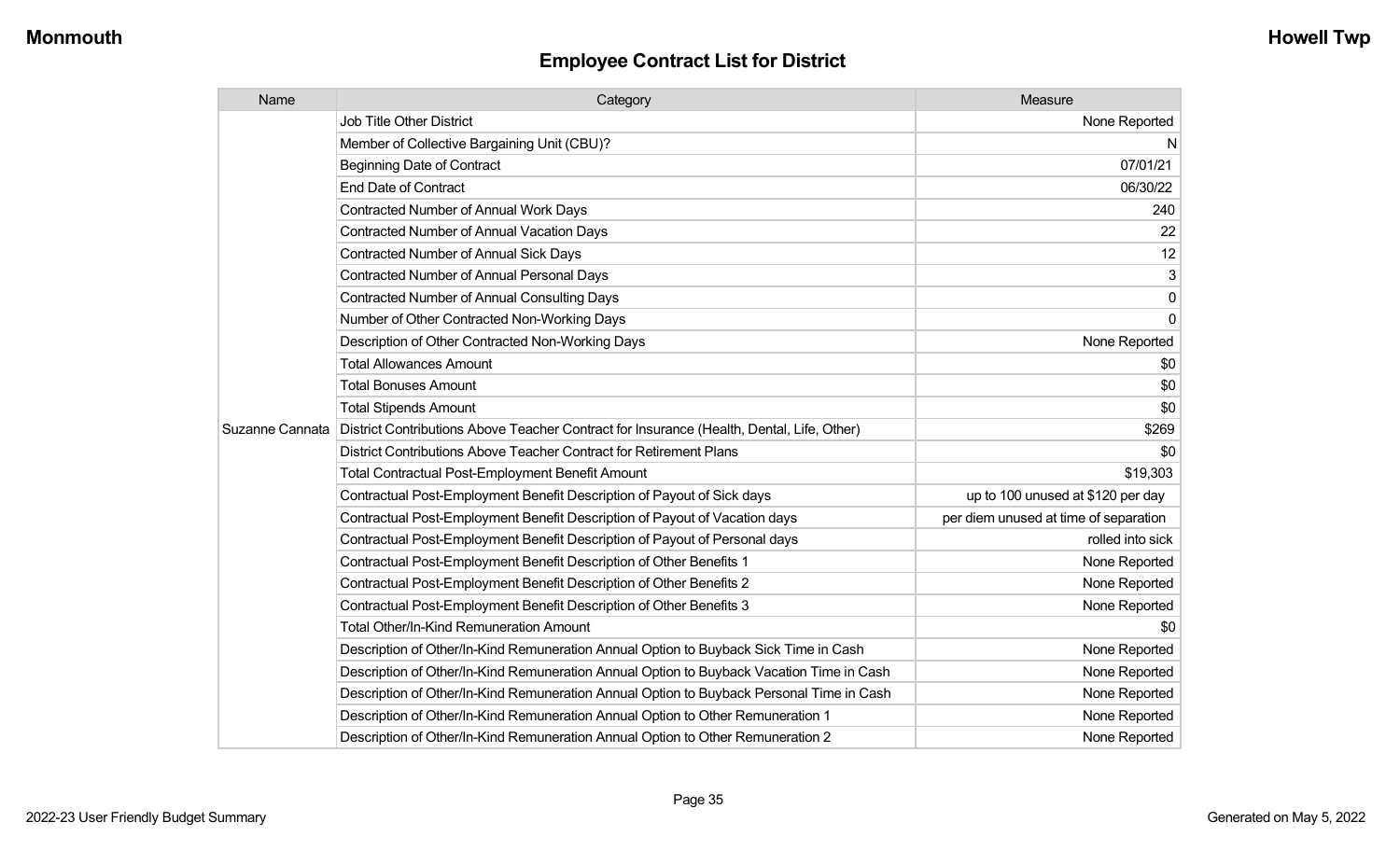| Name            | Category                                                                                  | Measure                                 |
|-----------------|-------------------------------------------------------------------------------------------|-----------------------------------------|
| Suzanne Cannata | Description of Other/In-Kind Remuneration Annual Option to Other Remuneration 3           | None Reported                           |
|                 | <b>Additional Comment 1</b>                                                               | None Reported                           |
|                 | <b>Additional Comment 2</b>                                                               | None Reported                           |
|                 | <b>Additional Comment 3</b>                                                               | None Reported                           |
|                 | Job Title                                                                                 | Coordinator/Director/Manager/Supervisor |
|                 | Job Title II                                                                              | Director of Transportatio               |
|                 | <b>Base Annual Salary Amount</b>                                                          | \$102,831                               |
|                 | Full-Time Equivalent (FTE)                                                                | 1.0                                     |
|                 | Shared with Another District?                                                             | N                                       |
|                 | <b>Shared County</b>                                                                      | None Reported                           |
|                 | <b>Shared District</b>                                                                    | None Reported                           |
|                 | <b>Job Title Other District</b>                                                           | None Reported                           |
|                 | Member of Collective Bargaining Unit (CBU)?                                               | N                                       |
|                 | <b>Beginning Date of Contract</b>                                                         | 07/01/21                                |
|                 | <b>End Date of Contract</b>                                                               | 06/30/22                                |
|                 | <b>Contracted Number of Annual Work Days</b>                                              | 240                                     |
| Tara Vazquez    | <b>Contracted Number of Annual Vacation Days</b>                                          | 22                                      |
|                 | <b>Contracted Number of Annual Sick Days</b>                                              | 12                                      |
|                 | <b>Contracted Number of Annual Personal Days</b>                                          | 3                                       |
|                 | <b>Contracted Number of Annual Consulting Days</b>                                        | 0                                       |
|                 | Number of Other Contracted Non-Working Days                                               | $\Omega$                                |
|                 | Description of Other Contracted Non-Working Days                                          | None Reported                           |
|                 | <b>Total Allowances Amount</b>                                                            | \$0                                     |
|                 | <b>Total Bonuses Amount</b>                                                               | \$0                                     |
|                 | <b>Total Stipends Amount</b>                                                              | \$0                                     |
|                 | District Contributions Above Teacher Contract for Insurance (Health, Dental, Life, Other) | \$0                                     |
|                 | District Contributions Above Teacher Contract for Retirement Plans                        | \$0                                     |
|                 | <b>Total Contractual Post-Employment Benefit Amount</b>                                   | \$24,426                                |
|                 | Contractual Post-Employment Benefit Description of Payout of Sick days                    | up to 100 unused at \$165/day           |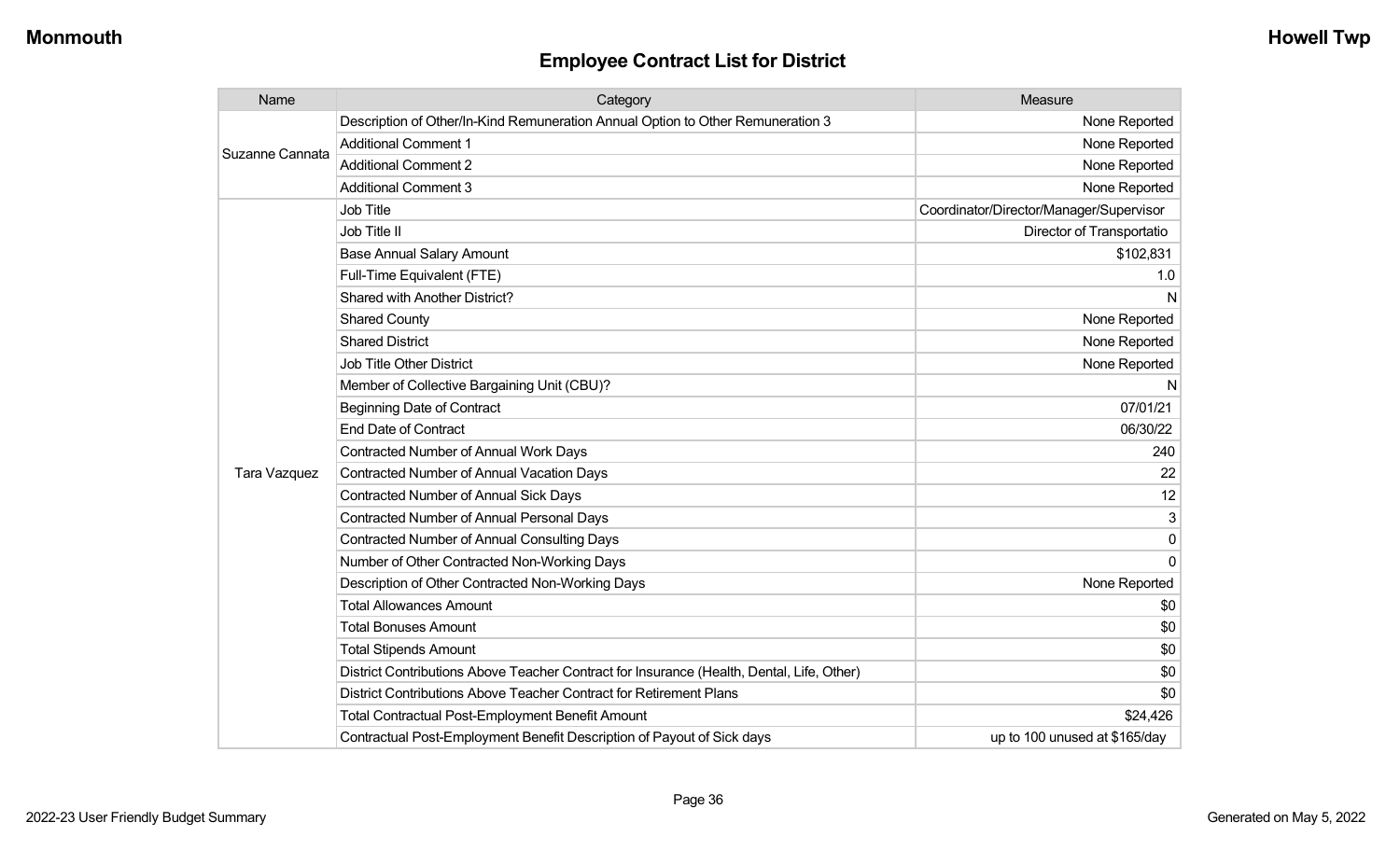| Name                  | Category                                                                                 | Measure                                   |
|-----------------------|------------------------------------------------------------------------------------------|-------------------------------------------|
|                       | Contractual Post-Employment Benefit Description of Payout of Vacation days               | per diem unused at the time of separation |
|                       | Contractual Post-Employment Benefit Description of Payout of Personal days               | rolled into sick                          |
|                       | Contractual Post-Employment Benefit Description of Other Benefits 1                      | None Reported                             |
|                       | Contractual Post-Employment Benefit Description of Other Benefits 2                      | None Reported                             |
|                       | Contractual Post-Employment Benefit Description of Other Benefits 3                      | None Reported                             |
|                       | <b>Total Other/In-Kind Remuneration Amount</b>                                           | \$0                                       |
|                       | Description of Other/In-Kind Remuneration Annual Option to Buyback Sick Time in Cash     | None Reported                             |
| Tara Vazquez          | Description of Other/In-Kind Remuneration Annual Option to Buyback Vacation Time in Cash | None Reported                             |
|                       | Description of Other/In-Kind Remuneration Annual Option to Buyback Personal Time in Cash | None Reported                             |
|                       | Description of Other/In-Kind Remuneration Annual Option to Other Remuneration 1          | None Reported                             |
|                       | Description of Other/In-Kind Remuneration Annual Option to Other Remuneration 2          | None Reported                             |
|                       | Description of Other/In-Kind Remuneration Annual Option to Other Remuneration 3          | None Reported                             |
|                       | <b>Additional Comment 1</b>                                                              | None Reported                             |
|                       | <b>Additional Comment 2</b>                                                              | None Reported                             |
|                       | <b>Additional Comment 3</b>                                                              | None Reported                             |
|                       | <b>Job Title</b>                                                                         | Secretary                                 |
|                       | Job Title II                                                                             | None Reported                             |
|                       | <b>Base Annual Salary Amount</b>                                                         | \$96,205                                  |
|                       | Full-Time Equivalent (FTE)                                                               | 1.0                                       |
|                       | <b>Shared with Another District?</b>                                                     | N                                         |
|                       | <b>Shared County</b>                                                                     | None Reported                             |
| <b>Theresa George</b> | <b>Shared District</b>                                                                   | None Reported                             |
|                       | <b>Job Title Other District</b>                                                          | None Reported                             |
|                       | Member of Collective Bargaining Unit (CBU)?                                              | N                                         |
|                       | <b>Beginning Date of Contract</b>                                                        | 07/01/21                                  |
|                       | <b>End Date of Contract</b>                                                              | 06/30/22                                  |
|                       | <b>Contracted Number of Annual Work Days</b>                                             | 240                                       |
|                       | <b>Contracted Number of Annual Vacation Days</b>                                         | 22                                        |
|                       | <b>Contracted Number of Annual Sick Days</b>                                             | 12                                        |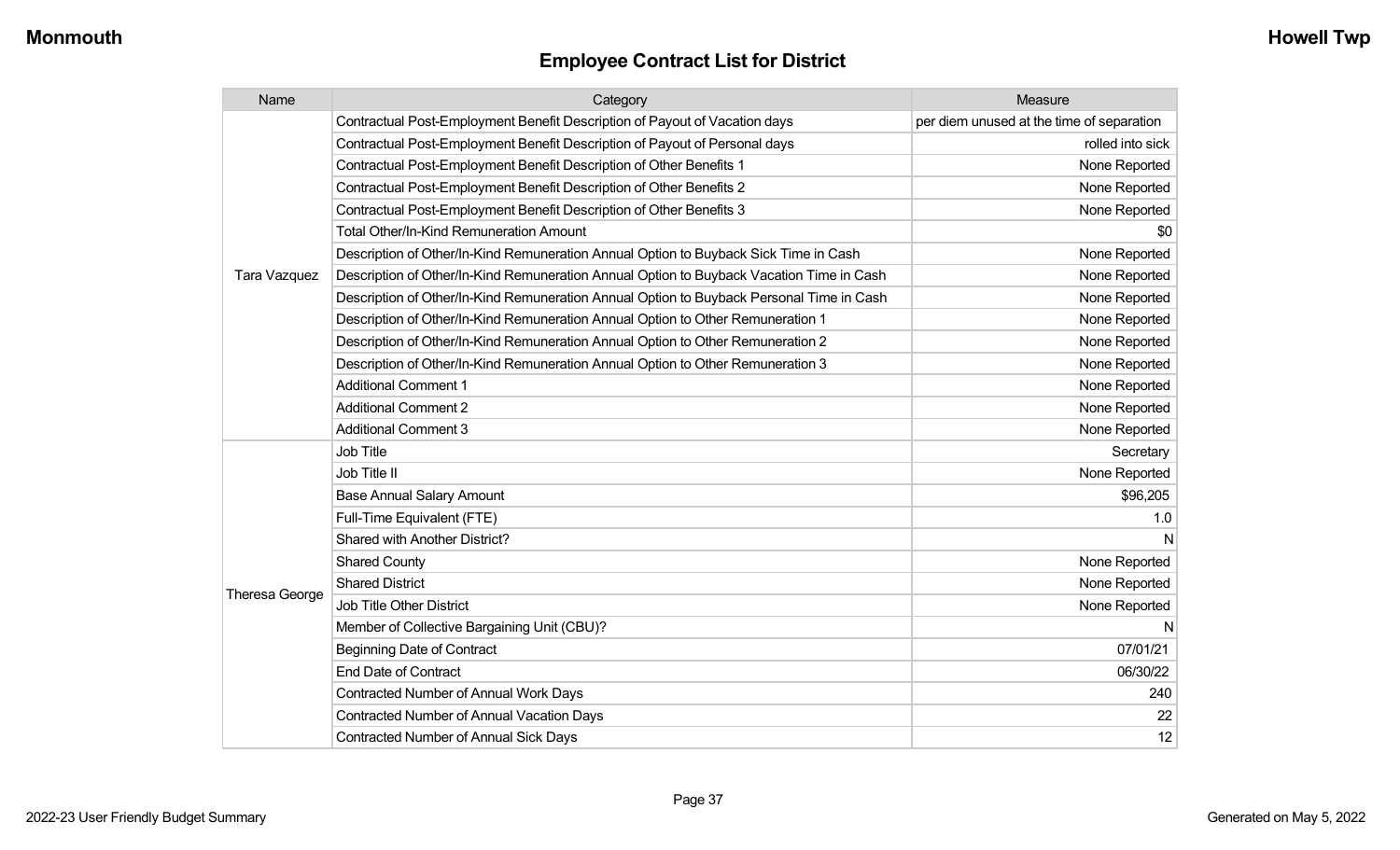| Name                  | Category                                                                                  | Measure                                   |
|-----------------------|-------------------------------------------------------------------------------------------|-------------------------------------------|
|                       | Contracted Number of Annual Personal Days                                                 | 3                                         |
|                       | <b>Contracted Number of Annual Consulting Days</b>                                        | $\mathsf{O}\xspace$                       |
|                       | Number of Other Contracted Non-Working Days                                               | $\mathbf 0$                               |
|                       | Description of Other Contracted Non-Working Days                                          | None Reported                             |
|                       | <b>Total Allowances Amount</b>                                                            | \$0                                       |
|                       | <b>Total Bonuses Amount</b>                                                               | \$0                                       |
|                       | <b>Total Stipends Amount</b>                                                              | \$0                                       |
|                       | District Contributions Above Teacher Contract for Insurance (Health, Dental, Life, Other) | \$0                                       |
|                       | District Contributions Above Teacher Contract for Retirement Plans                        | \$0                                       |
|                       | <b>Total Contractual Post-Employment Benefit Amount</b>                                   | \$20,017                                  |
|                       | Contractual Post-Employment Benefit Description of Payout of Sick days                    | After 12 yr, unused, max 100 at \$120/day |
|                       | Contractual Post-Employment Benefit Description of Payout of Vacation days                | per diem, unused at time of separation    |
|                       | Contractual Post-Employment Benefit Description of Payout of Personal days                | rolled into sick                          |
| <b>Theresa George</b> | Contractual Post-Employment Benefit Description of Other Benefits 1                       | None Reported                             |
|                       | Contractual Post-Employment Benefit Description of Other Benefits 2                       | None Reported                             |
|                       | Contractual Post-Employment Benefit Description of Other Benefits 3                       | None Reported                             |
|                       | Total Other/In-Kind Remuneration Amount                                                   | \$0                                       |
|                       | Description of Other/In-Kind Remuneration Annual Option to Buyback Sick Time in Cash      | None Reported                             |
|                       | Description of Other/In-Kind Remuneration Annual Option to Buyback Vacation Time in Cash  | None Reported                             |
|                       | Description of Other/In-Kind Remuneration Annual Option to Buyback Personal Time in Cash  | None Reported                             |
|                       | Description of Other/In-Kind Remuneration Annual Option to Other Remuneration 1           | None Reported                             |
|                       | Description of Other/In-Kind Remuneration Annual Option to Other Remuneration 2           | None Reported                             |
|                       | Description of Other/In-Kind Remuneration Annual Option to Other Remuneration 3           | None Reported                             |
|                       | <b>Additional Comment 1</b>                                                               | None Reported                             |
|                       | <b>Additional Comment 2</b>                                                               | None Reported                             |
|                       | <b>Additional Comment 3</b>                                                               | None Reported                             |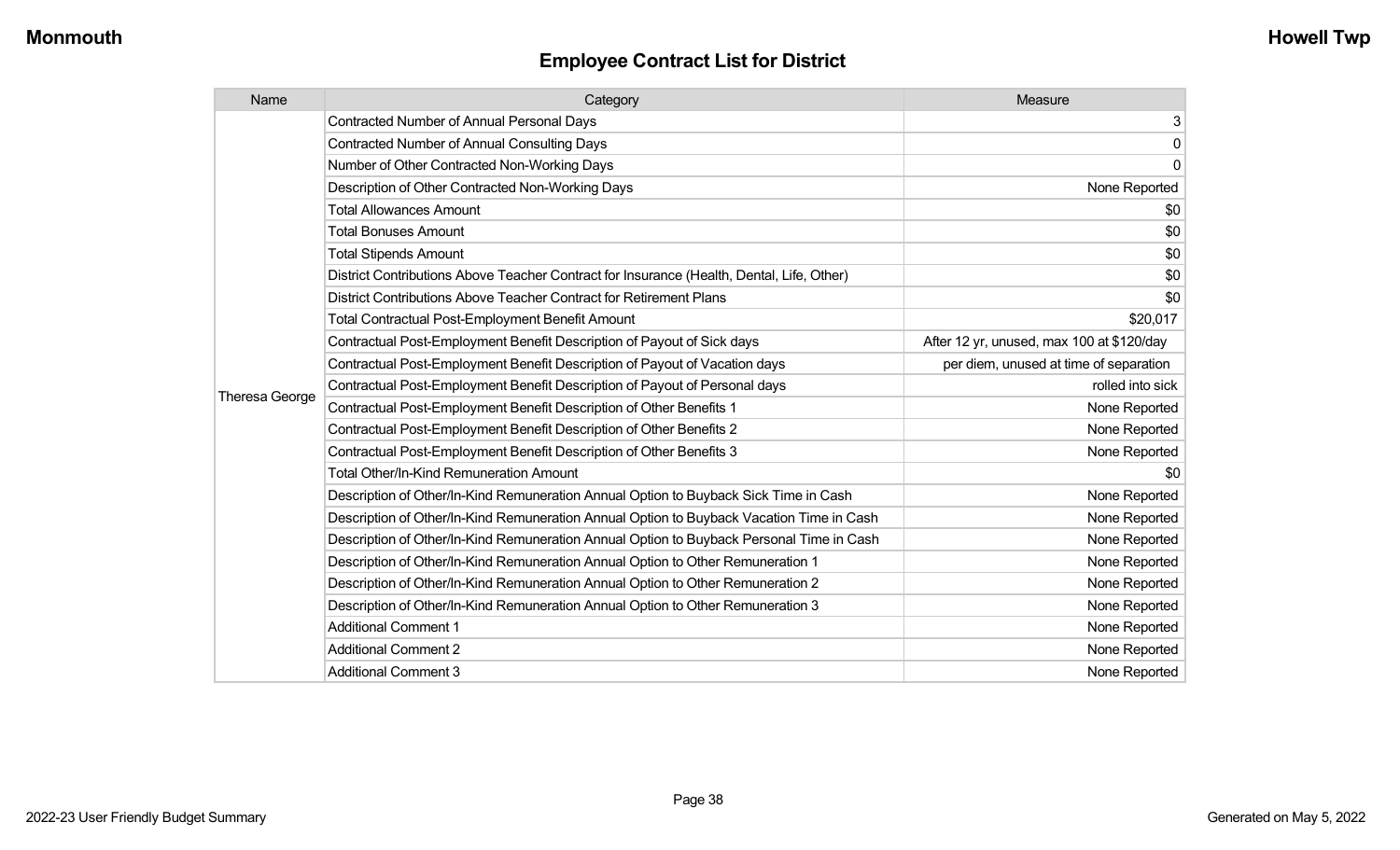| Name          | Category                                                                                  | Measure                                     |
|---------------|-------------------------------------------------------------------------------------------|---------------------------------------------|
|               | Job Title                                                                                 | Information Technology                      |
|               | Job Title II                                                                              | Manager OIT                                 |
|               | <b>Base Annual Salary Amount</b>                                                          | \$142,080                                   |
|               | Full-Time Equivalent (FTE)                                                                | 1.0                                         |
|               | Shared with Another District?                                                             | N                                           |
|               | <b>Shared County</b>                                                                      | None Reported                               |
|               | <b>Shared District</b>                                                                    | None Reported                               |
|               | <b>Job Title Other District</b>                                                           | None Reported                               |
|               | Member of Collective Bargaining Unit (CBU)?                                               | N                                           |
|               | <b>Beginning Date of Contract</b>                                                         | 07/01/21                                    |
|               | End Date of Contract                                                                      | 06/30/22                                    |
|               | Contracted Number of Annual Work Days                                                     | 240                                         |
|               | <b>Contracted Number of Annual Vacation Days</b>                                          | 22                                          |
|               | <b>Contracted Number of Annual Sick Days</b>                                              | 12                                          |
| Thomas Aquino | <b>Contracted Number of Annual Personal Days</b>                                          | 3                                           |
|               | <b>Contracted Number of Annual Consulting Days</b>                                        | 0                                           |
|               | Number of Other Contracted Non-Working Days                                               | $\mathbf 0$                                 |
|               | Description of Other Contracted Non-Working Days                                          | None Reported                               |
|               | <b>Total Allowances Amount</b>                                                            | \$0                                         |
|               | <b>Total Bonuses Amount</b>                                                               | \$0                                         |
|               | <b>Total Stipends Amount</b>                                                              | \$0                                         |
|               | District Contributions Above Teacher Contract for Insurance (Health, Dental, Life, Other) | \$0                                         |
|               | District Contributions Above Teacher Contract for Retirement Plans                        | \$0                                         |
|               | <b>Total Contractual Post-Employment Benefit Amount</b>                                   | \$25,024                                    |
|               | Contractual Post-Employment Benefit Description of Payout of Sick days                    | After 12 yr unused max 100 at \$120 per day |
|               | Contractual Post-Employment Benefit Description of Payout of Vacation days                | Per diem at the time of separation          |
|               | Contractual Post-Employment Benefit Description of Payout of Personal days                | rolled into sick                            |
|               | Contractual Post-Employment Benefit Description of Other Benefits 1                       | None Reported                               |
|               | Contractual Post-Employment Benefit Description of Other Benefits 2                       | None Reported                               |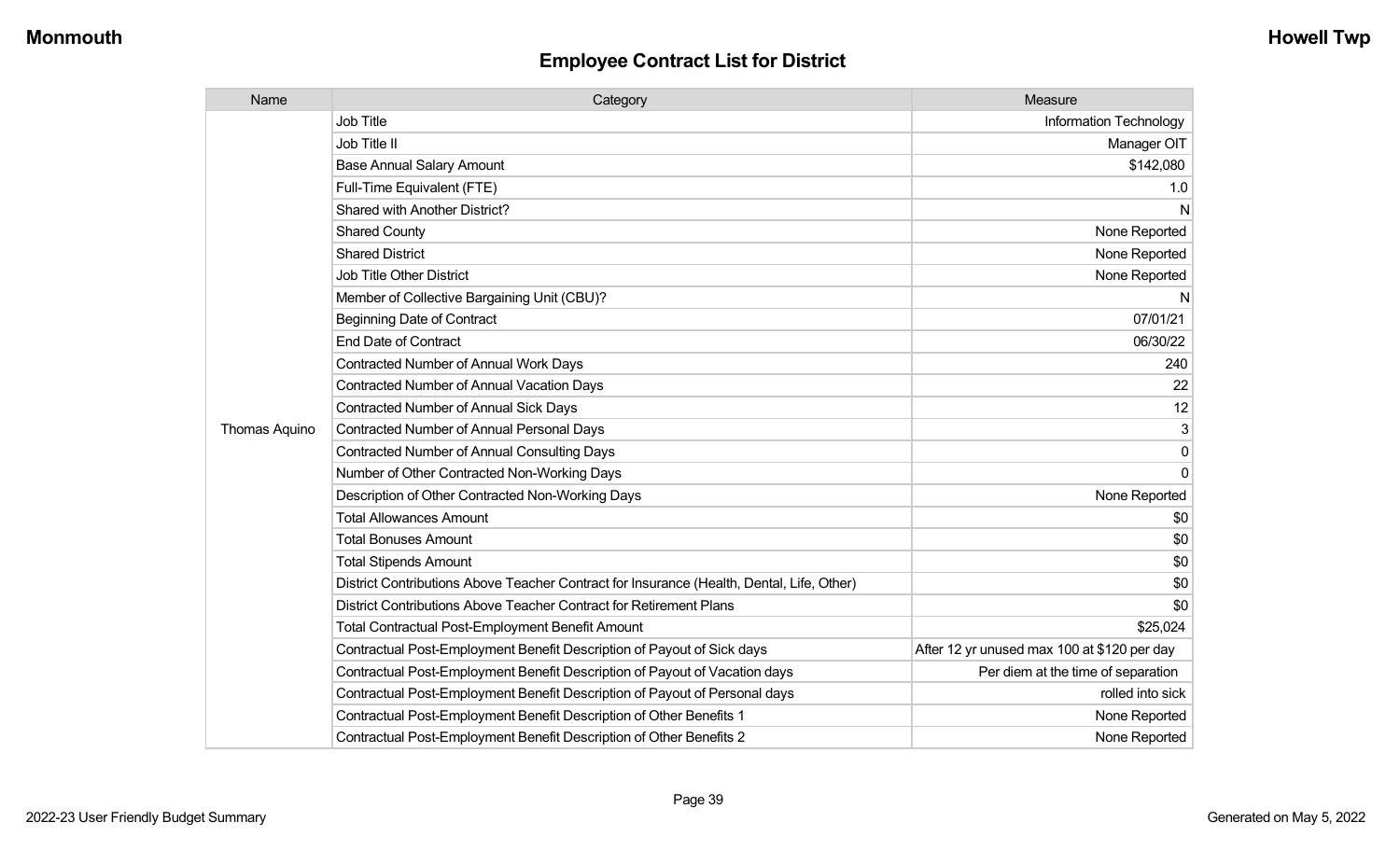| Name               | Category                                                                                 | Measure                |
|--------------------|------------------------------------------------------------------------------------------|------------------------|
|                    | Contractual Post-Employment Benefit Description of Other Benefits 3                      | None Reported          |
|                    | <b>Total Other/In-Kind Remuneration Amount</b>                                           | \$0                    |
|                    | Description of Other/In-Kind Remuneration Annual Option to Buyback Sick Time in Cash     | None Reported          |
|                    | Description of Other/In-Kind Remuneration Annual Option to Buyback Vacation Time in Cash | None Reported          |
|                    | Description of Other/In-Kind Remuneration Annual Option to Buyback Personal Time in Cash | None Reported          |
| Thomas Aquino      | Description of Other/In-Kind Remuneration Annual Option to Other Remuneration 1          | None Reported          |
|                    | Description of Other/In-Kind Remuneration Annual Option to Other Remuneration 2          | None Reported          |
|                    | Description of Other/In-Kind Remuneration Annual Option to Other Remuneration 3          | None Reported          |
|                    | <b>Additional Comment 1</b>                                                              | None Reported          |
|                    | <b>Additional Comment 2</b>                                                              | None Reported          |
|                    | <b>Additional Comment 3</b>                                                              | None Reported          |
|                    | Job Title                                                                                | Information Technology |
|                    | Job Title II                                                                             | Network Asst           |
|                    | <b>Base Annual Salary Amount</b>                                                         | \$85,313               |
|                    | Full-Time Equivalent (FTE)                                                               | 1.0                    |
|                    | Shared with Another District?                                                            | N                      |
|                    | <b>Shared County</b>                                                                     | None Reported          |
|                    | <b>Shared District</b>                                                                   | None Reported          |
|                    | Job Title Other District                                                                 | None Reported          |
|                    | Member of Collective Bargaining Unit (CBU)?                                              | N                      |
| William Bowden, Jr | <b>Beginning Date of Contract</b>                                                        | 07/01/21               |
|                    | <b>End Date of Contract</b>                                                              | 06/30/22               |
|                    | Contracted Number of Annual Work Days                                                    | 240                    |
|                    | <b>Contracted Number of Annual Vacation Days</b>                                         | 22                     |
|                    | <b>Contracted Number of Annual Sick Days</b>                                             | 12                     |
|                    | <b>Contracted Number of Annual Personal Days</b>                                         | $\mathbf{3}$           |
|                    | <b>Contracted Number of Annual Consulting Days</b>                                       | $\mathbf 0$            |
|                    | Number of Other Contracted Non-Working Days                                              | $\overline{0}$         |
|                    | Description of Other Contracted Non-Working Days                                         | None Reported          |